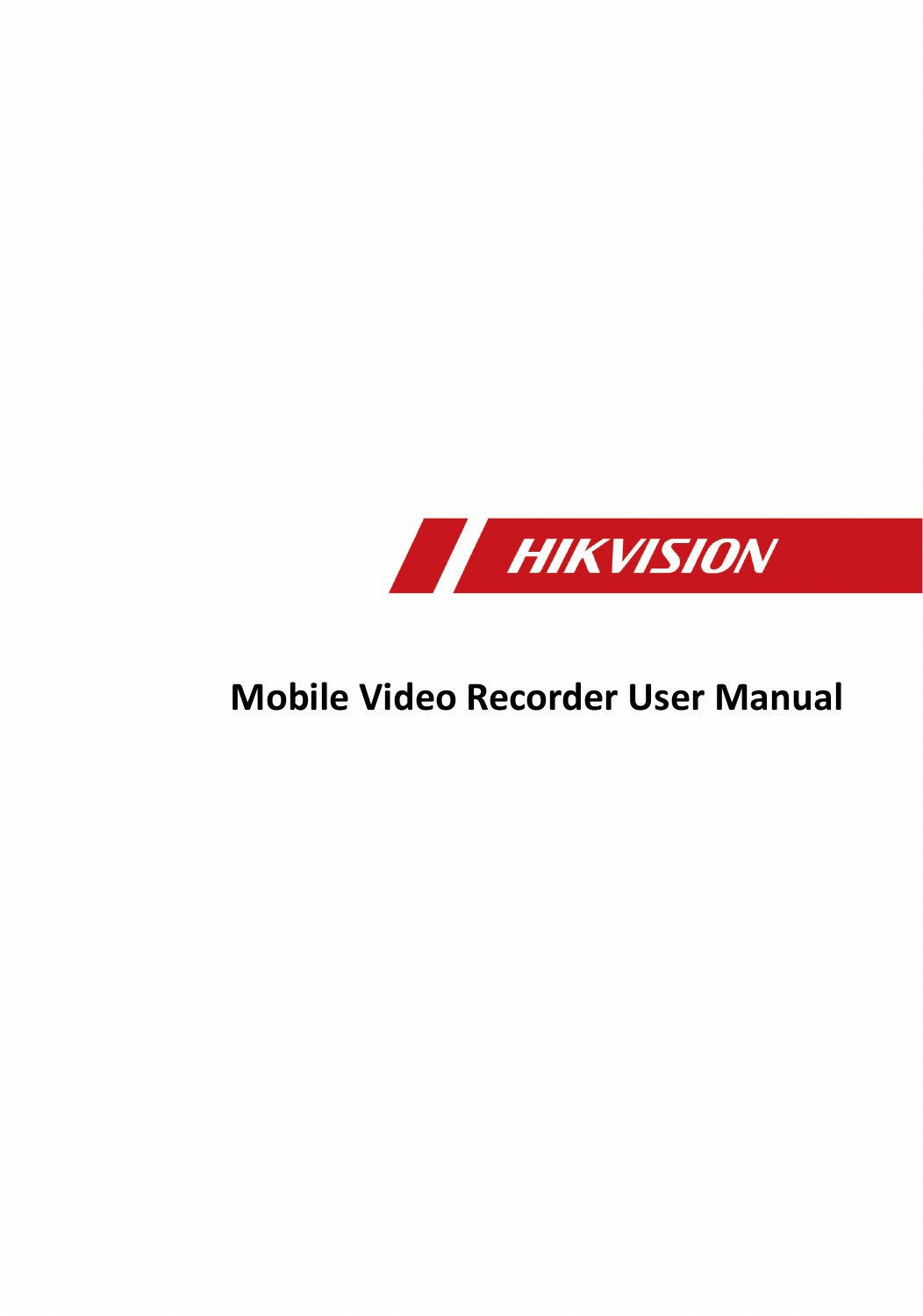# **Legal Information**

#### **User Manual**

©2019 Hangzhou Hikvision Digital Technology Co., Ltd.

#### **About this Manual**

This Manual is subject to domestic and international copyright protection. Hangzhou Hikvision Digital Technology Co., Ltd. ("Hikvision") reserves all rights to this manual. This manual cannot be reproduced, changed, translated, or distributed, partially or wholly, by any means, without the prior written permission of Hikvision.

Please use this user manual under the guidance of professionals.

#### **Trademarks**

 $HIKVISION$  and other Hikvision marks are the property of Hikvision and are registered trademarks or the subject of applications for the same by Hikvision and/or its affiliates. Other trademarks mentioned in this manual are the properties of their respective owners. No right of license is given to use such trademarks without express permission.

#### **Disclaimer**

TO THE MAXIMUM EXTENT PERMITTED BY APPLICABLE LAW, HIKVISION MAKES NO WARRANTIES, EXPRESS OR IMPLIED, INCLUDING WITHOUT LIMITATION THE IMPLIED WARRANTIES OF MERCHANTABILITY AND FITNESS FOR A PARTICULAR PURPOSE, REGARDING THIS MANUAL. HIKVISION DOES NOT WARRANT, GUARANTEE, OR MAKE ANY REPRESENTATIONS REGARDING THE USE OF THE MANUAL, OR THE CORRECTNESS, ACCURACY, OR RELIABILITY OF INFORMATION CONTAINED HEREIN. YOUR USE OF THIS MANUAL AND ANY RELIANCE ON THIS MANUAL SHALL BE WHOLLY AT YOUR OWN RISK AND RESPONSIBILITY.

REGARDING TO THE PRODUCT WITH INTERNET ACCESS, THE USE OF PRODUCT SHALL BE WHOLLY AT YOUR OWN RISKS. HIKVISION SHALL NOT TAKE ANY RESPONSIBILITIES FOR ABNORMAL OPERATION, PRIVACY LEAKAGE OR OTHER DAMAGES RESULTING FROM CYBER ATTACK, HACKER ATTACK, VIRUS INSPECTION, OR OTHER INTERNET SECURITY RISKS; HOWEVER, HIKVISION WILL PROVIDE TIMELY TECHNICAL SUPPORT IF REQUIRED.

SURVEILLANCE LAWS VARY BY JURISDICTION. PLEASE CHECK ALL RELEVANT LAWS IN YOUR JURISDICTION BEFORE USING THIS PRODUCT IN ORDER TO ENSURE THAT YOUR USE CONFORMS THE APPLICABLE LAW. HIKVISION SHALL NOT BE LIABLE IN THE EVENT THAT THIS PRODUCT IS USED WITH ILLEGITIMATE PURPOSES.

IN THE EVENT OF ANY CONFLICTS BETWEEN THIS MANUAL AND THE APPLICABLE LAW, THE LATER PREVAILS.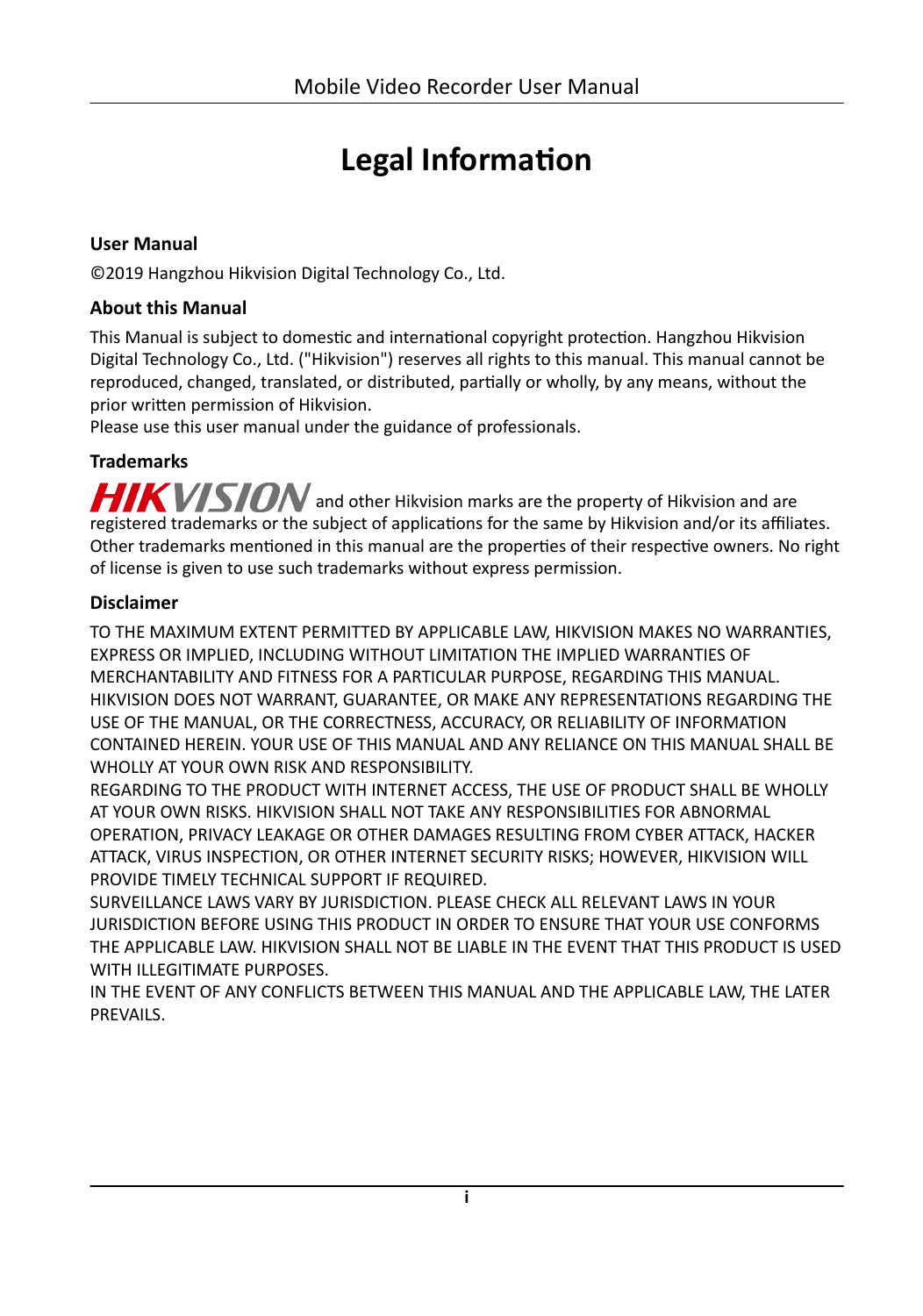# **Regulatory Information**

#### **FCC Information**

Please take attention that changes or modification not expressly approved by the party responsible for compliance could void the user's authority to operate the equipment.

FCC compliance: This equipment has been tested and found to comply with the limits for a Class B digital device, pursuant to part 15 of the FCC Rules. These limits are designed to provide reasonable protection against harmful interference in a residential installation. This equipment generates, uses and can radiate radio frequency energy and, if not installed and used in accordance with the instructions, may cause harmful interference to radio communications. However, there is no guarantee that interference will not occur in a particular installation. If this equipment does cause harmful interference to radio or television reception, which can be determined by turning the equipment off and on, the user is encouraged to try to correct the interference by one or more of the following measures:

- Reorient or relocate the receiving antenna.
- Increase the separation between the equipment and receiver.
- Connect the equipment into an outlet on a circuit different from that to which the receiver is connected.
- Consult the dealer or an experienced radio/TV technician for help.

This equipment complies with FCC radiation exposure limits set forth for an uncontrolled environment.

This equipment should be installed and operated with a minimum distance 20cm between the radiator and your body.

#### **FCC Conditions**

This device complies with part 15 of the FCC Rules. Operation is subject to the following two conditions:

- 1. This device may not cause harmful interference.
- 2. This device must accept any interference received, including interference that may cause undesired operation.

#### **EU Conformity Statement**

- This product and if applicable the supplied accessories too are marked with "CE"  $\epsilon$ and comply therefore with the applicable harmonized European standards listed under the RE Directive 2014/53/EU, the EMC Directive 2014/30/EU, the RoHS Directive 2011/65/EU.
- 2012/19/EU (WEEE directive): Products marked with this symbol cannot be  $\cancel{R}$ disposed of as unsorted municipal waste in the European Union. For proper recycling, return this product to your local supplier upon the purchase of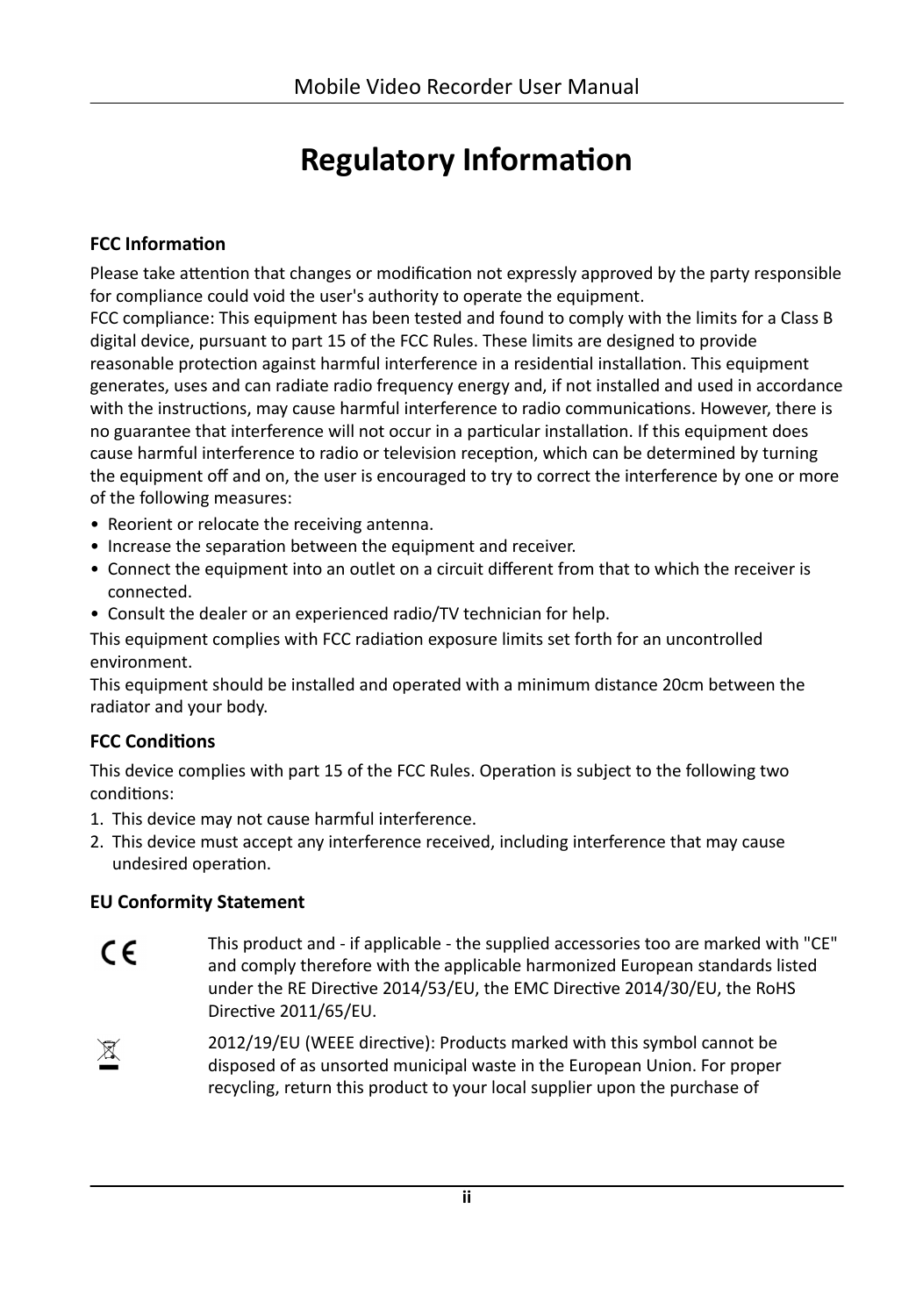$\cancel{R}$ 

equivalent new equipment, or dispose of it at designated collection points. For more information see: **[www.recyclethis.info](http://www.recyclethis.info)** 

2006/66/EC (battery directive): This product contains a battery that cannot be disposed of as unsorted municipal waste in the European Union. See the product documentation for specific battery information. The battery is marked with this symbol, which may include lettering to indicate cadmium (Cd), lead (Pb), or mercury (Hg). For proper recycling, return the battery to your supplier or to a designated collection point. For more information see: **[www.recyclethis.info](http://www.recyclethis.info)**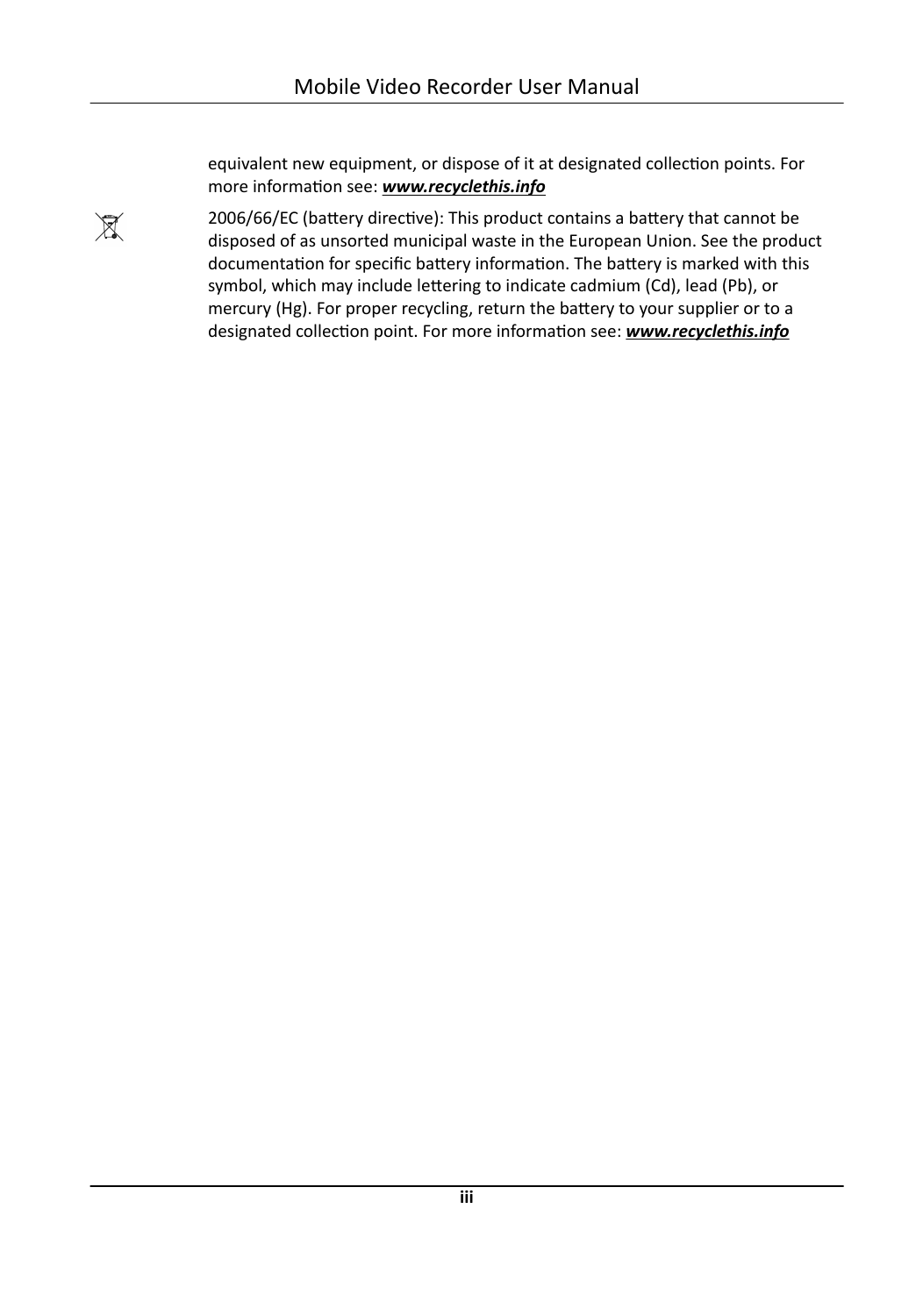# **Symbol Conventions**

The symbols that may be found in this document are defined as follows.

| Symbol | <b>Description</b>                                                                                                                                                    |
|--------|-----------------------------------------------------------------------------------------------------------------------------------------------------------------------|
| )anger | Indicates a hazardous situation which, if not avoided, will or could<br>result in death or serious injury.                                                            |
|        | Indicates a potentially hazardous situation which, if not avoided, could<br>result in equipment damage, data loss, performance degradation, or<br>unexpected results. |
|        | Provides additional information to emphasize or supplement<br>important points of the main text.                                                                      |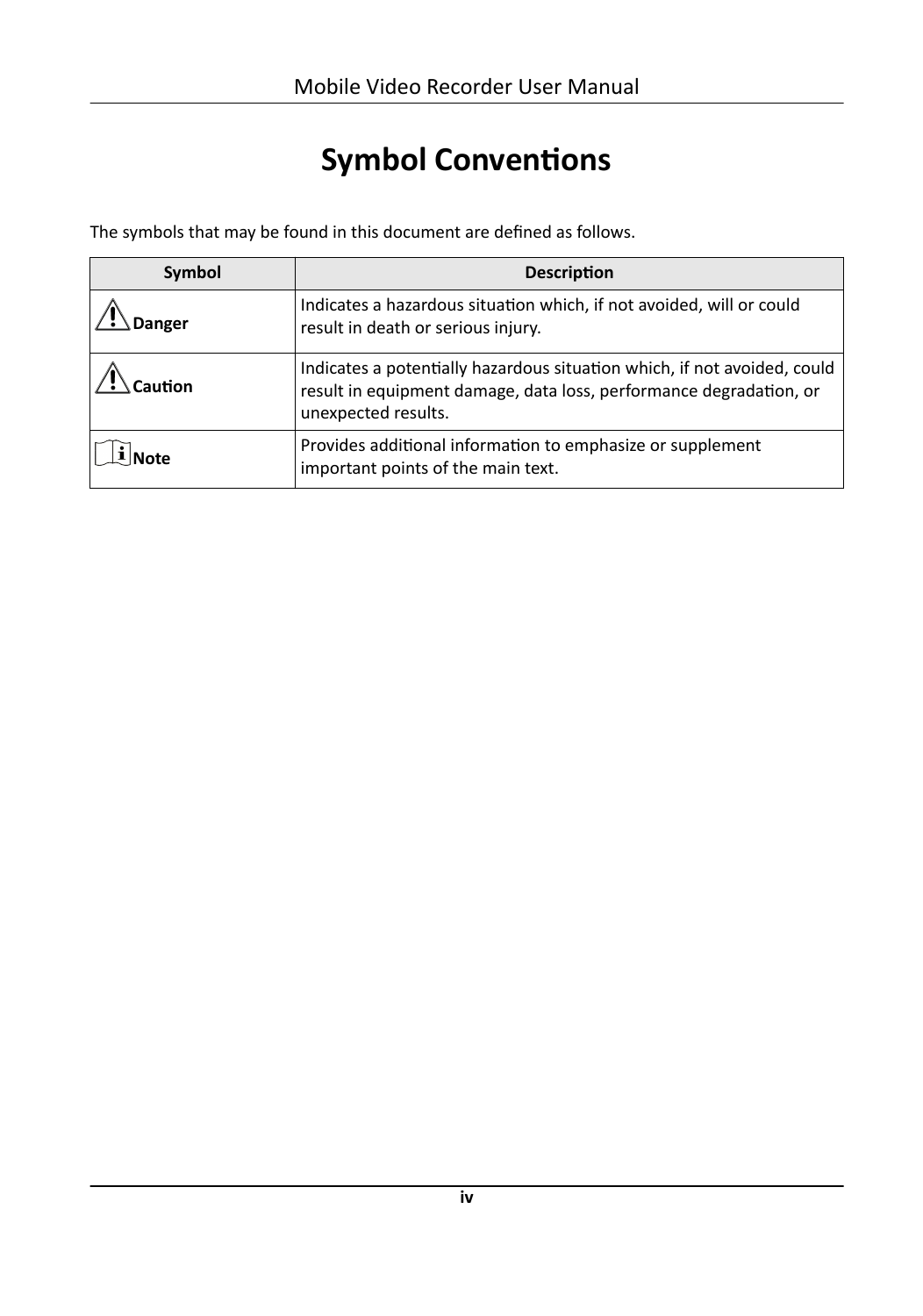# **Contents**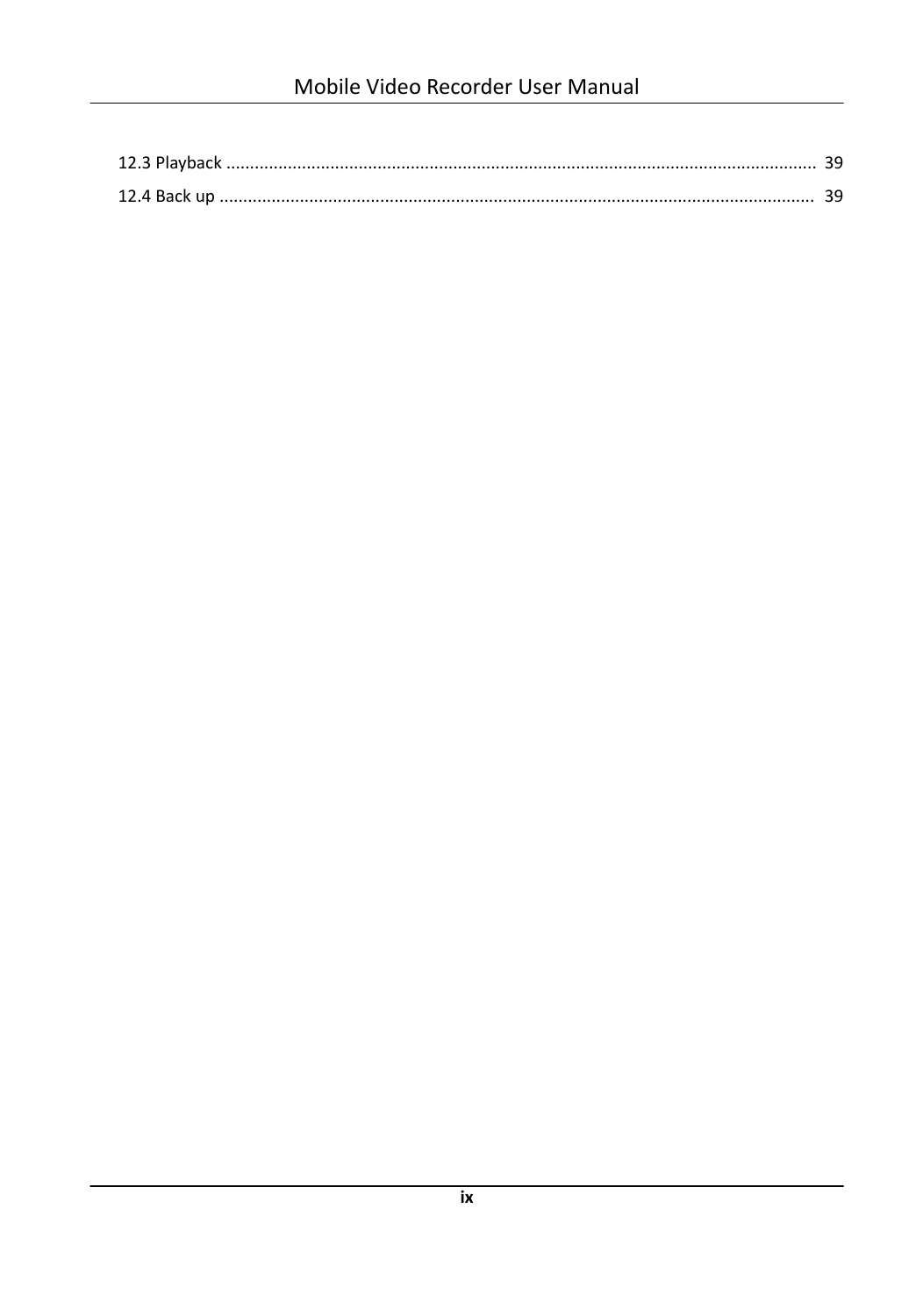# **Chapter 1 Product Introduction**

<span id="page-10-0"></span>Introduce the recorder and its key features.

## 1.1 Introduction

Adopting embedded Linux operating system, mobile video recorder (hereinafter referred to as the recorder) provides powerful monitoring functions. It can both work alone as a recorder and cooperate with other devices to build a comprehensive surveillance system. The recorder is widely applied to the surveillance projects of public transportation, school bus, etc.

# 1.2 Key Features

- User-friendly GUI providing easy and flexible operations.
- Pluggable 3G/4G module and built-in Wi-Fi module providing flexible data transmission solutions.
- Information collection interfaces collecting driving information such as left/right turn, braking, reversing, etc.
- Specialized aviation connectors ensuring signal stability.
- Ignition startup and delay (0 to 6h) shutdown.
- Battery protection avoids vehicle from running out of battery.
- Wide-range power input  $(+ 9$  to  $+ 32$  VDC).
- Power-off protection avoids key data from loss.
- Tensile aluminum chassis with no fan design well adaptable to working environment.
- Software-based firewall supported.
- GNSS (Global Navigation Satellite System) module precisely positioning the vehicle via the satellite and recording the location information in the stream.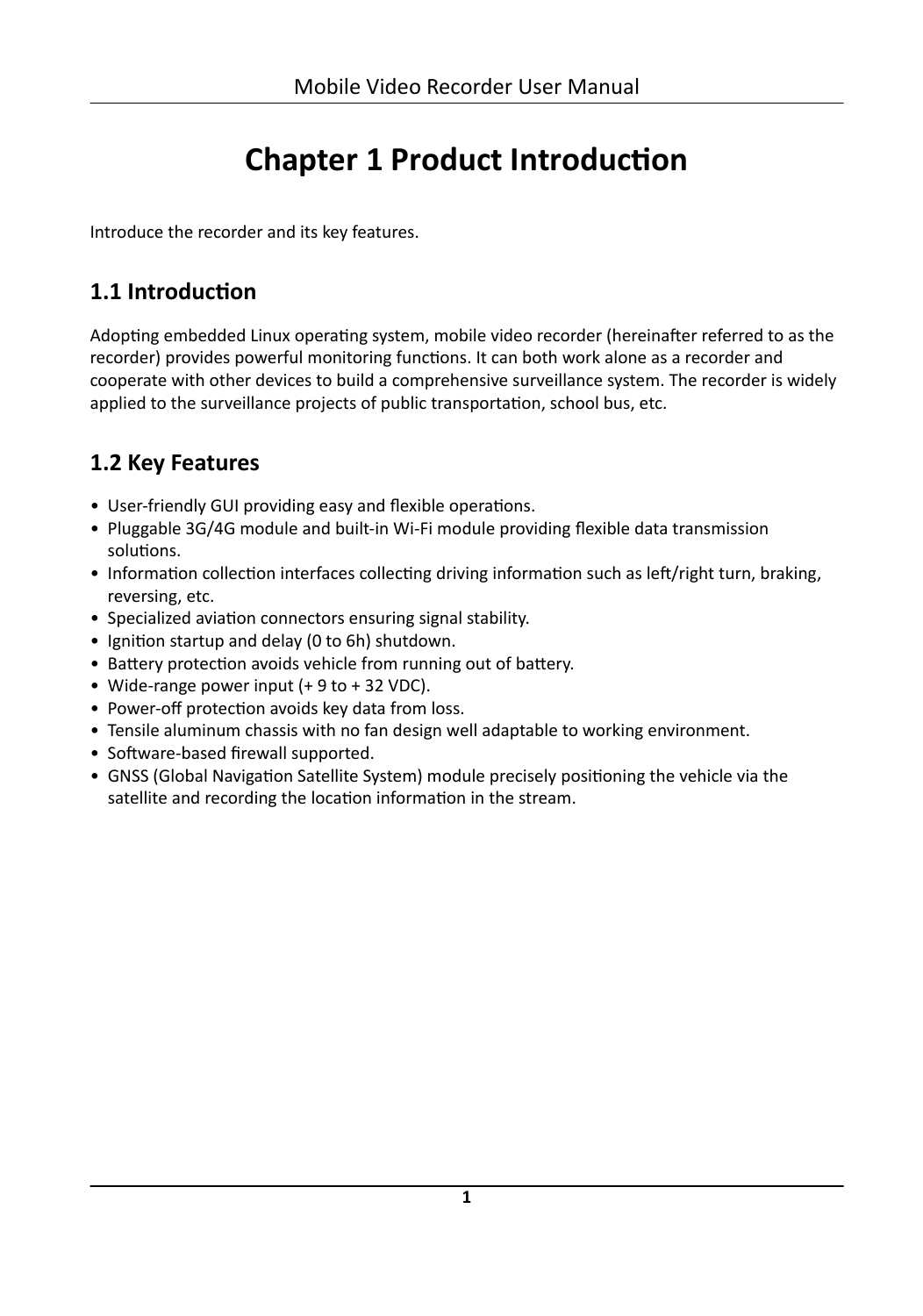# **Chapter 2 Start Up Device**

## <span id="page-11-0"></span>**2.1 Activate the Device**

You can activate the recorder via the SADP software, the Web, the client software or the local menu.

# $\hat{\mathcal{A}}$  Caution

- If you want to activate the device via the SADP software, the Web or the iVMS-4200 client software, make sure that the device and your computer are in the same network segment.
- •
- If you want to activate the recorder via the local menu, you must connect the device to an external monitor.

## **2.1.1 Default Information**

The default setting of the recorder is as follows:

- Default IP: 192.168.1.64.
- Default user name: admin.

### **2.1.2 Activation**

For the first-time access, you need to activate the recorder by setting an admin password. No operation is allowed before activation.

#### **Activate via Local Menu**

You can activate the recorder via the local menu when it's connected to an external monitor.

#### **Steps**

1. Enter the same password in **Password** and **Confirm Password**.

# **Note**

We highly recommend you to create a strong password of your own choosing (using a minimum of 8 characters, including at least three kinds of following categories: upper case letters, lower case letters, numbers, and special characters) in order to increase the security of your product. And we recommend you reset your password regularly, especially in the high security system, resetting the password monthly or weekly can better protect your product.

**2.** Click **OK**.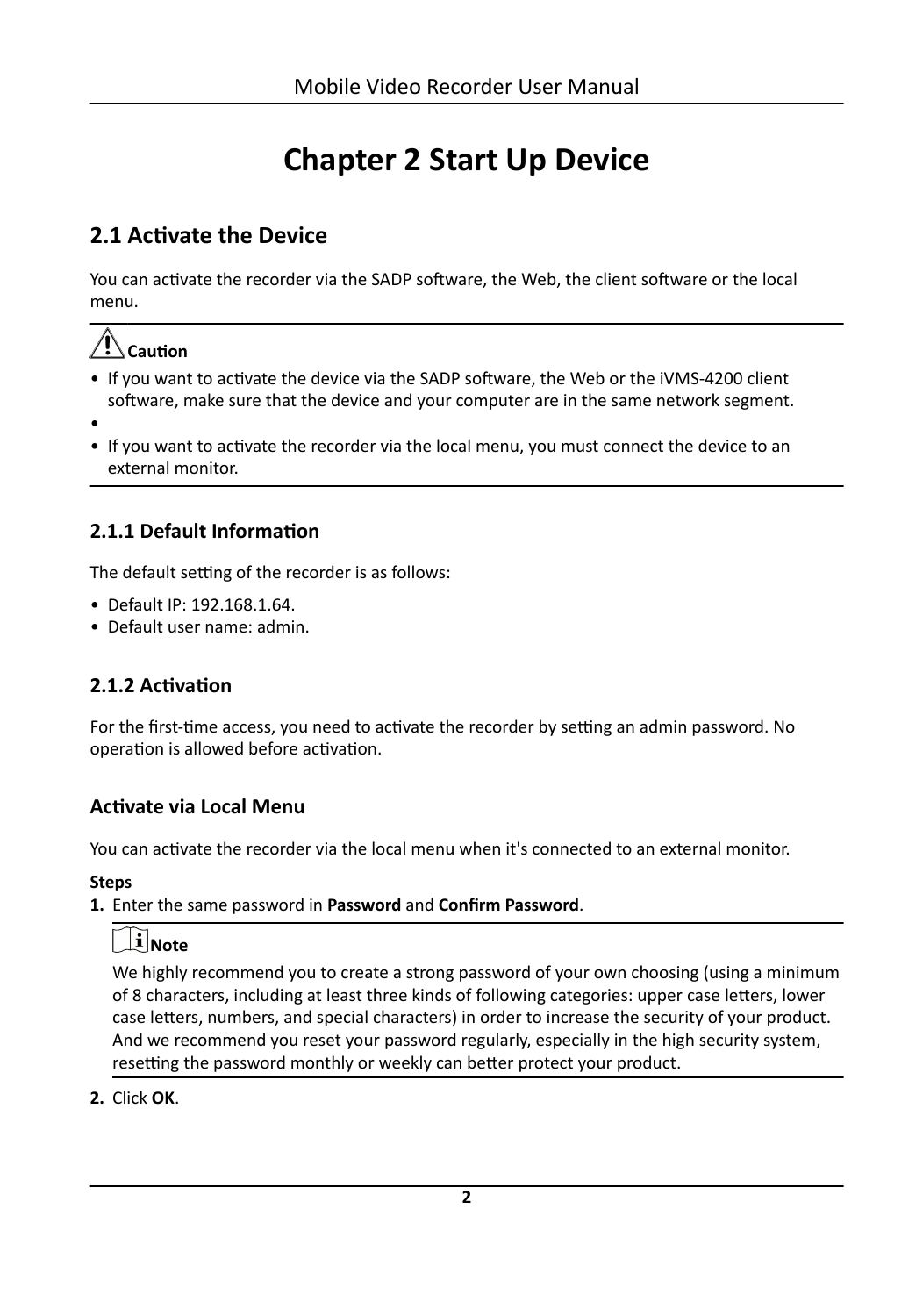### **Activate via SADP**

SADP software is used for detecting the online device, activating the device, and resetting the password. Get the SADP software from the supplied disk or the official website, and install the SADP according to the prompts. Follow the steps to activate the camera.

#### **Before You Start**

- Ensure your computer and the recorder are in the same network segment.
- Install the SADP software in your computer.

#### **Steps**

- **1.** Run the SADP software.
- **2.** Check the recorder status from the device list, and select the inactive recorder.

## $\mathbf{I}^{\mathbf{i}}$  Note

We highly recommend you to create a strong password of your own choosing (using a minimum of 8 characters, including at least three kinds of following categories: upper case letters, lower case letters, numbers, and special characters) in order to increase the security of your product. And we recommend you reset your password regularly, especially in the high security system, resetting the password monthly or weekly can better protect your product.

- **3.** Enter the same password in **Password** and **Confirm Password**.
- **4.** Click **Activate**.

#### **Activate via iVMS-4200**

iVMS-4200 is versatile video management software for multiple kinds of devices. Get the client software from the supplied disk or the official website, and install the software according to the prompts. Follow the steps to activate the device.

#### **Before You Start**

- Ensure your computer and the recorder are in the same network segment.
- Install the software in your computer.

#### **Steps**

- **1.** Run the software.
- **2.** Go to **Control Panel → Device Management** .
- **3.** Select inactive recorders.
- **4.** Click **Activate**.

# **Note**

We highly recommend you to create a strong password of your own choosing (using a minimum of 8 characters, including at least three kinds of following categories: upper case letters, lower case letters, numbers, and special characters) in order to increase the security of your product.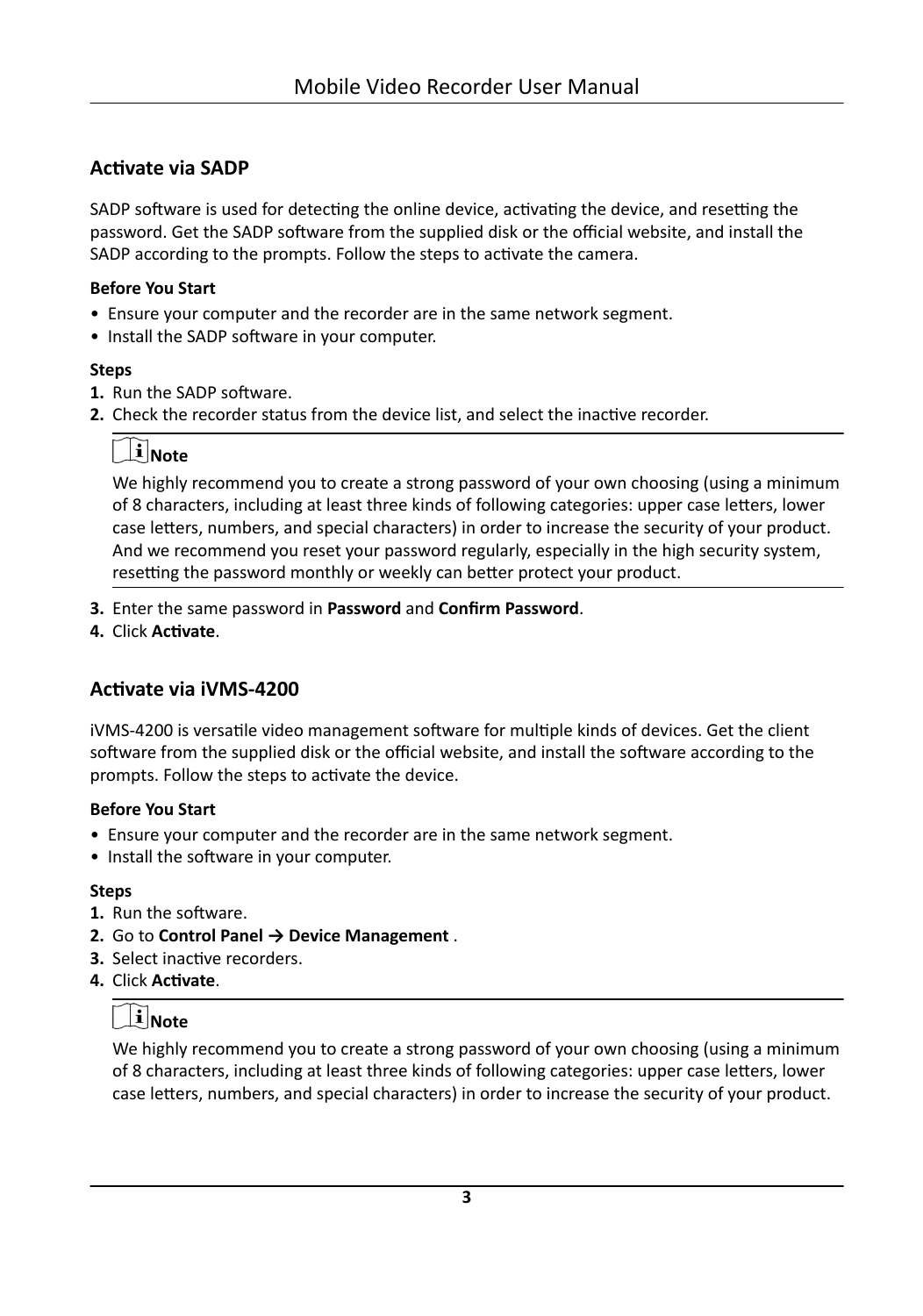<span id="page-13-0"></span>And we recommend you reset your password regularly, especially in the high security system, resetting the password monthly or weekly can better protect your product.

- **5.** Enter the same password in **Password** and **Confirm Password**.
- **6.** Click **OK**.

#### **Activate via Web Browser**

You can activate the device via a web browser.

#### **Before You Start**

Ensure your computer and the recorder are in the same network segment.

#### **Steps**

**1.** Open web browser, input the IP address of the device and then press Enter.

# **Note**

We highly recommend you to create a strong password of your own choosing (using a minimum of 8 characters, including at least three kinds of following categories: upper case letters, lower case letters, numbers, and special characters) in order to increase the security of your product. And we recommend you reset your password regularly, especially in the high security system, resetting the password monthly or weekly can better protect your product.

- **2.** Enter the same password in **Password** and **Confirm**.
- **3.** Click **OK**.

## **2.2 Access Device via Web Browser**

Get access to the recorder via web browser.

#### **Steps**

- **1.** Open the web browser, enter the IP address of the recorder, and then press Enter.
- **2.** Enter **User Name** and **Password** and click **Login**.
- **3.** Install the plug-in before viewing the live video and managing the camera. Please follow the installation prompts to install the plug-in.

#### **What to do next**

Click **Logout** in top right corner to log out the recorder.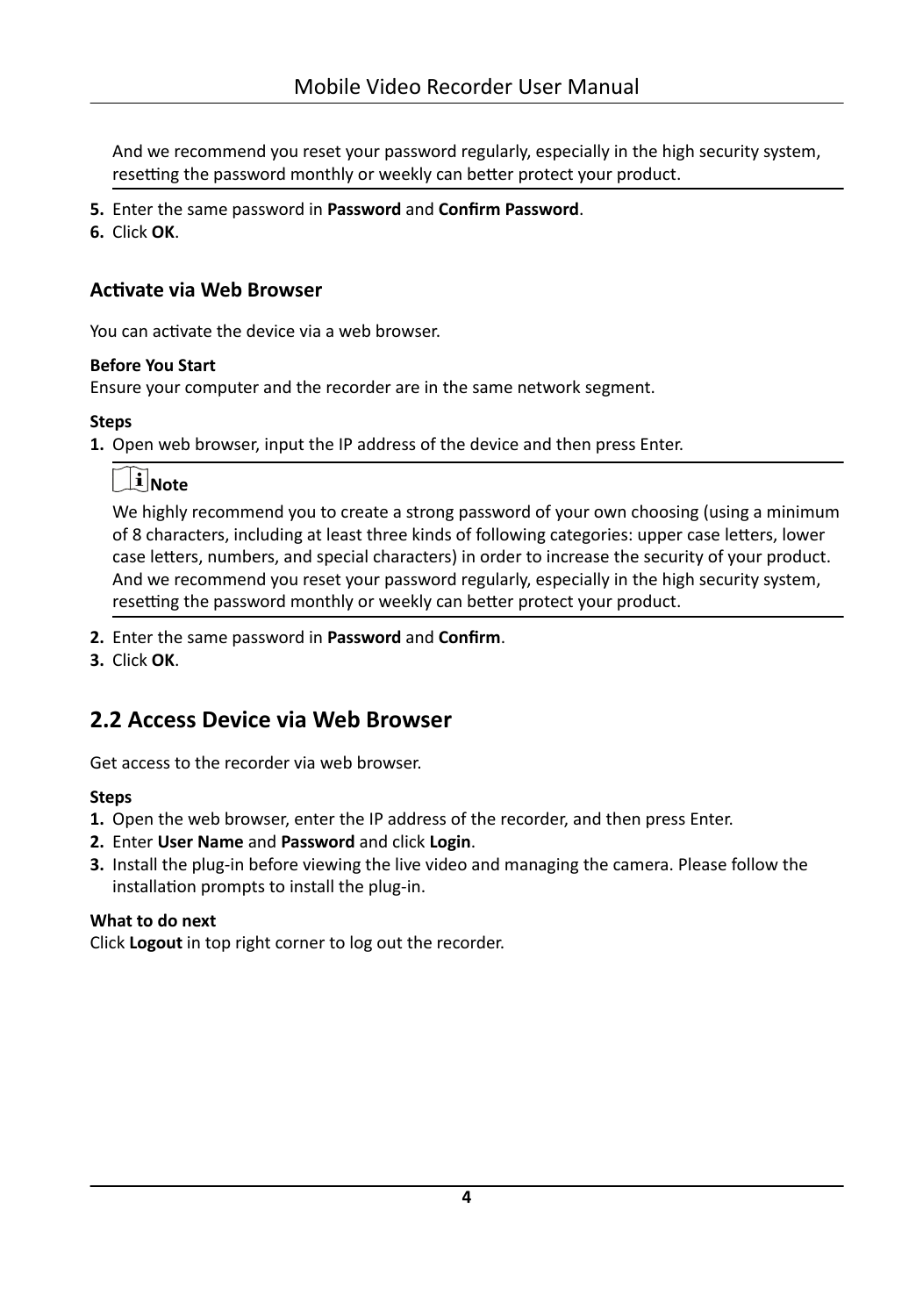# **Chapter 3 Basic Operation**

<span id="page-14-0"></span>You can perform the basic operations once the recorder is connected to an IP camera.

# $\widetilde{\mathbf{a}}$  Note

All the operations from Chapter 3 to Chapter 11 is done via web browser.

## **3.1 Configure Date & Time**

Configure time zone and time synchronization mode.

#### **Steps**

- **1.** Go to Configuration → System → System Settings → Time Settings .
- **2.** Select **Time Zone** according to the recorder location.
- **3.** Select time synchronization mode as NTP or Manual Time Sync.
	- **-** If an NTP server is available, select NTP and enter NTP server information to synchronize NTP server time to your recorder.
	- **-** Select **Manual Time Sync.** and set time to customize the recorder time.
	- **-** Select **Manual Time Sync.** and check **Sync. with computer time** to synchronize the computer time to your recorder.
- **4.** Click **Save**.

# **3.2 IP Camera Adding**

The section is only available for the recorder that supports network camera.

### **3.2.1 Activate IP Camera**

Before adding an IP camera, activate it by setting a password for it.

#### **Steps**

#### **1.** Go to Configuration → System → Camera Management.

**2.** Select an inactivated IP camera.

# $\widetilde{\mathbf{1}}$  Note

We highly recommend you to create a strong password of your own choosing (using a minimum of 8 characters, including at least three kinds of following categories: upper case letters, lower case letters, numbers, and special characters) in order to increase the security of your product. And we recommend you reset your password regularly, especially in the high security system, resetting the password monthly or weekly can better protect your product.

**1.** Click **Activation**.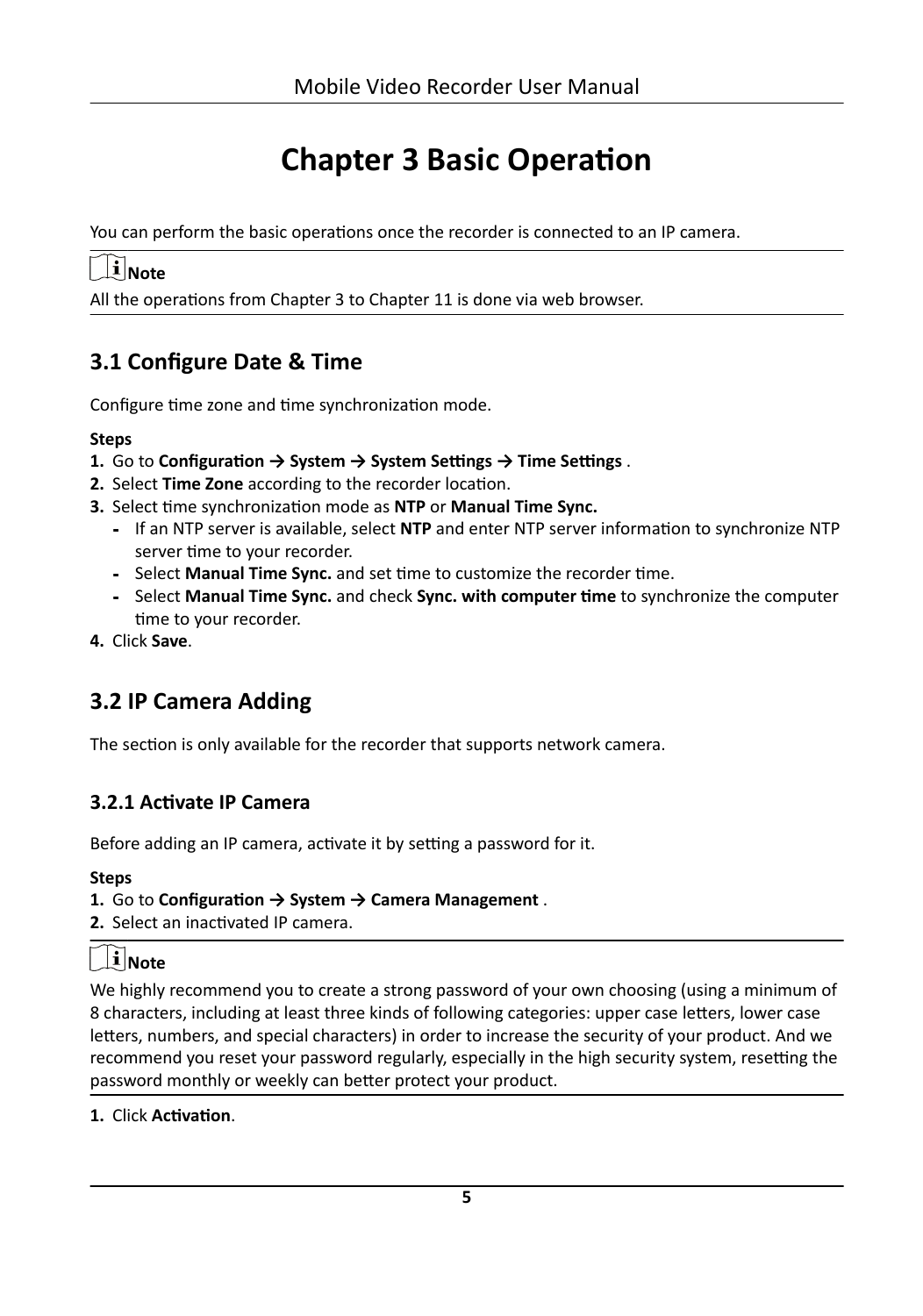- <span id="page-15-0"></span>4. Enter the same password in **New Password** and **Confirm**.
- **5.** Click **OK**.

## **3.2.2 Add IP Camera**

You can add the activated IP cameras. Ensure the device and IP cameras are in the same network segment.

#### **Before You Start**

The record and the camera to add must be in the same network segment.

#### **Steps**

- **1.** Go to Configuration → System → Camera Management.
- 2. **Optional:** If the recorder and the camera are in different network segment, modify IP camera address.
	- 1) Check the IP camera and click **Modify**.
	- 2) Enter **IP Address** and **Password**.
	- 3) Click **OK**.
- **3.** Select a camera and click **Add**.

## $\mathbf{i}$  Note

If the recorder password is the same with the camera's, click **Quick Add** to add the camera.

- **4.** Enter IP camera information.
- **5.** Click **OK**.

### **3.2.3 Edit IP Camera**

You can visit, delete, and modify the added IP cameras.

#### **Before You Start**

If the recorder contains only one network card, you can visit IP camera via the recorder. If the recorder contains dual network card, you need to enable virtual host function before visiting IP camera via the recorder. Go to *Configuration* → Network → Advanced Settings → Other and check **Enable Virtual Host**.

- **1.** Go to Configuration → System → Camera Management.
- 2. Optional: Click address of IP camera to visit.
- **3. Optional:** Check IP cameras and click Delete to delete added IP cameras.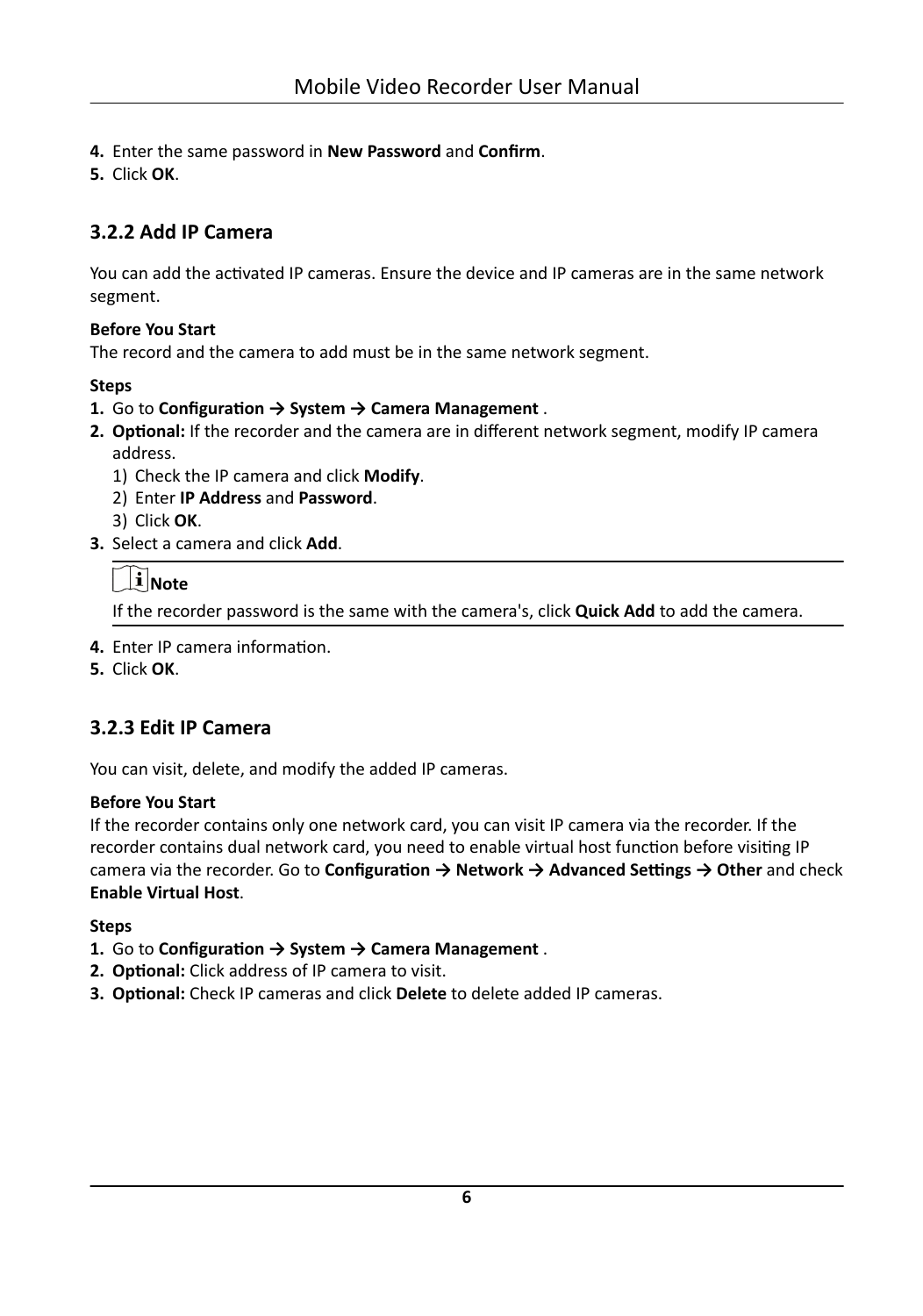## <span id="page-16-0"></span>3.3 Recording

To record the videos for connected cameras, you need to install a storage media and format it, and configure the recording schedule.

### 3.3.1 Format Storage Media

A newly installed storage media must be initialized before it can be used.

#### **Before You Start**

Install a storage media.

#### **Steps**

- 1. Go to Configuration  $\rightarrow$  Storage  $\rightarrow$  Storage Management.
- 2. Check the storage media and click Format.

#### **Result**

After format, the storage media status should be Normal.

### 3.3.2 Configure Continuous Recording

The recorder is configured with all-day continuous recording by default.

#### **Before You Start**

Install and format a storage media.

#### **Steps**

- 1. Go to Configuration  $\rightarrow$  Storage  $\rightarrow$  Schedule Settings.
- 2. Select Channel No.
- 3. Check Fnable.
- 4. Select recording type as Continuous.
- 5. Optional: Click Advanced to configure Pre-record 和 Post-record.

#### Pre-record

The time you set to start recording before the scheduled time or the event. For example, if an alarm triggers recording at 10:00, and the pre-record time is set as 5 seconds, the device starts to record at 9:59:55.

#### Post-record

The time you set to stop recording after the scheduled time or the event. For example, if an alarm triggered recording ends at 11:00, and the post-record time is set as 5 seconds, the device records until 11:00:05.

- 6. Set recording schedule. For detailed steps, refer to **Configure Arming Schedule**.
- 7. Optional: Click Copy to to copy upper settings to other channel.
- 8. Click Save.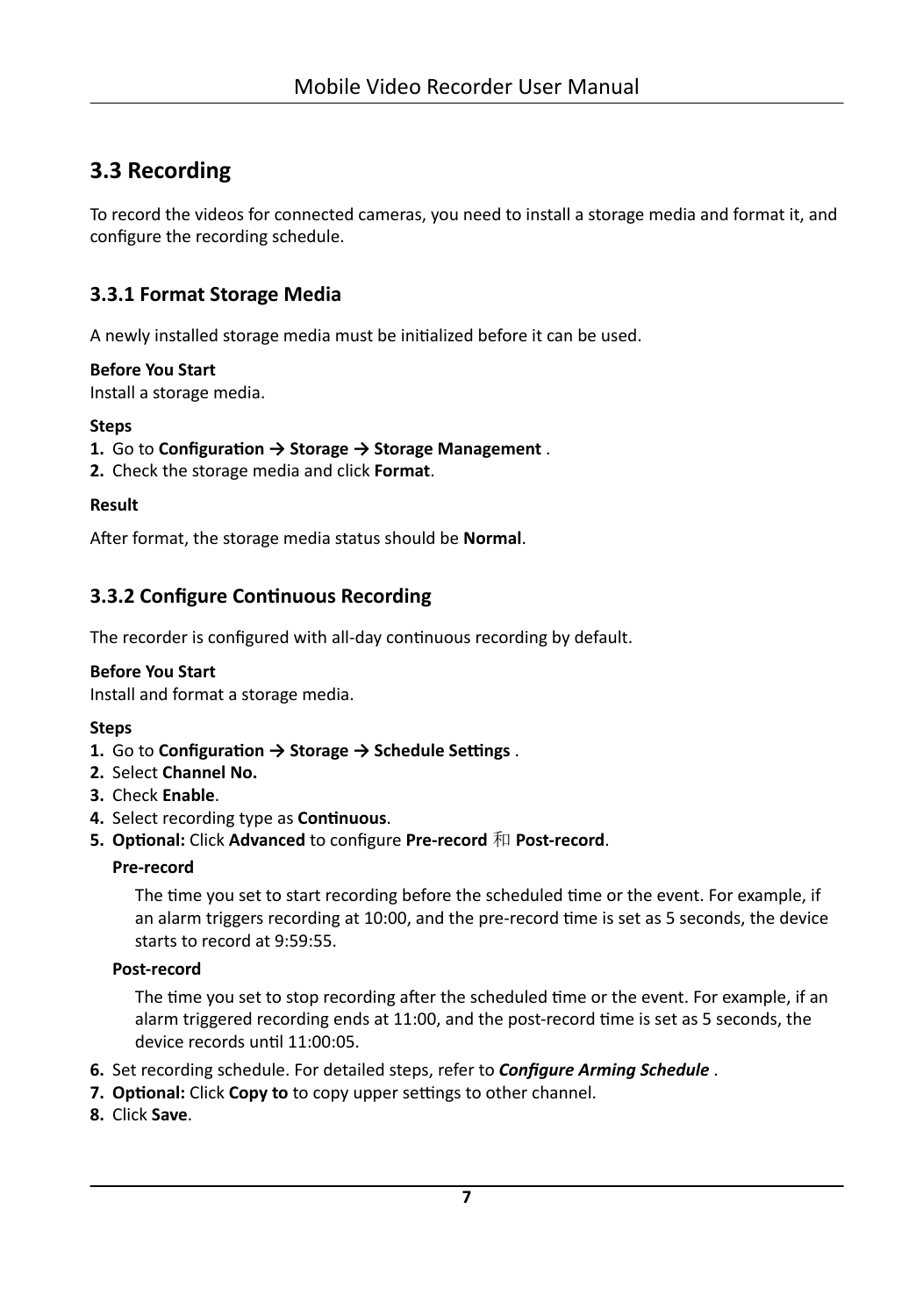## <span id="page-17-0"></span>**3.3.3 Configure Event Triggered Recording**

Trigger recording when an event is triggered.

#### **Before You Start**

- Install and format the storage media.
- Configure event parameters. For details, refer to *[Events and Alarms](#page-37-0)* .

#### **Steps**

- **1.** Go to Configuration → Storage → Schedule Settings.
- **2.** Select **Channel No.**
- **3.** Check **Enable**.
- **4.** Select recording type as **Motion | Alarm, Alarm, Motion, or Motion & Alarm.**

#### **Motion | Alarm**

Trigger recording when either motion detection or alarm input is detected.

#### **Alarm**

Trigger recording when alarm input is detected.

#### **Motion**

Trigger recording when either motion detection detected.

#### **Motion & Alarm**

Trigger recording when both motion detection and alarm input are detected.

#### **5. Optional: Click Advanced** to configure Pre-record 和 Post-record.

#### **Pre-record**

The time you set to start recording before the scheduled time or the event. For example, if an alarm triggers recording at 10:00, and the pre-record time is set as 5 seconds, the device starts to record at 9:59:55.

#### **Post-record**

The time you set to stop recording after the scheduled time or the event. For example, if an alarm triggered recording ends at 11:00, and the post-record time is set as 5 seconds, the device records until 11:00:05.

- 6. Set recording schedule. For detailed steps, refer to **Configure Arming Schedule**.
- **7. Optional:** Click **Copy to** to copy upper settings to other channel.
- **8.** Click **Save**.

### **3.3.4 Disaster Storage**

The function is only available for recorder supporting mobile fireproof storage box. The recorder will save videos in both HDD and mobile fireproof storage box to ensure data seurity.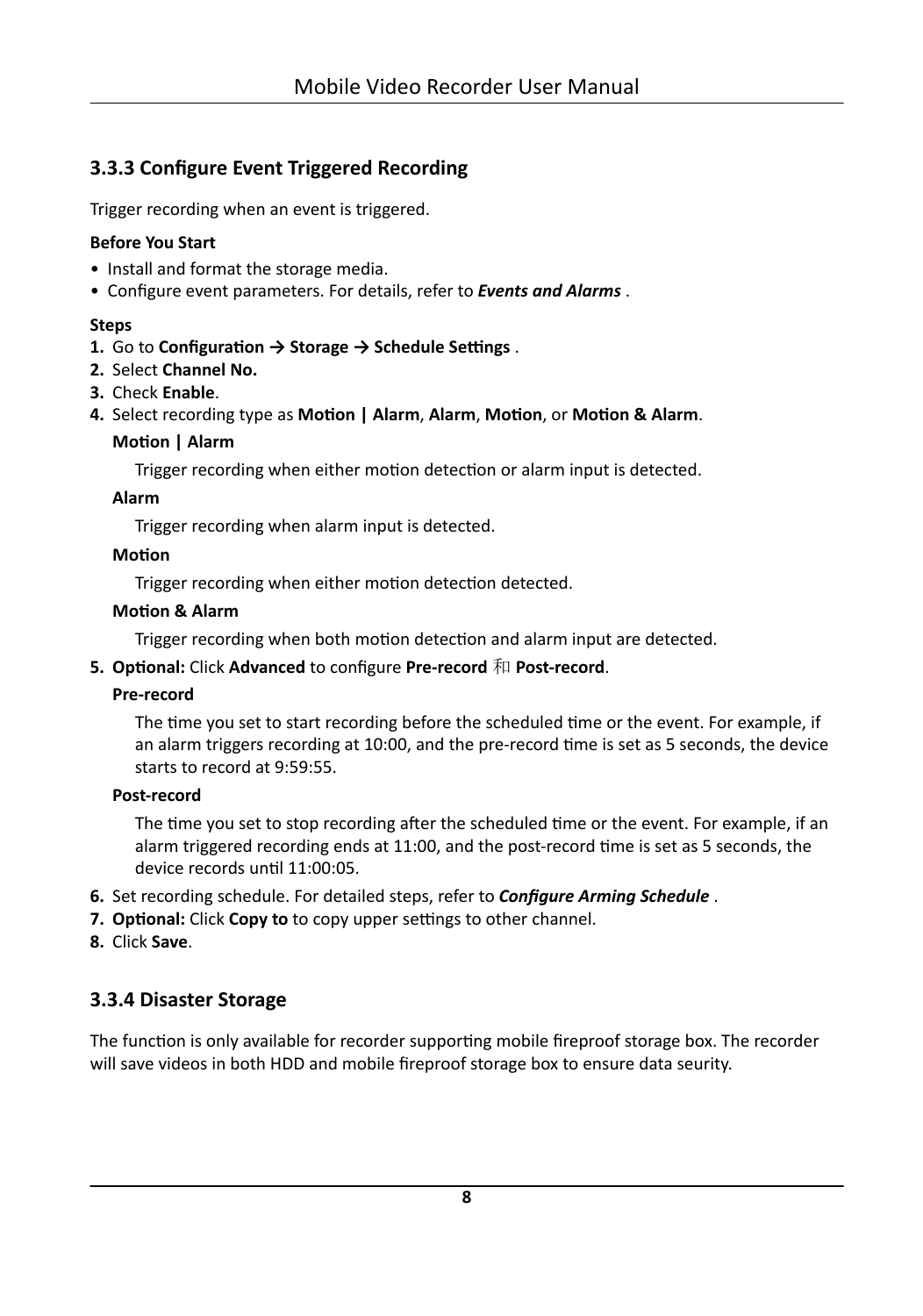#### <span id="page-18-0"></span>**Before You Start**

- Connect a mobile fireproof storage box to your recorder.
- Configure the recording schedule.

#### **Steps**

- **1.** Go to Configuration → Vehicle → Storage For Calamity .
- **2.** Check **Enable**.
- **3.** Check **Redundant Channel**. The recorder will save the videos of the selected channels in both HDD and mobile fireproof storage box.
- **4.** Click **Save**.

## **3.4 Playback**

Play videos saved in storage medias.

#### **Steps**

- **1.** Go to **Playback**.
- **2.** Click to select a channel in channel list.
- **3.** Select playback type as **Ordinary Search** or **Event Search**.
	- **-** To search all the videos, select **Ordinary Search**.
	- **-** To search event videos, select **Event Search**.
- **4.** Search search conditions.
- **5.** Click **Search**.
- **6.** Click to start playback.

| Pause.              | ₽           | Single frame playback.                                                                                                   |
|---------------------|-------------|--------------------------------------------------------------------------------------------------------------------------|
| Fast forward.       |             | Slow forward.                                                                                                            |
| Stop all playbacks. | ГO          | Capture.                                                                                                                 |
|                     |             | For picture saving path, refer to<br>Configuration $\rightarrow$ Local $\rightarrow$ Save<br>snapshots when playback to. |
| Turn on audio.      | 成具<br>MC 36 | Full screen.                                                                                                             |

## **3.5 Backup**

#### **3.5.1 Back Up Videos**

Download videos to a local path.

#### **Steps**

**1.** Go to **Playback**.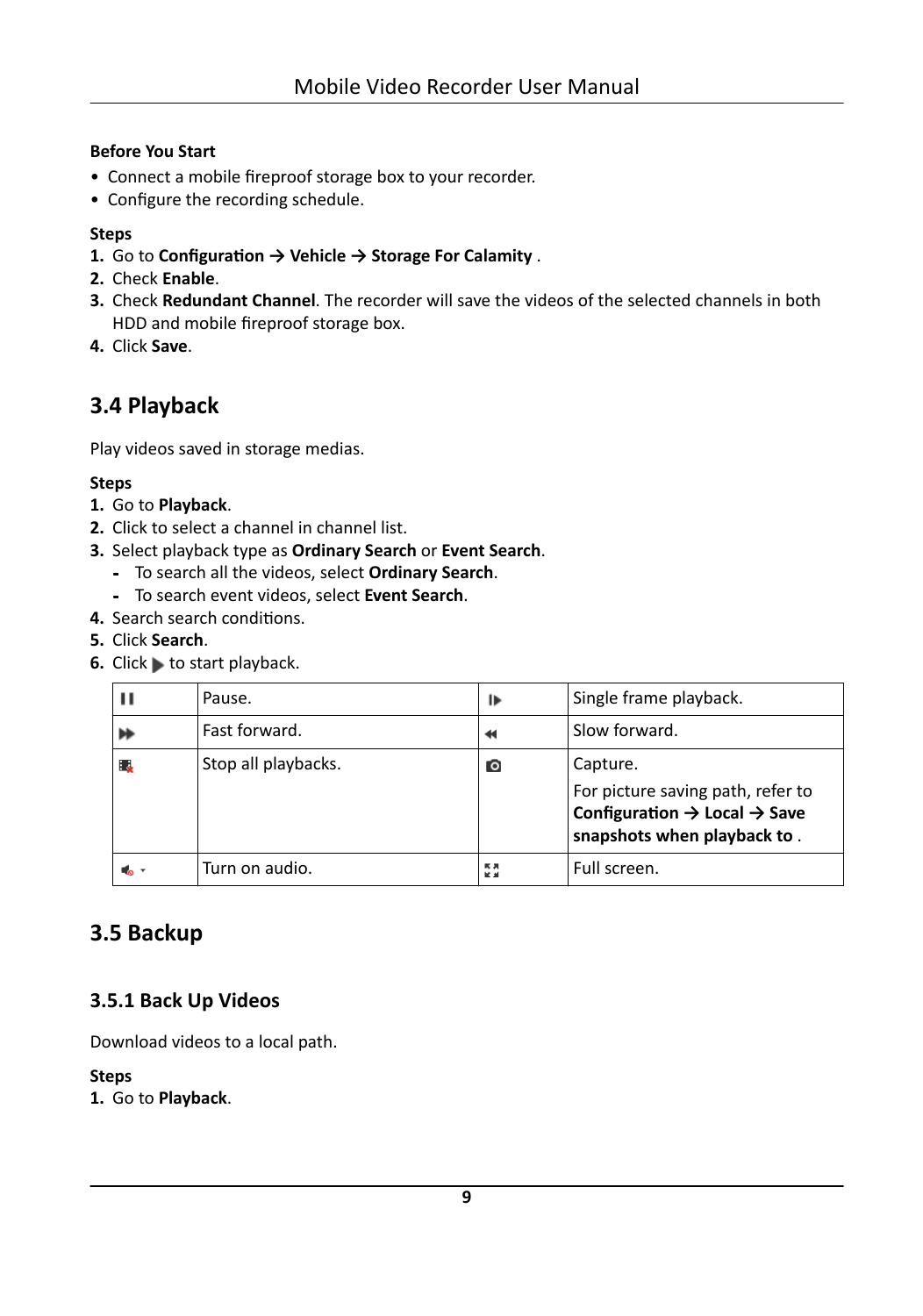- <span id="page-19-0"></span>**2.** Click **土**.
- **3.** Search search conditions.
- **4.** Click **Search**.
- **5.** Check videos to download and click **Download**.
- **6.** For the video saving path, refer to **Configuration → Local → Save Downloaded Files to** .

## **3.5.2 Back Up Clipped Videos**

Clip videos and save them to a local path.

#### **Steps**

- **1.** Go to **Playback**.
- **2.** Start playback.
- **3.** Click  $\rightarrow$  to start clipping.
- **4.** Click  $\rightarrow$  to stop clipping.
- **5.** For clipped video saving path, refer to **Configuration → Local → Save clips to** .

## **3.5.3 Back Up Pictures**

Back up pictures to a local path.

- **1.** Go to **Picture**.
- **2.** Set search conditions.
- **3.** Click **Search**.
- **4.** Check pictures to download.
- **5.** Click **Donwload**.
- **6.** For picture saving path, refer to **Configuration → Local → Picture and Clip Settings.**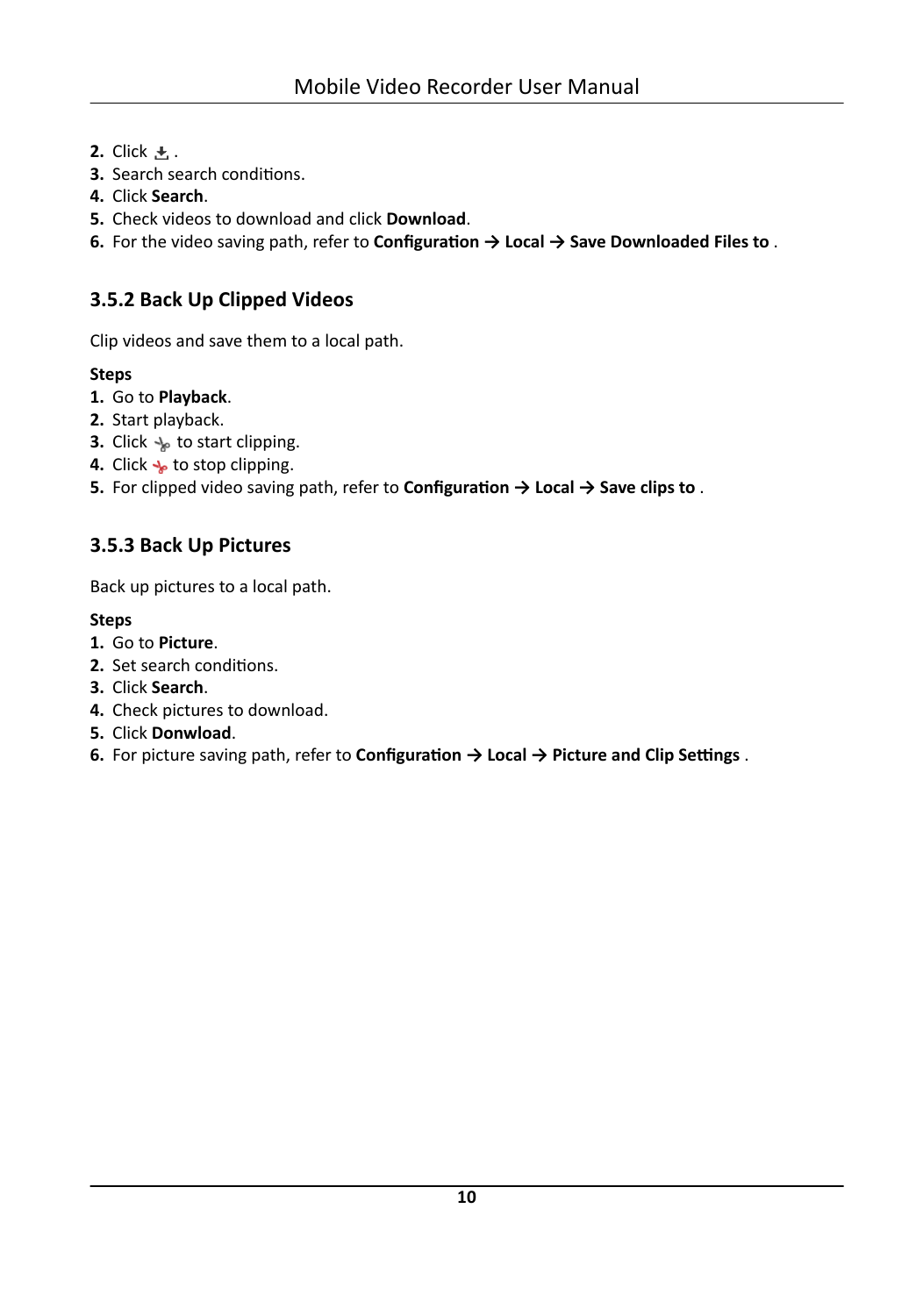# **Chapter 4 Network**

## <span id="page-20-0"></span>**4.1 Network Connection**

### **4.1.1 Dial**

Set dialing parameters.

#### **Before You Start**

Install 3G/4G SIM card and connect 3G/4G antenna to your recorder.

#### **Steps**

- 1. Go to Configuration → Network → Basic Settings → 3G/4G.
- 2. Check Enable.
- 3. Click Dial Parameters.
- 4. Select Network Mode.
	- Automatic: The recorder will automatically switch to the strongest network.
	- Auto-Search and Auto-Switch: Network priortiy: 4G > 3G > 2G. The recorder will automaticall connect the network of high priorty.
	- 3G: The recorder only connects 3G network.
	- 4G: The recorder only connects 4G network.
- 5. Optional: To connect private network, enter Access Number, User Name, Password, and APN.
- 6. Click Save.
- 7. Optional: Click Wireless Dial-up Status to view dialing status.

### 4.1.2 Connect Wi-Fi

Configure Wi-Fi parameters.

- 1. Go to Configuration  $\rightarrow$  Network  $\rightarrow$  Basic Settings  $\rightarrow$  TCP/IP.
- 2. Set WLAN parameters.
	- 1) Click WLan 1.
	- 2) Optional: Check DHCP. Use SADP tool to obtain the recorder IP address when DHCP is enabled.
	- 3) Enter wireless network IPv4 Address, IPv4 SubnetMask, IPv4 Default Gateway, and DNS Server.
	- 4) Click Save.
- 3. Go to Configuration  $\rightarrow$  Network  $\rightarrow$  Advanced Settings  $\rightarrow$  Wi-Fi.
	- 1) Check Enable Wi-Fi.
	- 2) Click Search to search available wireless networks.
	- 3) Select a wireless network in Wireless List.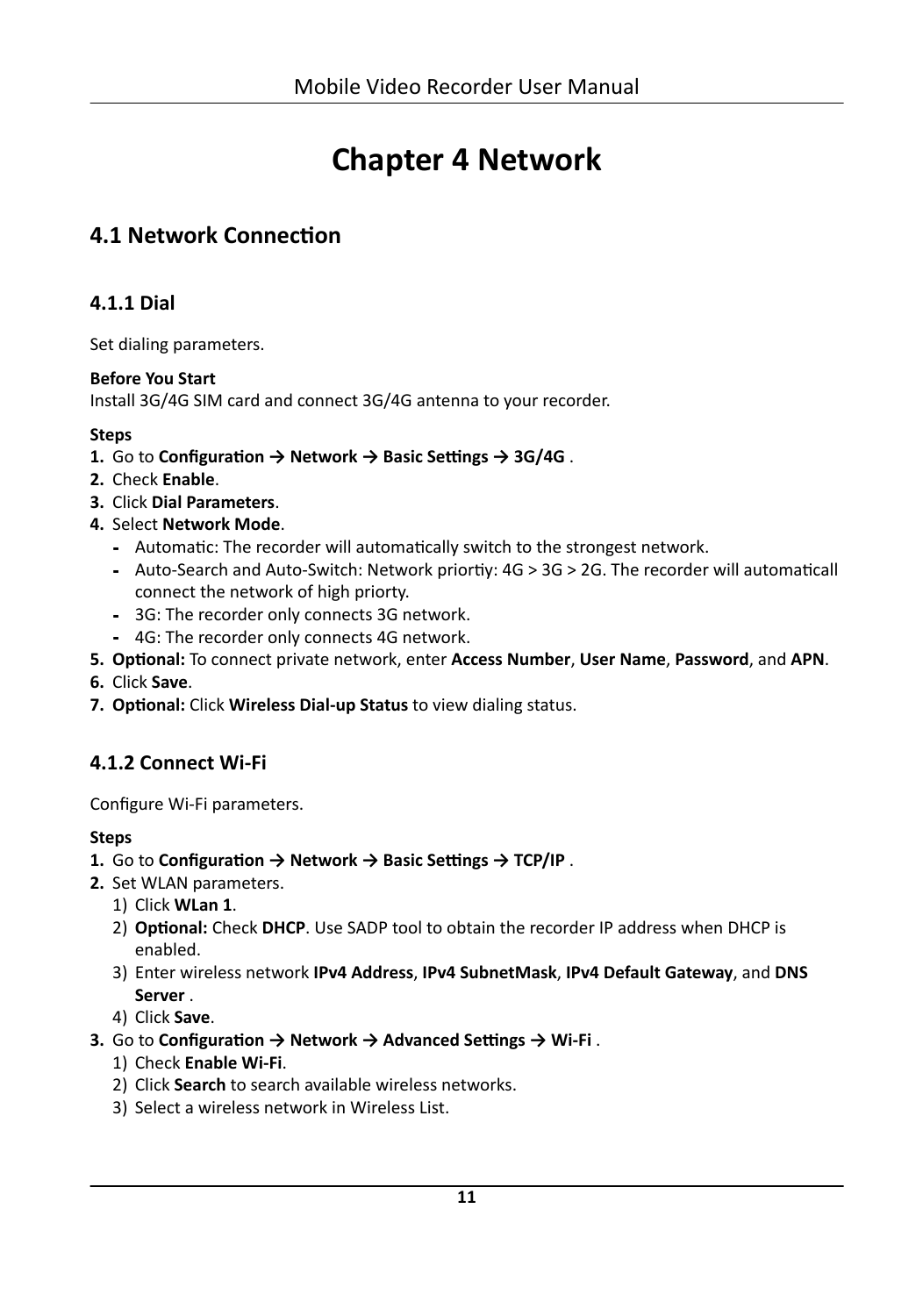- <span id="page-21-0"></span>4) Enter **SSID**.
- 5) Select **Network Mode** as **Managed**.
- 6) Select **Security Mode** and enter Wi-Fi key.
- **4.** Click **Save**.
- **5. Optional:** Go to **Configuration** → Network → Advanced Settings → Wi-Fi → Wi-Fi Status to view Wi-Fi status.

#### **4.1.3 Set Local Network**

Configure local network parameters.

#### **Steps**

- **1.** Go to Configuration → Network → Basic Settings → TCP/IP.
- **2.** Select LAN port.
	- **-** Debug Interface: Used to debug the recorder.
	- **-** Rear interface: Used to connect network cameras.
- **3.** Enter network parameters: **IPv4 Address**, **IPv4 Subnet Mask**, and **IPv4 Default Gateway**.
- 4. **Optional:** To access the recorder via internet, configure DNS server.
- **5.** Click **Save**.

#### **4.1.4 Port Configuration**

#### Go to **Configuration → Network → Basic Settings → Port** .

#### **HTTP Port**

Used to access the recorder via web browser.

#### **RTSP Port**

Used to get stream.HTTPS Port

#### **HTTPS Port**

Used for secure communication over a network.

#### **Server Port**

Used to access the recorder via client software.

#### **4.1.5 DDNS Configuration**

If your recorder external network is a dynamic IP address, you can use the Dynamic DNS (DDNS) for network access.

#### **Before You Start**

- Register your recorder on the DDNS server.
- Configure local network IP address, subnet mask, gateway, and DNS server.
- Create port mapping, default port:80, 8000, and 554.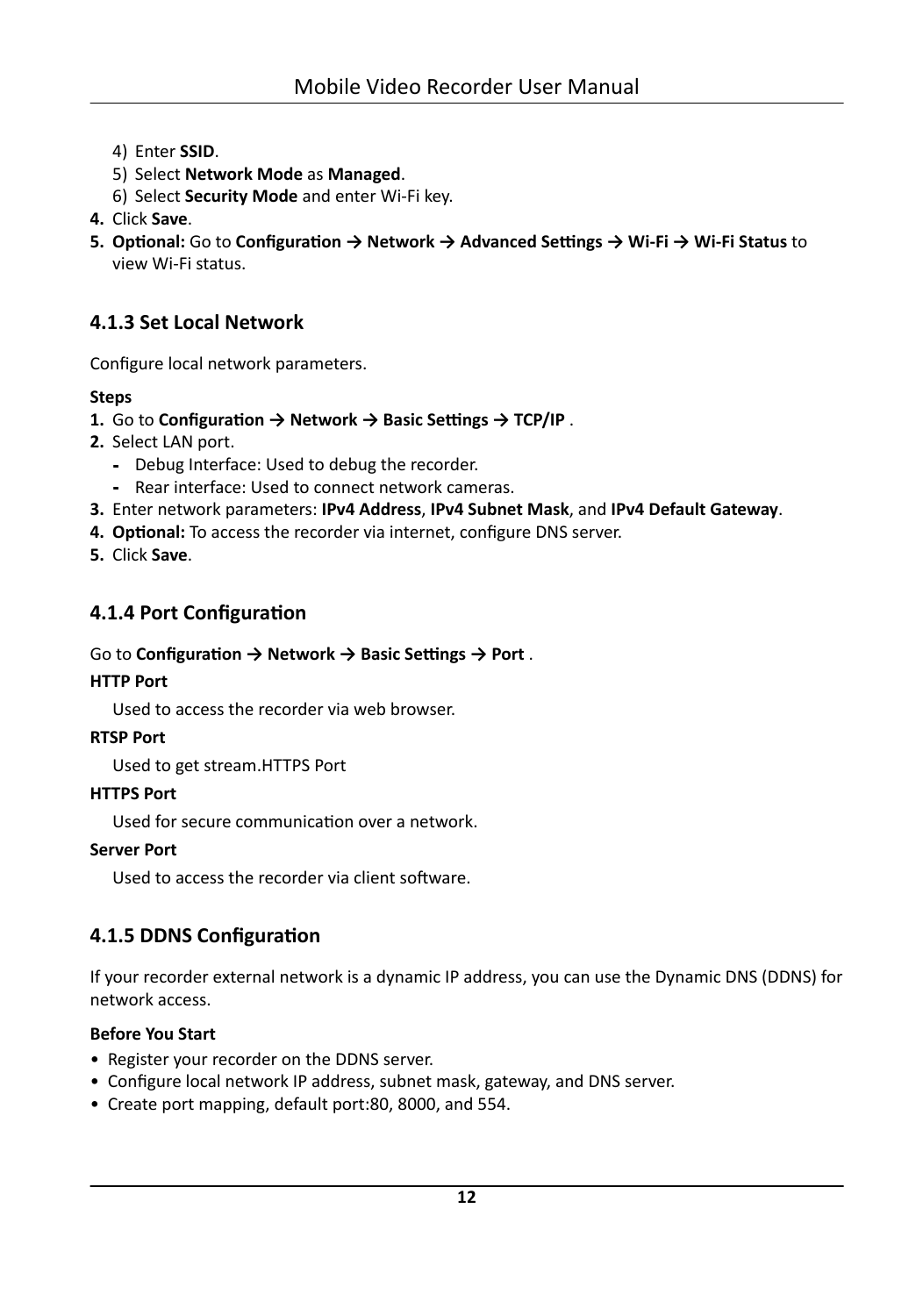#### <span id="page-22-0"></span>**Steps**

- 1. Go to Configuration  $\rightarrow$  Network  $\rightarrow$  Basic Settings  $\rightarrow$  DDNS.
- 2. Select DDNS Type.
- 3. Enter server information.
- 4. Click Save.

#### What to do next

Open the web browser and enter the recoder domain name to visit it.

# **4.2 Platform Connection**

### 4.2.1 Connect to Mobile Surveillance Platform

The device can be remotely accessed via mobile surveillance platform.

#### **Before You Start**

Create the device ID on mobile surveillance platform.

#### **Steps**

- 1. Go to Configuration  $\rightarrow$  Network  $\rightarrow$  Advanced Settings  $\rightarrow$  Platform Access.
- 2. Check Enable.
- 3. Select Platform Access Mode as Ehome Platform.
- 4. Select Server Address Type, and enter Server Address, Server Port, and Device ID.

#### **Server Address**

Enter the static IP address of mobile surveillance platform.

#### **Server Port**

The default value is 7660.

#### **Device ID**

The ID of the device registered on the mobile surveillance platform. If you leave it empty, device logs in to the platform with serial No.

#### 5. Click OK.

# $\widetilde{\mathbf{F}}$  Note

- You can download mobile surveillance platform to your computer by visiting our official website and going to Home > VMS > Support > Download > iVMS-5200 Mobile Surveillance. Official website: http://www.hikvision.com/en/.
- You can download iVMS-5260M to your mobile phone by searching it in app store/google play or scan QR code below. If you use Android system, install *googleplay* application on your mobile phone before scanning the QR code.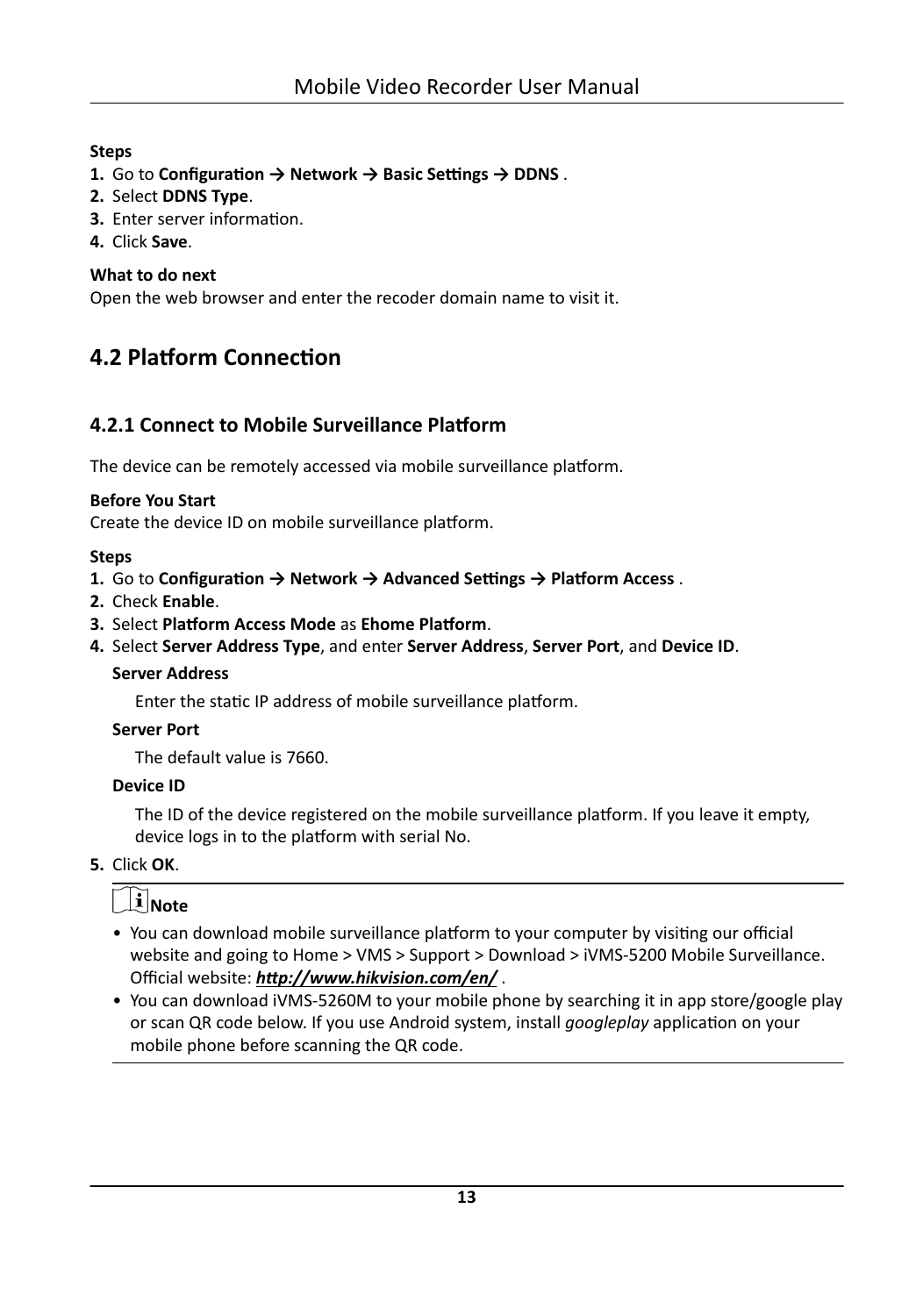<span id="page-23-0"></span>

**Figure 4-1 iOS**



#### **Figure 4-2 Android**

#### **4.2.2 Connect to Guarding Vision**

The device can be remotely accessed via guarding vision platform.

#### **Before You Start**

- Connect your recorder to internet.
- Configure IP address, sub-netmask, gateway, and DNS server of LAN port.

#### **Steps**

- **1.** Go to Configuration → Network → Advanced Settings → Platform Access .
- **2.** Check **Enable**.
- **3. Select Platform Access Mode as Guarding Vision.**

# **Caution**

Valid security code range [6-12]. You can use a combination of numbers, lowercase, and uppercase.

- **4.** Enter a cusmized **Security Code**. You need to enter the security code when adding the recorder in guarding vision.
- **5.** Click **Save**.
- **6.** Visit guarding vision platform.
	- **-** For computer user: Visit *dev.guardingvision.com* .
	- **-** For mobile phone user: Download **Guarding Vision** application in app store or google play.
- **7.** Register an account.
- **8.** Add the recorder by its serial number (a 9-bit character printed in device lable) and security code.
- **9.** Start live view of your camera.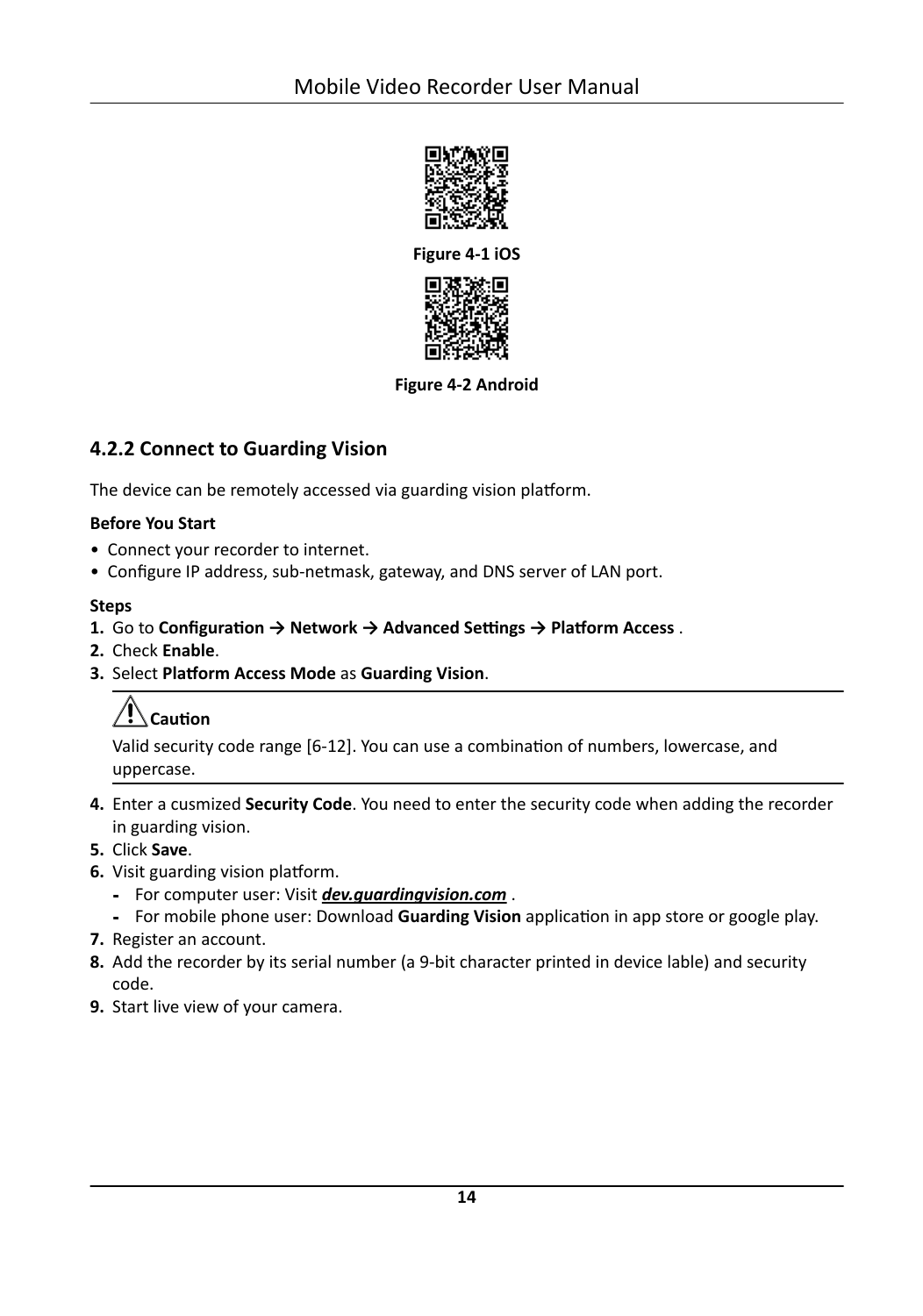# <span id="page-24-0"></span>**4.3 Network Sharing**

### 4.3.1 Set Wi-Fi AP

The recorder can work as a wireless router. Othe devices can access network via the recorder.

**Steps** 

# $\bigwedge$  Caution

You can only turn on one function between Wi-Fi AP and Wi-Fi. Turning on one of them will turn off the other.

- 1. Go to Configuration  $\rightarrow$  Network  $\rightarrow$  Advanced Settings  $\rightarrow$  Wi-Fi AP.
- 2. Check Enable Wi-Fi AP, Enable AP Broadcast, and Enable WLAN HotSpot.
- 3. Configure hotspot parameters.
	- 1) Enter SSID (hotspot name).
	- 2) Select Security Mode.
	- 3) Enter IP Address and Sub-net Mask.

## $\lfloor i \rfloor$ Note

The IP address must be in different network segment with TCP/IP address.

- 4. Check Enable DHCP and enter Start IP Address and End IP Address.
- 5. Click Save.

## 4.3.2 Set Network Share

Connect a periphral device to your recorder with a network cable. The periphral device can access internet after the recorder succesfully dialed to internet.

#### **Steps**

- 1. Go to Configuration  $\rightarrow$  Network  $\rightarrow$  Basic Settings  $\rightarrow$  TCP/IP  $\rightarrow$  Lan.
- 2. Check Enable Network Share.
- 3. Configure the network parameters for the periphral device.
	- 1) Set its IP address in the same network segment with your recorder.
	- 2) Set its network gateway IP as the recorder IP address.
- 4. Click Save.

The periphral device can access internet after the recorder succesfully dialed to internet.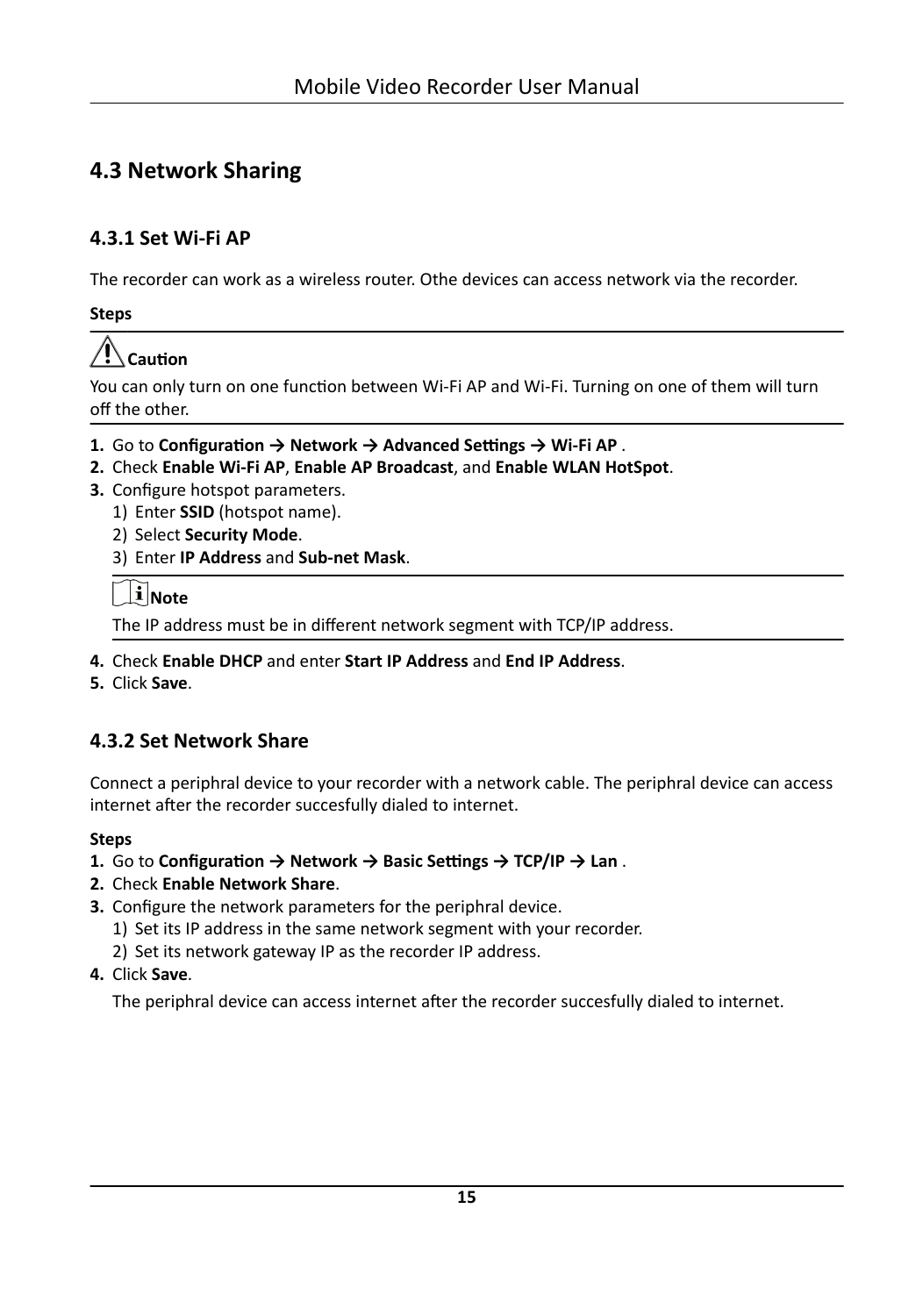# <span id="page-25-0"></span>**Chapter 5 Live View and Configuration**

## **5.1 Live View**

## **5.1.1 Start/Stop Live View**

Start/stop the live view of cameras.

#### **Steps**

- **1.** Go to **Live View**.
- **2.** Click  $\blacksquare$   $\blacktriangleright$  to select window division and click to select a window to display the live view image.
- **3.** Double click a camera in the camera list to display its live image in selected window. Or click  $\mathbb{F}_2$ to start the live view of all cameras.
- 4. Double click the camera again to stop its live view. Or click **the live of older** to stop the live view of all cameras.

## **5.1.2 Split Screen**

Live view window division is selectable.

#### **Window Division**

Click  $\blacksquare$   $\blacktriangleright$  to select live view window division.

#### **Paging**

Click  $\leftarrow$  / $\rightarrow$  to turn to previous/next window.

#### **5.1.3 Select Live View Stream**

The recorder supports main stream and sub-stream. Main stream is used for continuous recording and sub-stream is used for network transmission.

Click  $\mathbf{r}_0$   $\cdot$  in camera list to select live view stream.

### **5.1.4 Manual Capture**

Capture live view pictures and save them to your computer.

- **1.** Go to **Live View**.
- **2.** Start live view of a camera.
- **3.** Click **a** .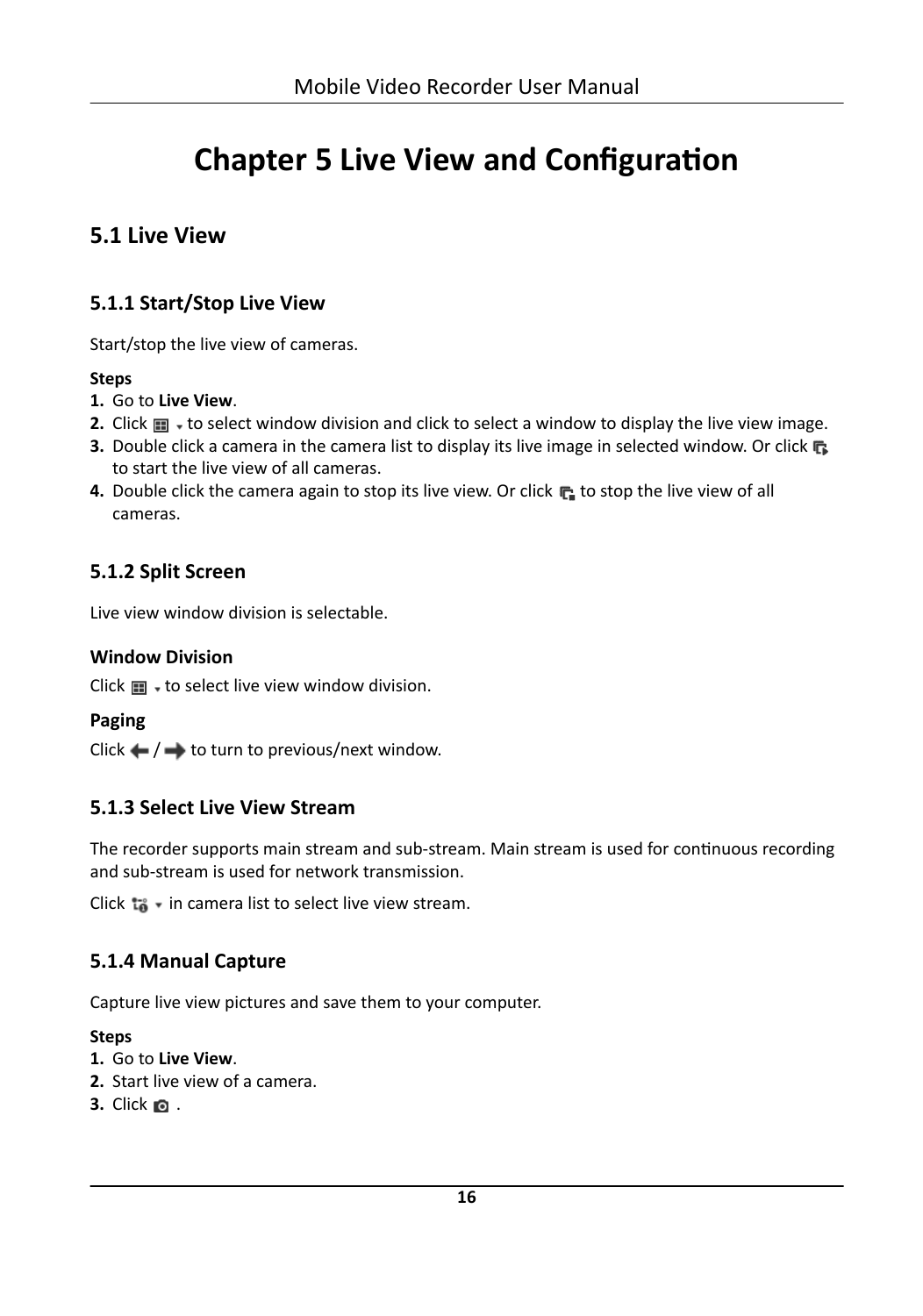- <span id="page-26-0"></span>**4.** View captured pictures.
	- **-** Enter the path popped up in the lower right corner.
	- **-** Go to **Configuration → Local → Picture and Clip Settings** for the saving path of captured pictures.

### **5.1.5 Manual Recording**

Record videos in live view and save them to your computer.

#### **Steps**

- **1.** Go to **Live View**.
- **2.** Start live view of a camera.
- **3.** Click **6** to start recording.
- **4.** Click **to** stop recording.
- **5.** Go to the set saving path to view recorded videos.
	- **-** Enter the path popped up in the lower right corner.
	- **-** Go to **Configuration → Local → Record File Settings** for picture saving path.

### **5.1.6 Start/Stop Two-Way Audio**

You can have real-time two-way audio between your computer and the recorder.

#### **Before You Start**

Connect the audio input and output devices to the recorder and computer.

#### **Steps**

- **1.** Start the live view of a camera.
- **2.** Click  $\bullet$  .

#### **Result**

- At computer end, you can hear the audio from recorder.
- At recorder end, you can hear the audio from computer.

#### **5.1.7 Set Live View Volume**

Turn on audio and adjust audio volume.

Click  $\triangle$  + to turn on audio.

Drag the slider to adjust volume.

#### **5.1.8 Full-Screen Live View**

Display the live view image in full screen.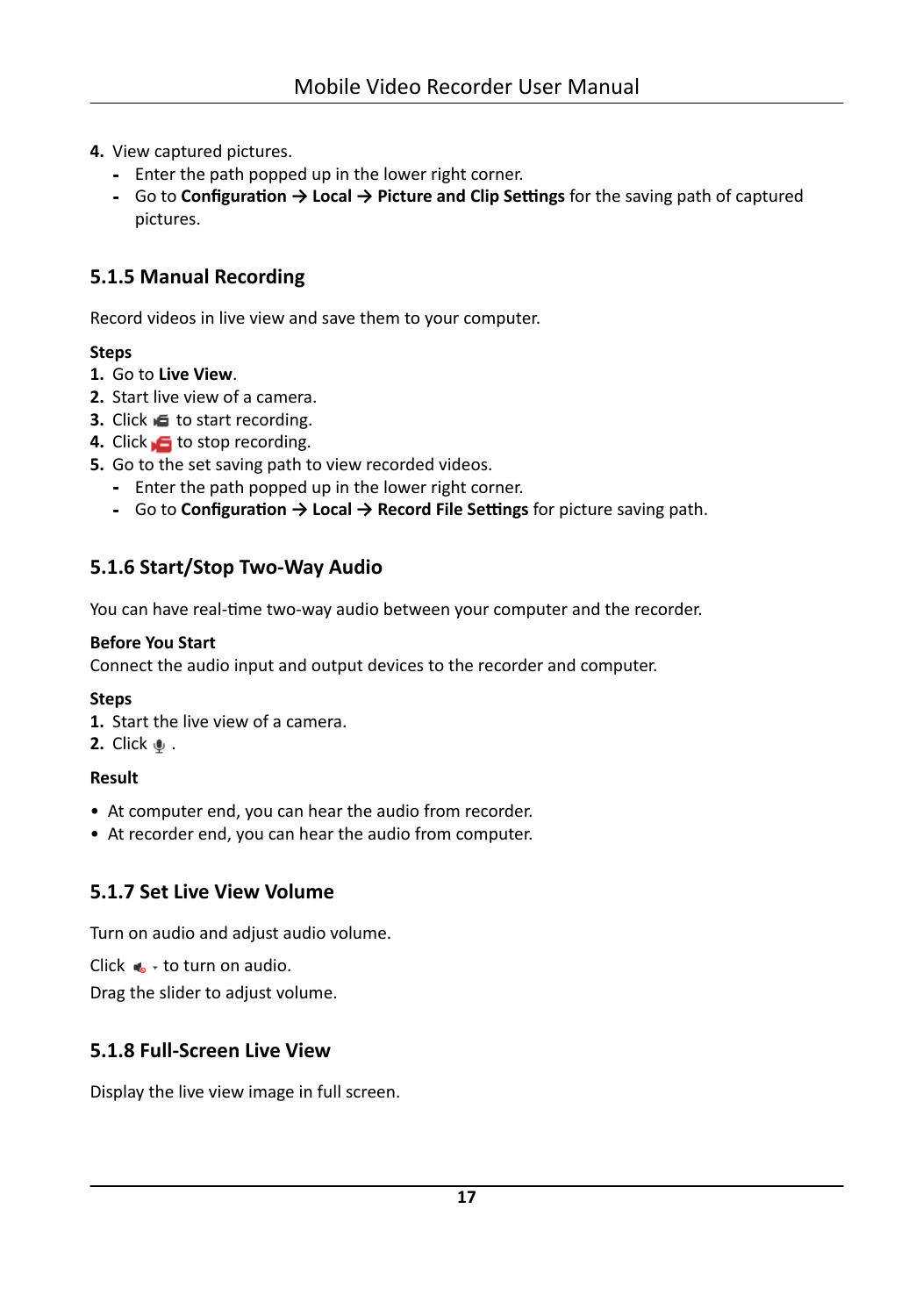<span id="page-27-0"></span>Start the live view and click to display the live view image in full screen.

Press **Esc** to exit from the full-screen mode.

## **5.1.9 Channel-Zero**

Channel-zero, known as virtual channel, can show the videos from all channels of the recorder, reducing the bandwidth while simultaneously previewing from multi-channel.

#### **Steps**

- **1.** Go to Configuration → Video/Audio → Channel-zero .
- **2.** Check **Enable Channel-zero Encoding**.
- **3.** Select **Max. Bitrate** and **Max. Frame Rate**.
- **4.** Click **Save**.
- **5.** Go to **Live View**.
- **6.** Double click **ZeroChannel 01** in the camera list to start live veiw of channel-zero.

# **5.2 PTZ Operation**

Configure PTZ parameters and control PTZ.

## **5.2.1 Configure PTZ**

Follow the steps to set PTZ parameters. The configuration of the PTZ parameters should be done before you control the PTZ camera.

#### **Before You Start**

Connect the RS-485 cables of the PTZ camera to EXT.DEV interface of the device.

#### **Steps**

- **1.** Go to Configuration → System → System Settings → PTZ Config.
- **2.** Select **Channel No.** of PTZ camera.
- **3.** Configure the parameters of the PTZ camera. All the parameters should be exactly the same with those of the PTZ camera.
- **4.** Click **Save**.

### **5.2.2 PTZ Control Panel**

Go to **Live View**. Control PTZ camera via PTZ panel.

# **Note**

PTZ control panel may vary with recorder model.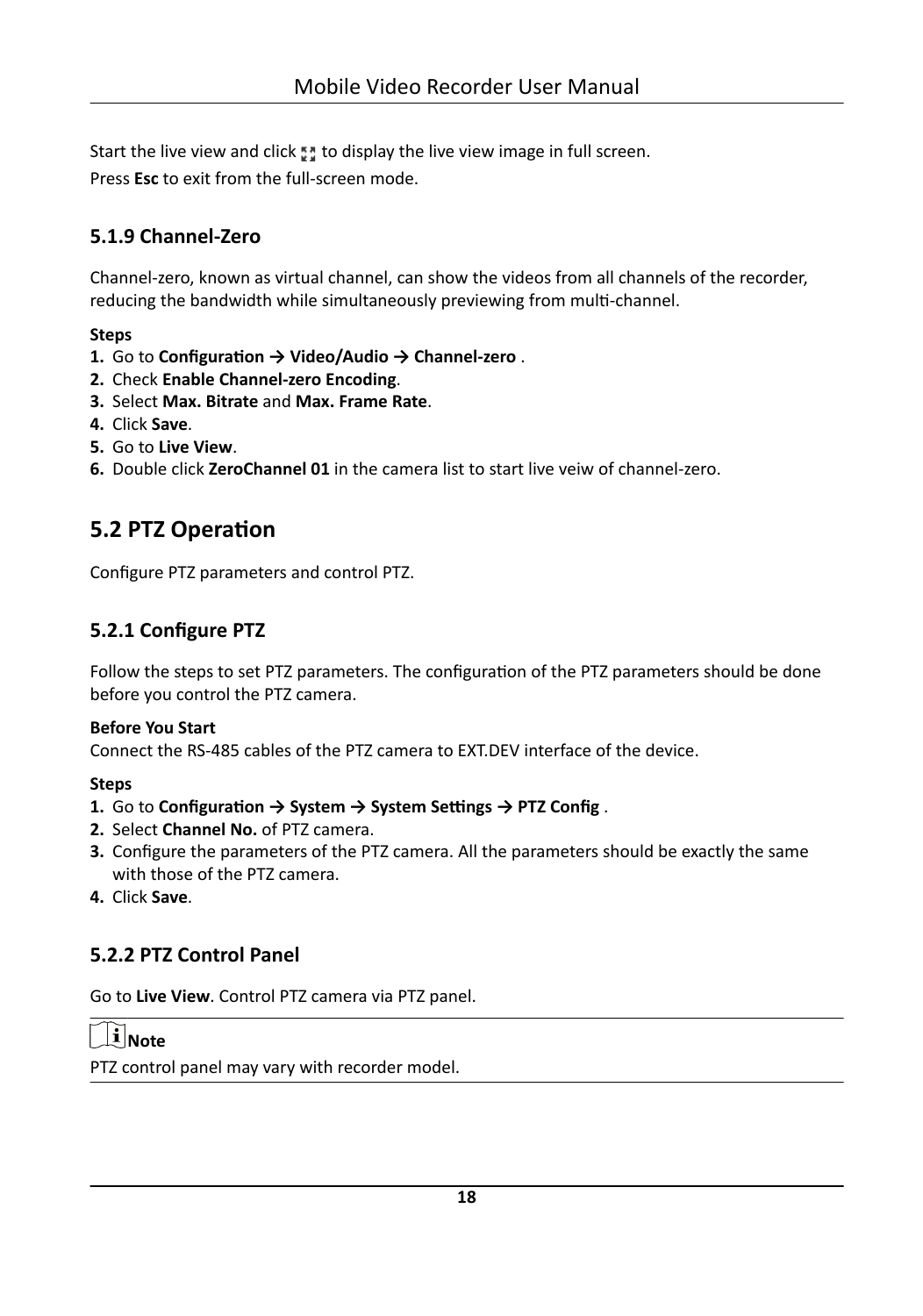<span id="page-28-0"></span>

| Icon                                                                                                                       | <b>Description</b>  | <b>Icon</b>  | <b>Description</b> |
|----------------------------------------------------------------------------------------------------------------------------|---------------------|--------------|--------------------|
| $\begin{array}{c c c c} \star & \star & \star \\ \star & \bullet & \star \end{array}$<br>$\bullet$ - $\bullet$ - $\bullet$ | Direction buttons.  | U            | Auto-scan button.  |
| $\mathsf{q}^\text{-}$                                                                                                      | Zoom $-$ .          | ď            | $200m +$ .         |
| $\bar{\square}^1$                                                                                                          | Focus $+$ .         | $\mathbb{P}$ | Focus -.           |
| $\circ$                                                                                                                    | Iris $+$ .          | o            | $lris -$ .         |
| $\bullet$                                                                                                                  | Turn on /off light. | ņ            | Start/stop wiper.  |

# 5.3 Local Configuration

Local configuration refers to the parameters of live view image, videos and captured pictures.

#### **Stream Type**

Select the default live live stream type. Main stream and sub-stream are selectable.

#### **Play Performance**

Shortest Delay: The recorder ensures real-time capacity in priority.

Auto: Automatically adjust the live view stream to balance real-time capacity and fluency.

#### **Rules**

Reserved.

#### **Image Size**

Adjust the image aspect ratio.

#### **Auto Start Live View**

Enable: Automatically turn on live view after logged in the recorder.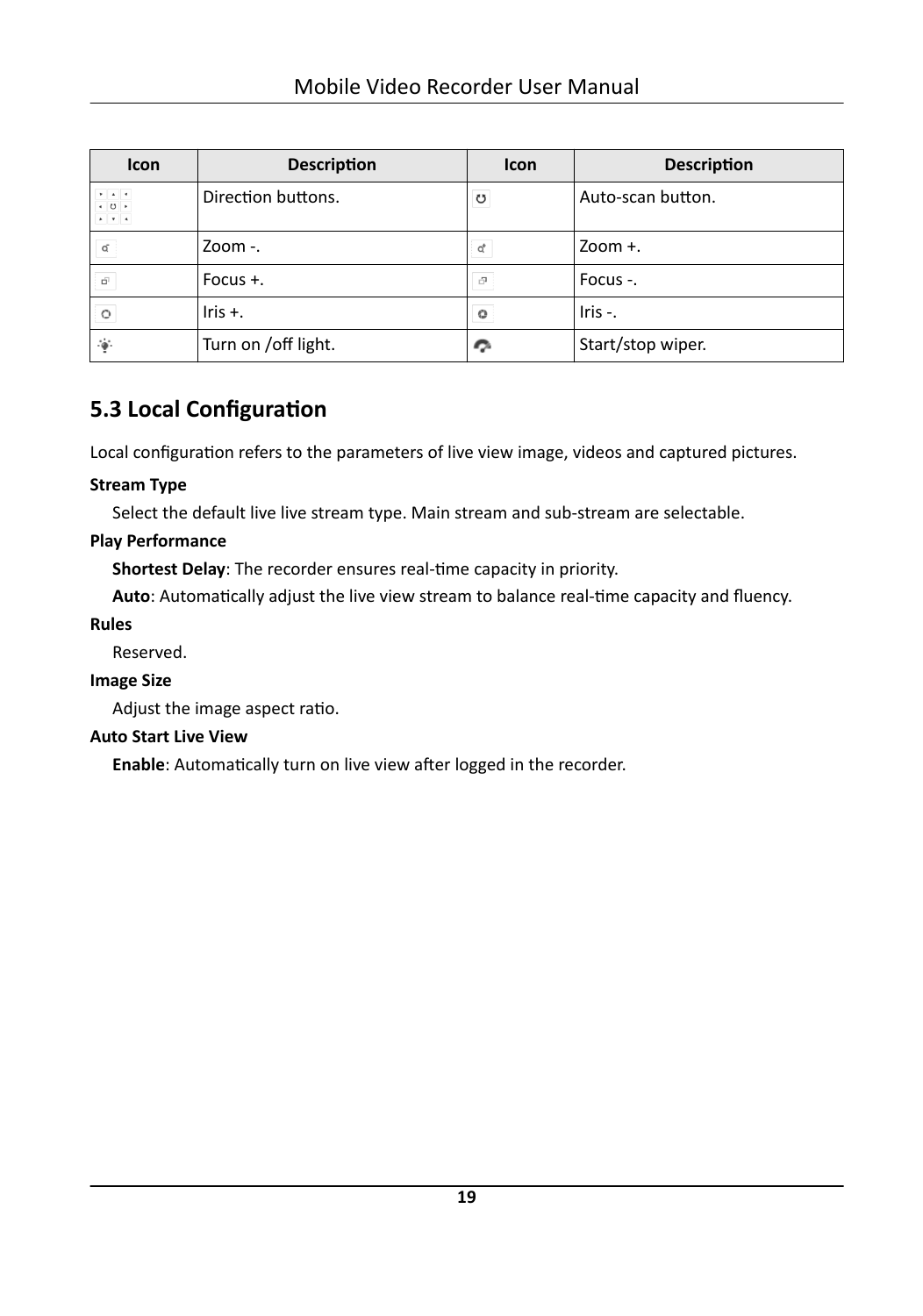# **Chapter 6 Mobile Device Features**

## <span id="page-29-0"></span>**6.1 Timed Shutdown**

The recorder will automatically start up/shut down according the schedule.

#### **Before You Start**

Wire power cord. For details, refer to quick start guide.

#### **Steps**

- **1.** Go to **Configuration**  $\rightarrow$  Vehicle  $\rightarrow$  Start.
- **2.** Select **Auto Work Type** as **Auto Working**.
- **3.** Set the shutdown schedule. For detailed steps, refer to *Configure Arming Schedule*.
- 4. **Optional:** Check Low Power Protect and select Low Power Protect Limit. If the voltage of the recorder reaches the selected threshold, the recorder will shut down automatically.
- **5.** Click **Save**.

## **6.2 Delayed Shutdown**

You can set the shutdown delay time (Vehicle Ignition Startup and Shutdown) for the recorder.

#### **Before You Start**

Wire power cord. For details, refer to quick start guide.

#### **Steps**

- **1.** Go to **Configuration** → Vehicle → Start.
- **2.** Select **Auto Work Type** as **Halt Delay**.
- **3.** Select **Delay Time**.
- **4.** Click **Save**.
- **5. Optional: Check Low Power Protect** and select Low Power Protect Limit. If the voltage of the recorder reaches the selected percentage, the recorder will shut down automatically.

# **6.3 Configure Satellite Positioning**

The built-in GNSS module supports GPS (Global Positioning System), enabling device positioning and speed limit alarm.

#### **Before You Start**

Install the positioning antenna.

- **1.** Go to Configuration → Vehicle → Position Settings.
- **2.** Select **Position Module**.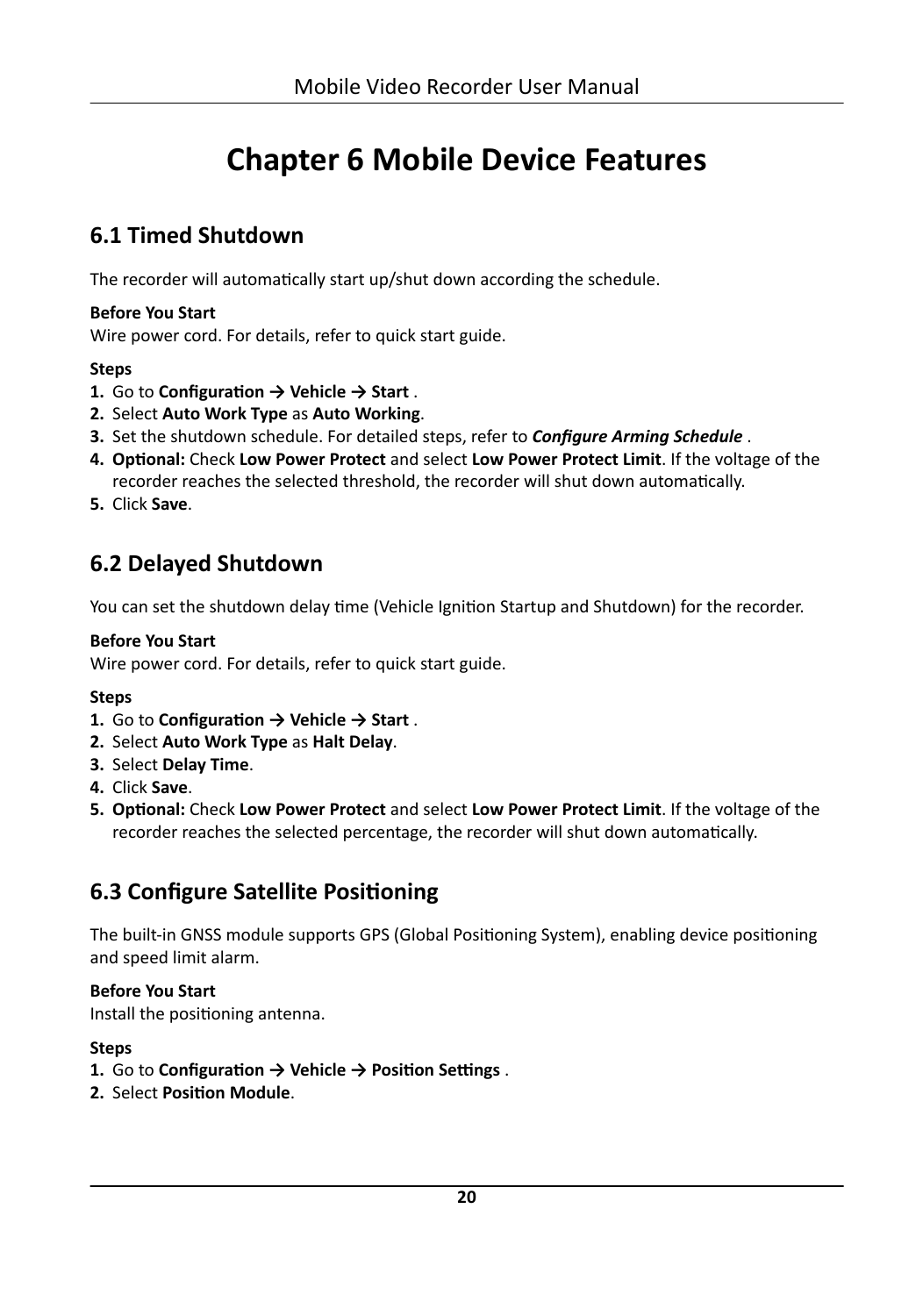#### <span id="page-30-0"></span>**Built-in**

Obtain data from the satellite positioning module built in the recorder.

#### **Intelligent Display Terminal**

Obtain data from display terminal.

- 3. Select Locating Module.
- 4. Optional: Check Enable of Satellite Timing to synchronize recorder time with satellite time.
- 5. Configure speed limit.
	- 1) Select Speed Units.
	- 2) Enter Speed Limit of Alarm.

If vehicle speed exceeds the set value, the recorder will alarm.

6. Check the channels you want the positioning information to be displayed.

The positioning information will be displayed in the live view and playback mode of the selected channel.

- 7. Configure linkage actions.
	- If you want the speeding vehicle to trigger the speed alarm, check Trigger Alarm Output.
	- If you want the speeding vehicle to trigger the system to beep, check Audible Warning.
- 8. Click Save.

# **6.4 Configure G-Sensor Alarm**

G-Sensor detects and records acceleration information in 3-axial (X, Y, Z) directions.

#### **Before You Start**

Connect a G-sensor to the recorder.

#### **Steps**

- 1. Go to Configuration  $\rightarrow$  Vehicle  $\rightarrow$  G-Sensor.
- 2. Select modeule according to actual situation.
	- External: The G-sensor is connected to the device through RS-232/RS-485 interface.
	- Built-in: The G-sensor is a built-in module of the device.
- 3. Set the limit value for acceleration alarm in X, Y and Z directions.

# $\widehat{[1]}$ Note

X, Y and Z represent the direction of acceleration and the unit of alarm value is G (G=9.8 m/s<sup>2</sup>).

During driving, the recorder will alarm when acceleration of any direction exceeds the set value.

- 4. Set the linkage actions for acceleration alarm, including Audible Warning and Alarm Output.
- 5. Click Save.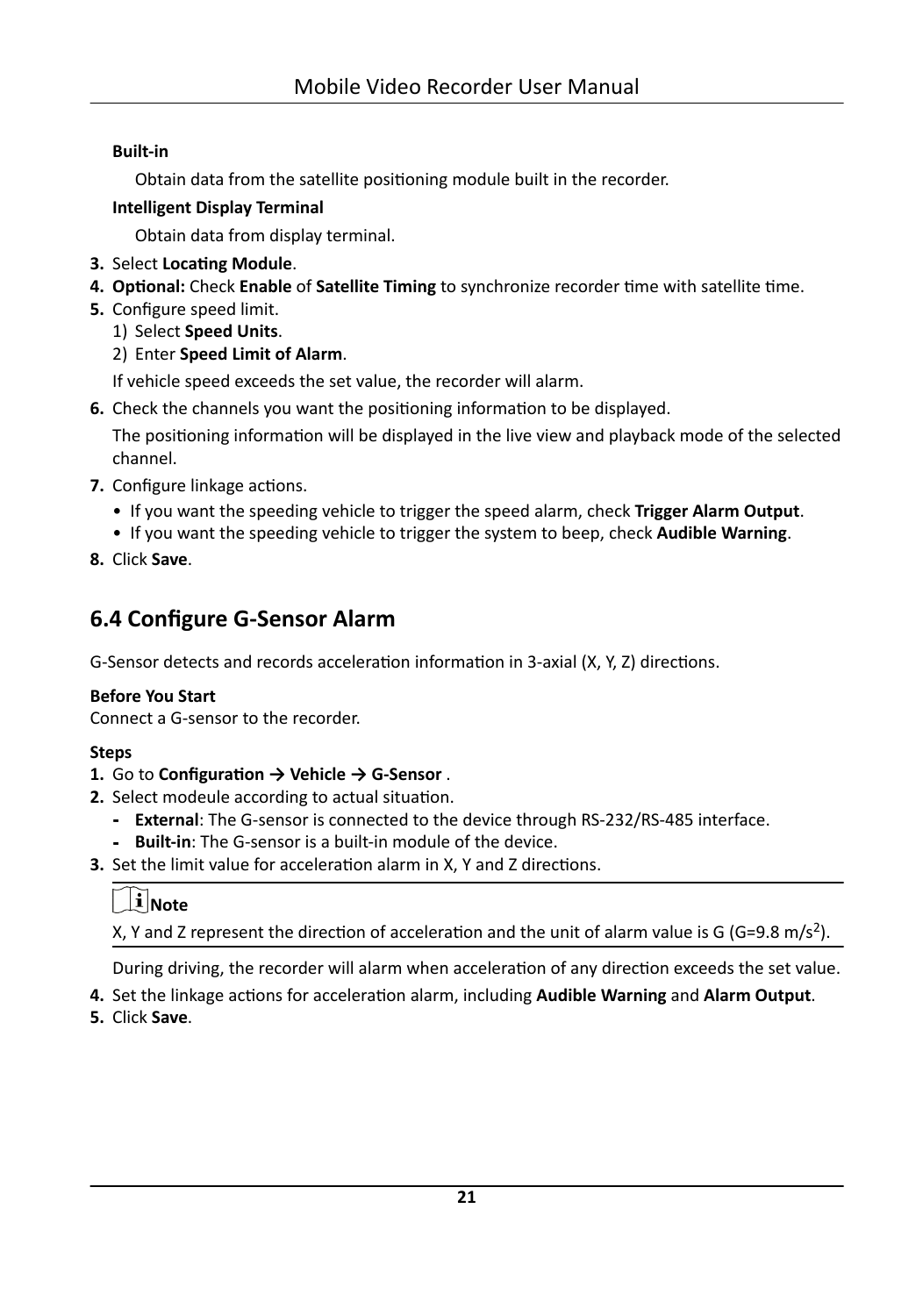# <span id="page-31-0"></span>**6.5 Configure Sensor-in**

Sensor-in detects and records the vehicle's driving information, including pedal braking, turning left/right, reversing, etc.

#### **Before You Start**

Connect the recorder sensor-in interface and vehicle corresponding interface. For details, refer to quick user guide.

#### **Steps**

- **1.** Go to Configuration → Vehicle → Sensor-In .
- 2. Select Trigger Level and Pop Channel according to actual situation.

The the image of selected channel will be displayed in full screen when sensor-in is triggered.

**3.** Click **Save**.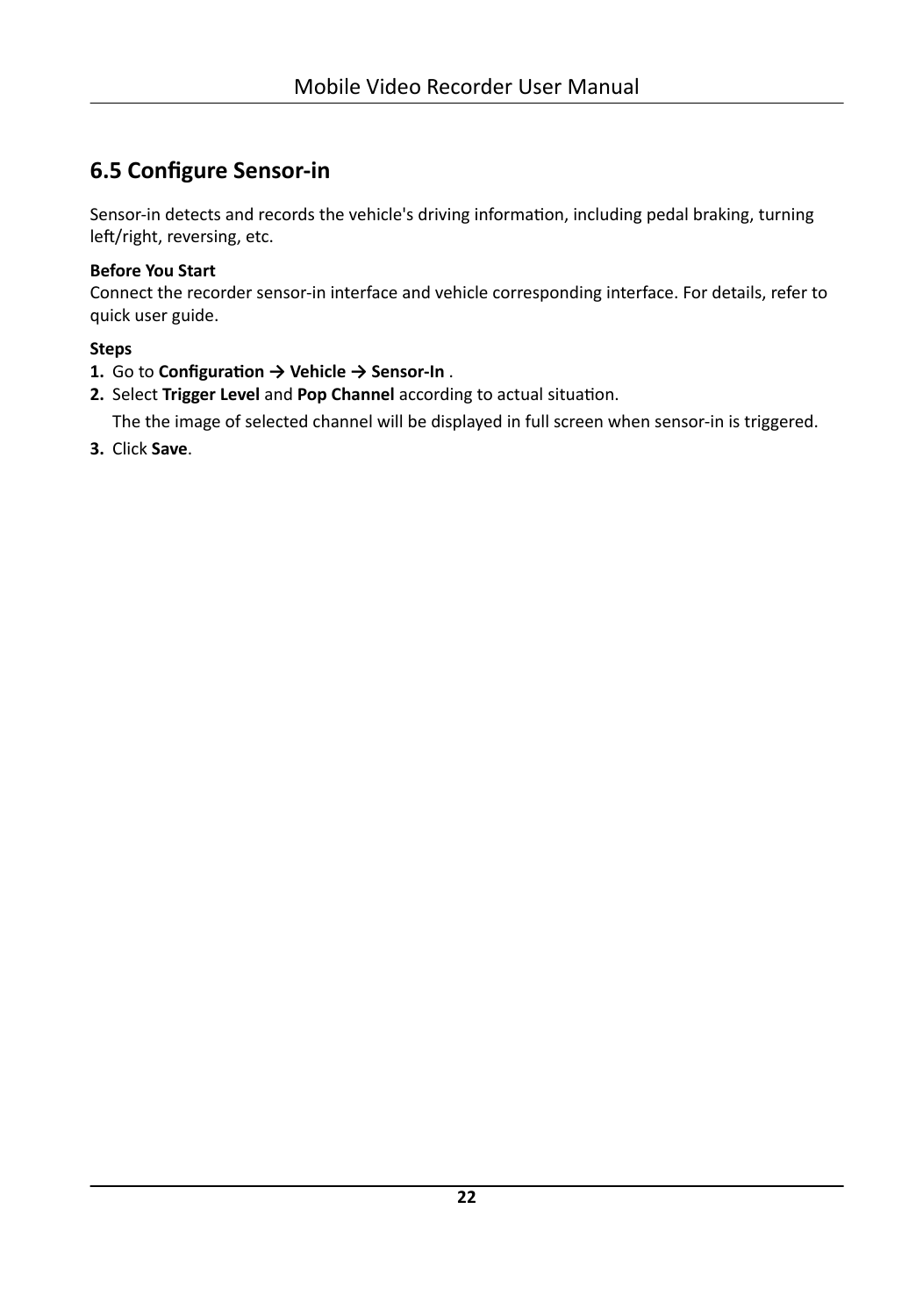# **Chapter 7 Camera Management**

## <span id="page-32-0"></span>**7.1 Configure Encoding Parameters**

Configure encoding parameters to adjsut live view image and video parameters.

Go to **Configuration → Video/Audio** → Video.

In good network situation, you can set high resolution and bitrate to improve image quality. In bad network situation, you can set low resolution, bitrate, and frame rate to get fluent image.

## **7.2 Image Settings**

### **7.2.1 Set Image Parameters**

You can adjust image parameters including bightness, contrast, etc.

#### **Steps**

- **1.** Go to **Configuration**  $\rightarrow$  **Image**  $\rightarrow$  **Display Settings** .
- **2.** Select **Channel No.**
- **3.** Select **Scene** according to actual situation.
- **4.** Adjust image parameters as desired.

## **7.2.2 Set Mirror Type**

You can enable mirror image and set mirror type to get sutible image.

#### **Steps**

- **1.** Go to Configuration → Image → Display Settings.
- **2.** Select **Mirror Type** as desired.

## **Note**

The function varies with recorder model.

## **7.2.3 Restore Default Parameters**

You can restore image parameters to defaults.

Go to Configuration → Image → Display Settings, select Channel No., and click Default.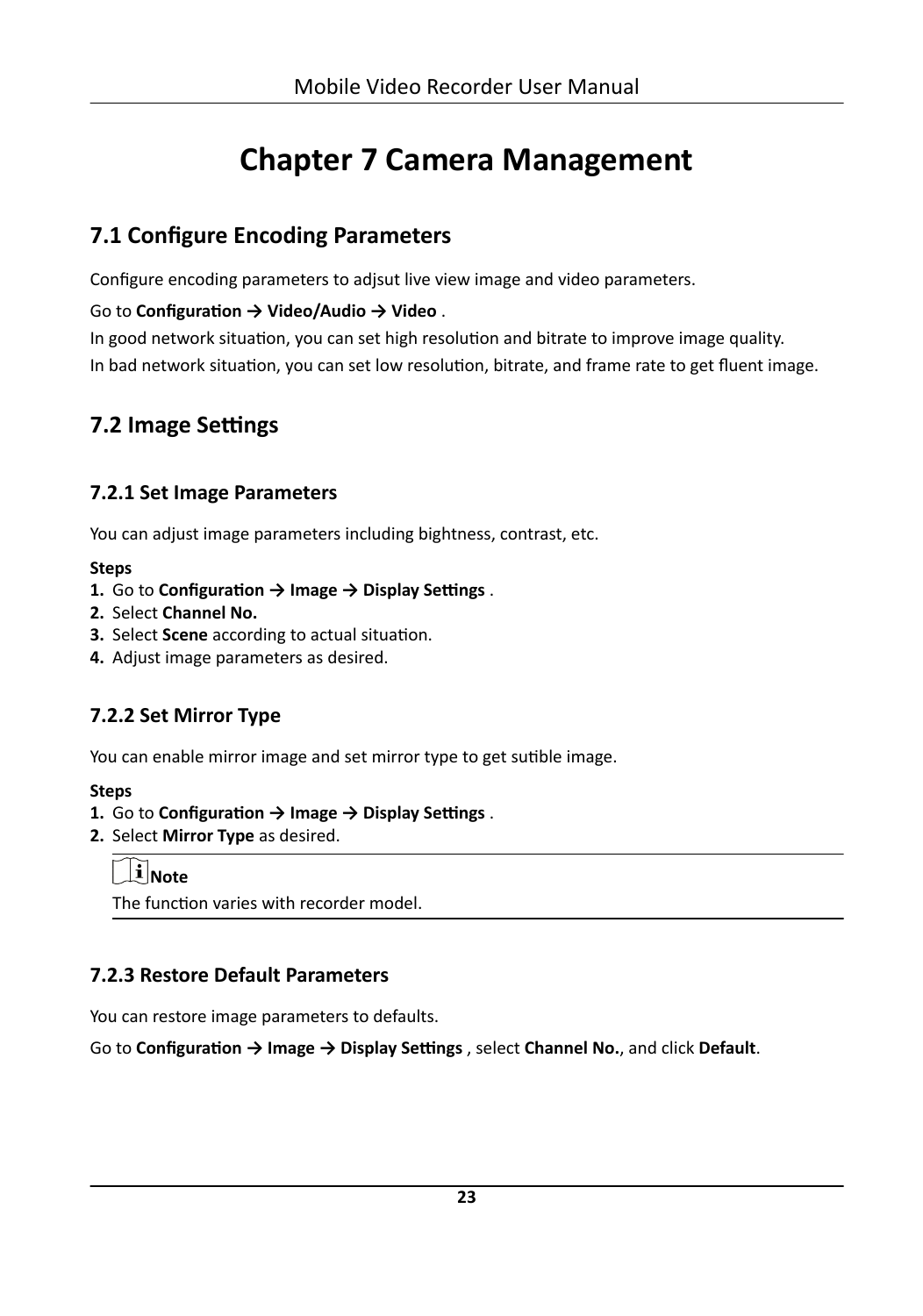# <span id="page-33-0"></span>**7.3 Set OSD Parameters**

Configure the camera name, OSD (On Screen Display) settings, etc.

#### **Steps**

- **1.** Go to **Configuration**  $\rightarrow$  **Image**  $\rightarrow$  **OSD Settings** .
- **2.** Select **Channel No.**
- **3.** Enter **Camera Name**, select **Time Format** and **Date Format**.
- **4. Optional: Check Display Name, Dispaly Date, and Display Week as your desire.**
- **5.** Set OSD **Display Mode**.
- **6. Optional:** To display text on OSD, check one text overlay and enter text.
- **7.** Drag the red frame on live view window to adjust OSD position.
- **8.** Click **Save**.

#### **Result**

The check display contents will be overlaied on the live view image and videos.

# **7.4 Set Privacy Mask**

The privacy mask can be used to protect personal privacy by concealing parts of the image from view or recording with a masked area.

Up to four privacy mask areas are supported for each channel.

#### **Steps**

- **1.** Go to **Configuration**  $\rightarrow$  **Image**  $\rightarrow$  **Privacy Mask** .
- **2.** Select **Channel No.**
- **3.** Check **Enable Privacy Mask**.
- **4.** Draw detection area.
	- 1) Click **Draw Area**.
	- 2) In preview area, drag to draw the detection area.
	- 3) Click **Stop Drawing**.
- **5.** Click **Save**.

#### **Result**

The image of drawn area will be shield in the live view and videos.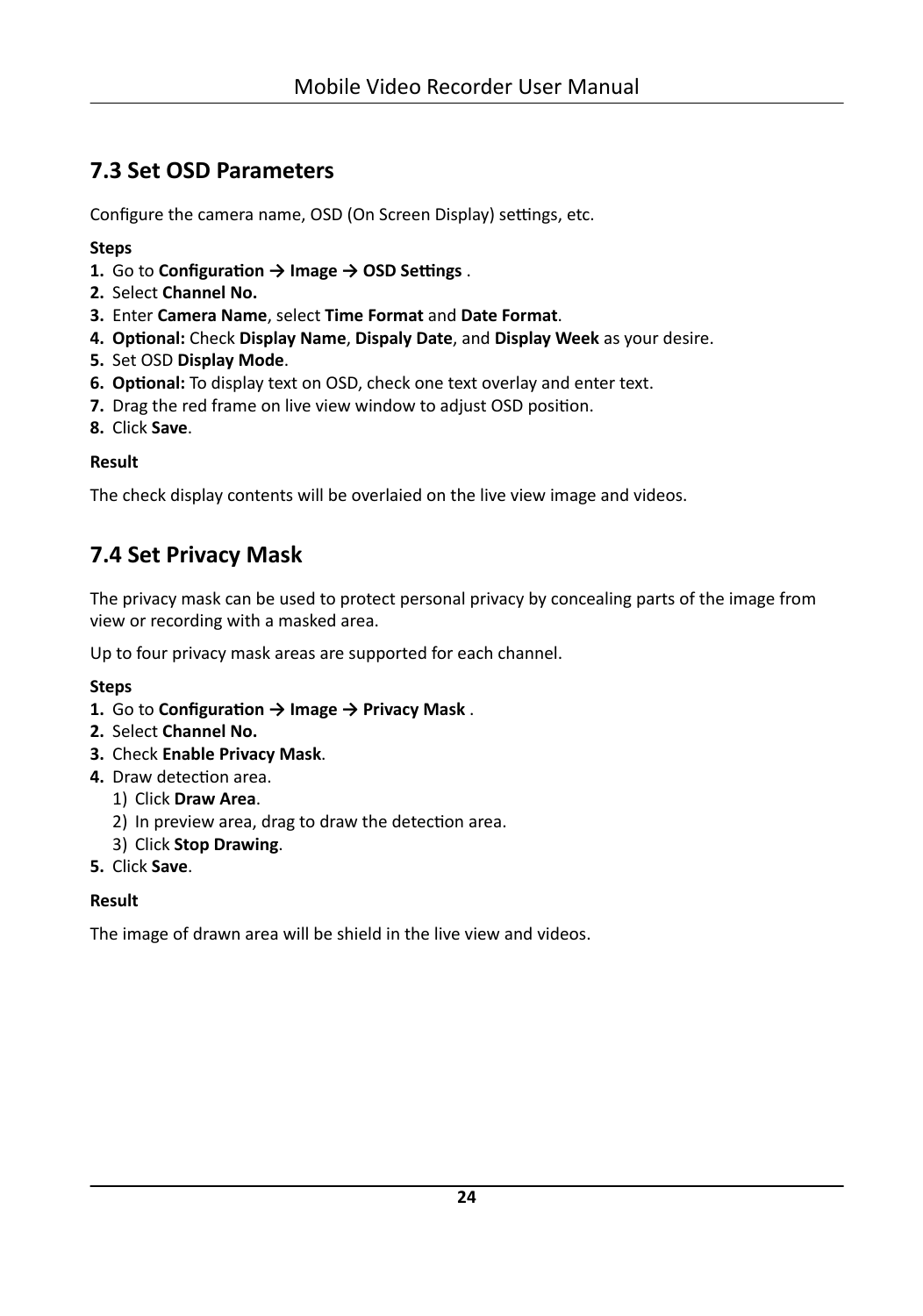# <span id="page-34-0"></span>**Chapter 8 Driving Behavior Configuration**

The function analyzing driver's behavior, including smoking, fatigue driving, talking on phone, etc. The recorder will trigger warning when these behaviors are detected.

## **8.1 Smart Device Driving Behavior Configuration**

Only the recorder with A in model name supports driving behavior detection function. One recorder supports analyzing one channel at a time.

### **8.1.1 Configuration**

#### **Calibrate Camera Position**

Calibrate network camera position before enabling driving behavior detection.

#### **Before You Start**

Add the network camera in your recorder.

#### **Steps**

- **1.** Go to Configuration → VCA → Driving Behaviors → IPC Position Calibration 。
- **2.** Select **Channel No.**
- **3.** Adjust the network camera position to make the driver face image appear in the red frame and his chin is above the yellow line.

#### **Configure Driving Behavior Analysis**

Set the driving behavior analysis parameters according to actual situation to lower false detection rate.

#### **Steps**

- **1.** Go to Configuration → VCA → Driving Behaviors → Driving Behaviors .
- **2.** Select **Camera No.**
- **3.** Check behaviors to analyze and configure their parameters.

#### **Alarm Time**

Device alarms when the corresponding driving behavior lasts for the set time.

#### **Confidence Interval**

Available for on-the-phone detection and smoking detection. The higher the value is, the lower the false detection rate. You are recommended to use the default value.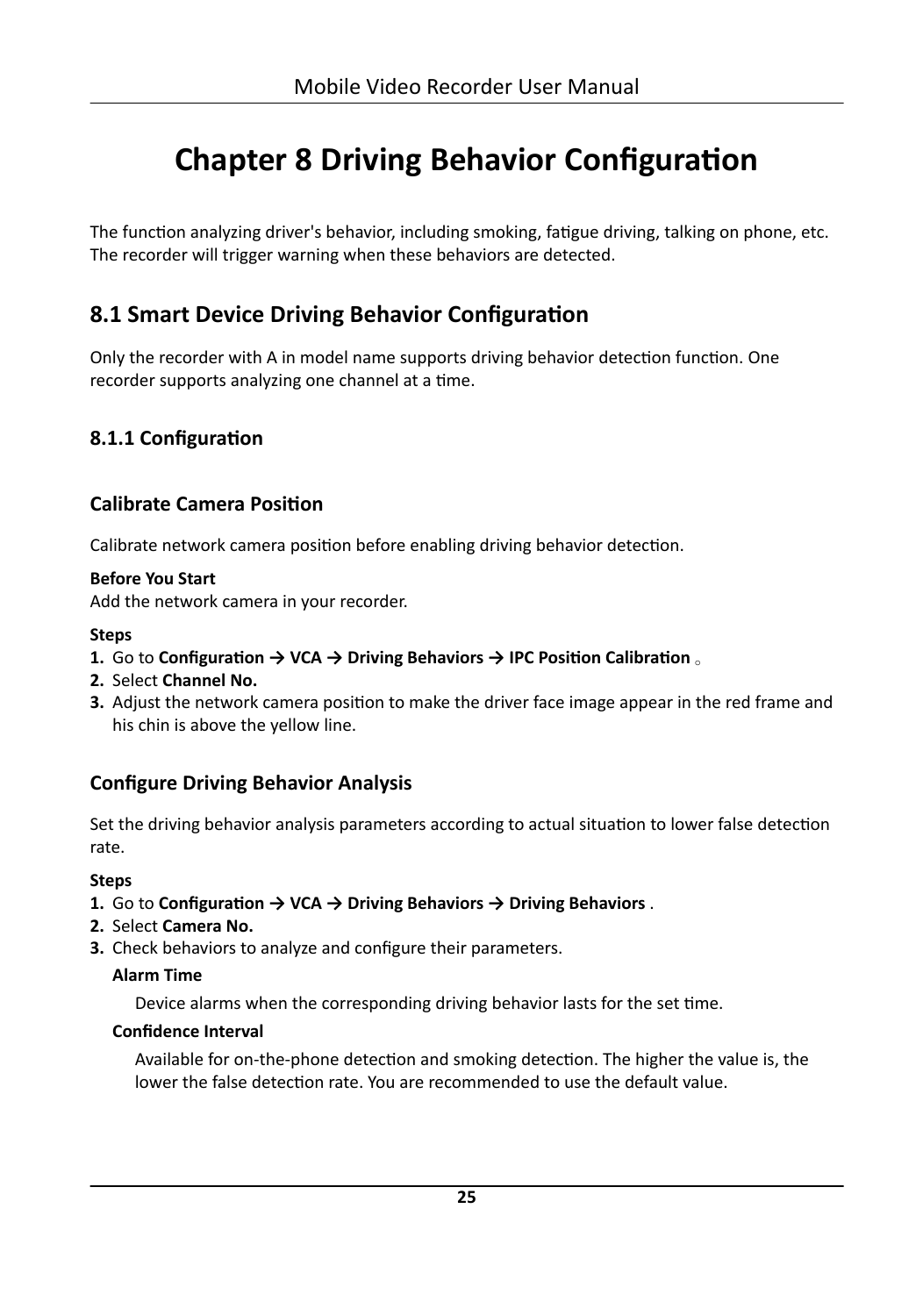#### <span id="page-35-0"></span>**Stop Detections when Driving in Low-Speed**

The feature is valid when GPS positioning succeeded. When the vehicle speed is lower than the set value, all the driving behavior analyses will stop.

#### **Voice Alarm**

When it is checked, device will send out voice alarm when a checked behavior is detected.

# **Note**

One recorder supports analyze driving behavior for one channel at a time. Enabling the driving behavior analysis will disable driving behavior analysis of other channels.

#### **4.** Click **Save**.

#### **Result**

When a concerned driving behavior is detected, the connected intercom will automatically send out audio broadcast.

#### **8.1.2 Play Videos and Pictures**

We take the example of playing videos to describe the steps.

#### **Steps**

- **1.** Go to **Playback**.
- **2.** Select a channel in channel list.
- **3.** Click **Event Search**.
- **4.** Select **Event Type** as **Driver Behavior**.
- **5.** Set search conditions.
- **6.** Click **Search**.
- **7.** Select videos to play.

## **8.2 Other Device Driving Behavior Configuration**

For the recorder supports network camera, when the recorder and a smart terminal connects the same network camera, and the smart terminal is added to the recorder, the recorder will receive driving behavior analysis from the smart terminal.

#### **8.2.1 Connect Smart Terminal**

#### **Before You Start**

Add the same network camera to both smart terminal and recorder.

- **1.** Go to Configuration → Vehicle → Smart Terminal Access .
- **2.** Check **Enable**.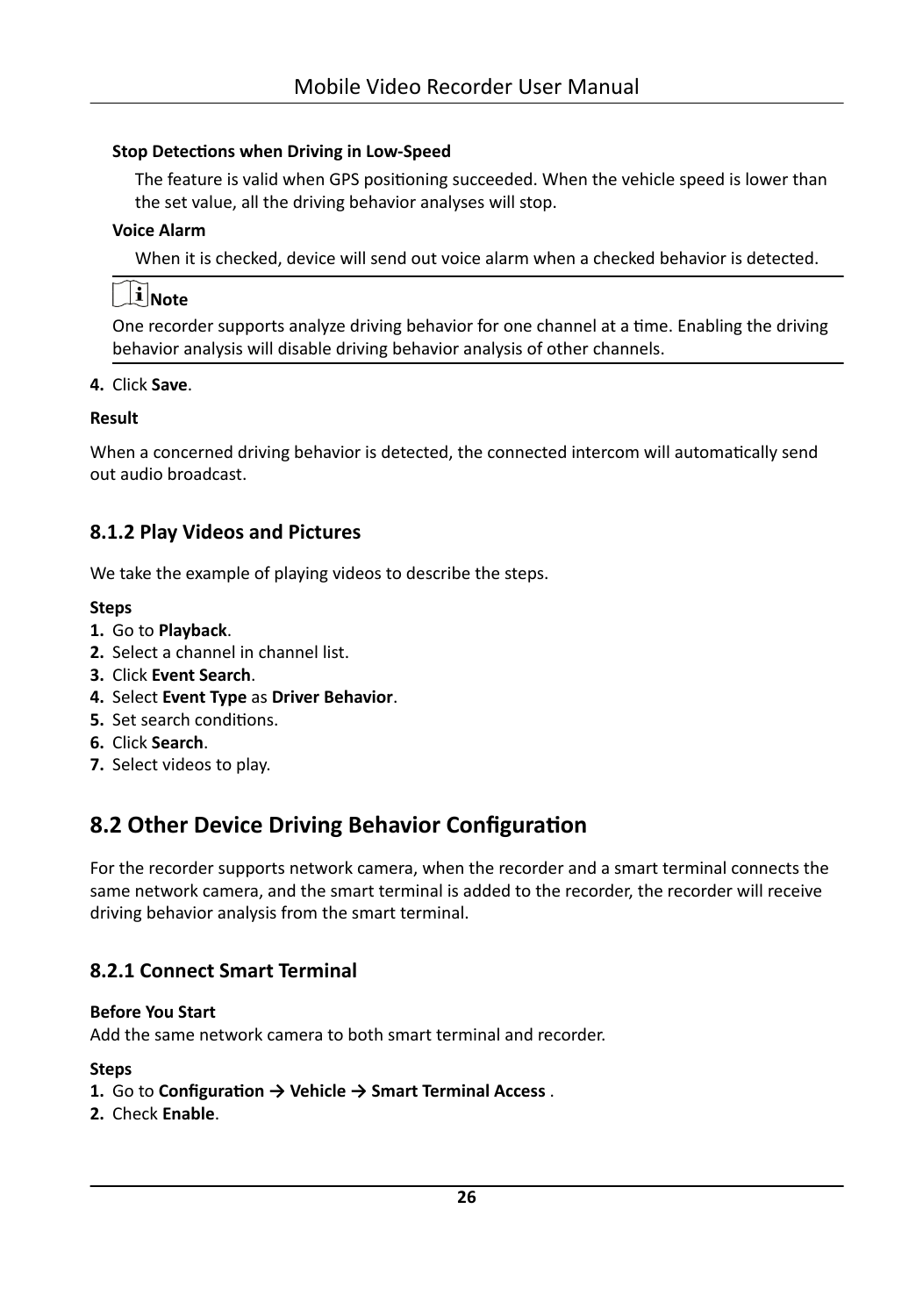- <span id="page-36-0"></span>**3.** Enter smart terminal information.
- **4.** Click **Save**.

## **8.2.2 Set Arming**

In the set arming period, the recorder will trigger specified linkage method when the concerned driving behavior is detected.

- **1.** Go to Configuration → Event → Basic Event → Driving Behaviors .
- **2.** Select **Channel No.** and **Driving Behaviors**. The channel should be network camera that connected to both the added smart terminal and the recorder.
- **3.** Check **Enable**.
- 4. Configure arming schedule. For detailed steps, refer to *Configure Arming Schedule* .
- 5. Configure linkage method. For detailed steps, refer to *Configure Linkage Actions* .
- **6.** Click **Save**.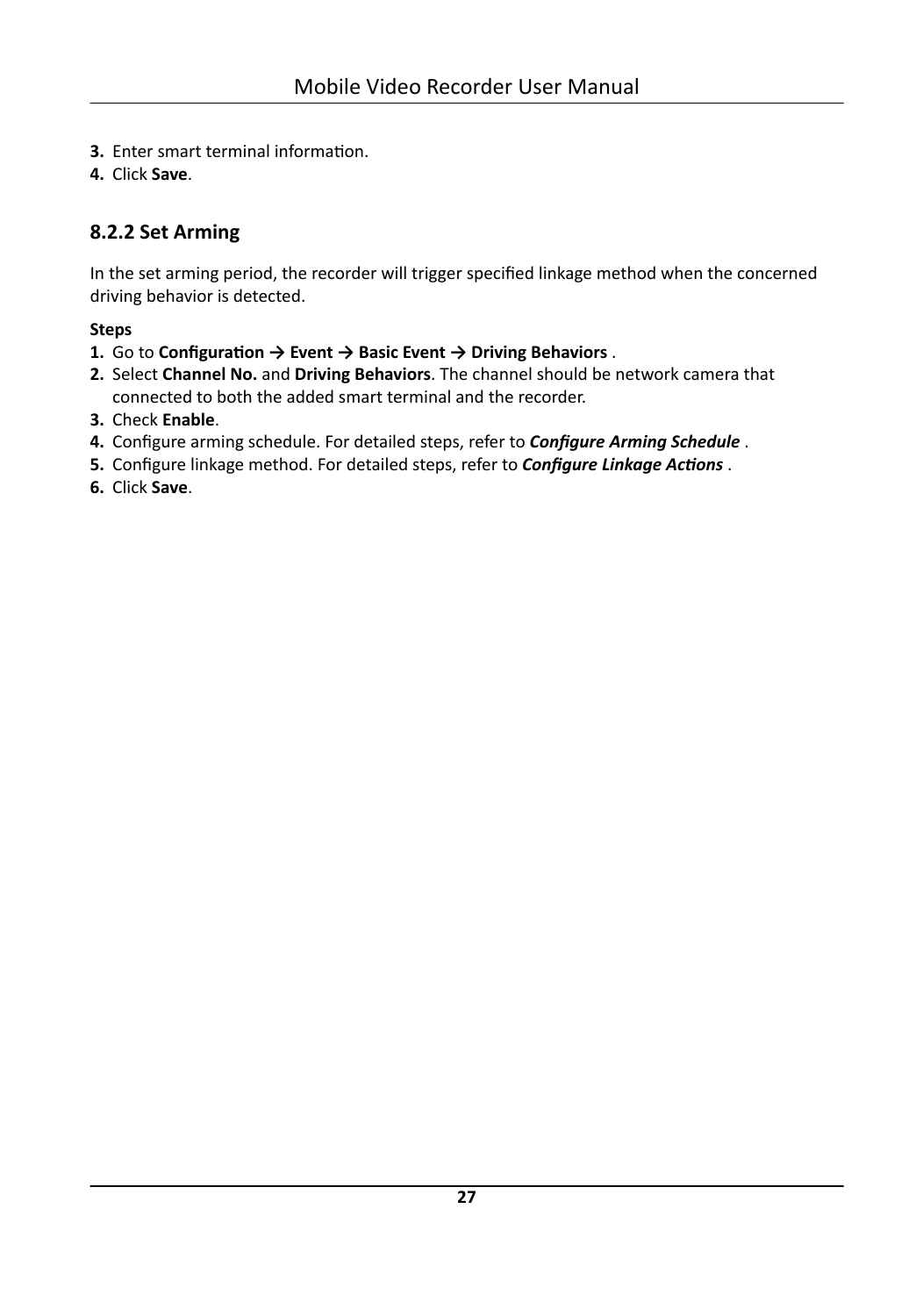# **Chapter 9 Events and Alarms**

## <span id="page-37-0"></span>**9.1 Configure Motion Detection Alarm**

When motion detection alarm is configured, once a motion event is detected, the device starts to record and multiple linkage actions will be triggered.

#### **Steps**

- **1.** Go to Configuration → Event → Basic Event → Motion Detection .
- **2.** Select **Channel No.**
- **3.** Draw detection area.
	- 1) Click **Draw Area**.
	- 2) In preview area, drag to draw the detection area.
	- 3) Click **Stop Drawing**.
- 4. Configure arming schedule. For detailed steps, refer to *Configure Arming Schedule* .
- **5.** Configure linkage method. For detailed steps, refer to *Configure Linkage Actions* .
- **6.** Set Sensitivity.
- **7.** Click **Save**.

## **9.2 Configure Video Loss Alarm**

When the recorder cannot receive video signal from the analog cameras, the video loss alarm will be triggered. Linkage actions, including audible warning and alarm output, can be set to respond.

#### **Steps**

- **1.** Go to Configuration → Event → Basic Event → Video Loss .
- **2.** Check Enable Video Loss Detection.
- **3.** Configure arming schedule. For detailed steps, refer to *Configure Arming Schedule* .
- **4.** Configure linkage method. For detailed steps, refer to *Configure Linkage Actions*.
- **5.** Click **Save**.

## **9.3 Configure Video Tampering Alarm**

A tampering alarm is triggered when the camera is covered and the monitoring area cannot be viewed. Linkage actions, including audible warning, alarm output, can be set to respond.

#### **Steps**

- **1.** Go to **Configuration**  $\rightarrow$  Event  $\rightarrow$  Basic Event  $\rightarrow$  Video Tamptering .
- **2.** Select **Channel No.**
- **3.** Draw detection area.

#### 1) Click **Draw Area**.

2) In preview area, drag to draw the detection area.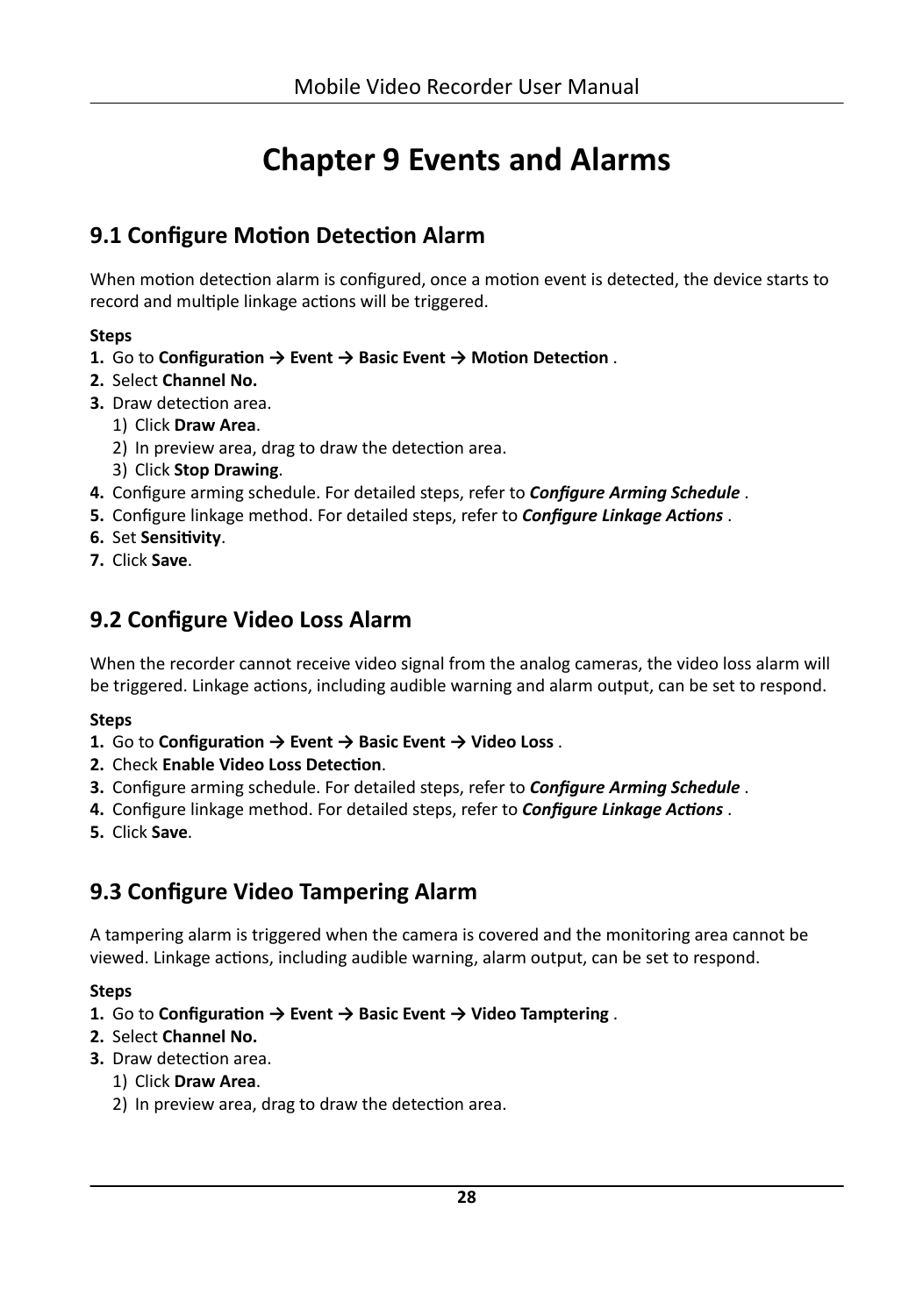- <span id="page-38-0"></span>3) Click **Stop Drawing**.
- 4. Configure arming schedule. For detailed steps, refer to **Configure Arming Schedule**.
- **5.** Configure linkage method. For detailed steps, refer to *Configure Linkage Actions*.
- **6.** Set Sensitivity.
- **7.** Click **Save**.

# **9.4 Configure Alarm Input**

Configure the settings for alarm input, including trigger level, arming schedule and alarm linkage actions, etc.

#### **Before You Start**

Connect an alarm device to your recorder.

#### **Steps**

- **1.** Go to Configuration → Event → Basic Event → Alarm Input.
- **2.** Select **Alarm Input No.** and enter **Alarm Name**.
- **3.** Select **Alarm Type** according to alarm device type.
- **4.** Check **Enable Alarm Input Handling**.
- 5. Configure arming schedule. For detailed steps, refer to **Configure Arming Schedule** .
- **6.** Configure linkage method. For detailed steps, refer to *Configure Linkage Actions*.
- 7. **Optional:** Click Copy to and select desired channels to o copy the above settings to other alarm inputs.
- **8.** Click **Save**.

# **9.5 Configure Alarm Output**

Configure the arming schedule, alarm duration time and alarm name for alarm output.

#### **Before You Start**

Connect alarm output device to your recorder. For details, refer to installation guide.

#### **Steps**

- **1.** Go to Configuration  $\rightarrow$  Event  $\rightarrow$  Basic Event  $\rightarrow$  Alarm Output .
- **2.** Select **Alarm Output No.** and enter **Alarm Name**.
- **3.** Select **Delay** to set dwell time.

Alarm output will continue for the set time.

- 4. Configure arming schedule. For detailed steps, refer to **Configure Arming Schedule** .
- **5. Optional: Click Manual Alarm** to trigger alarm manually. Click **Stop Alarm** to stop manual alarm.
- **6. Optional:** Click **Copy to** and select desired channels to o copy the above settings to other alarm outputs.
- **7.** Click **Save**.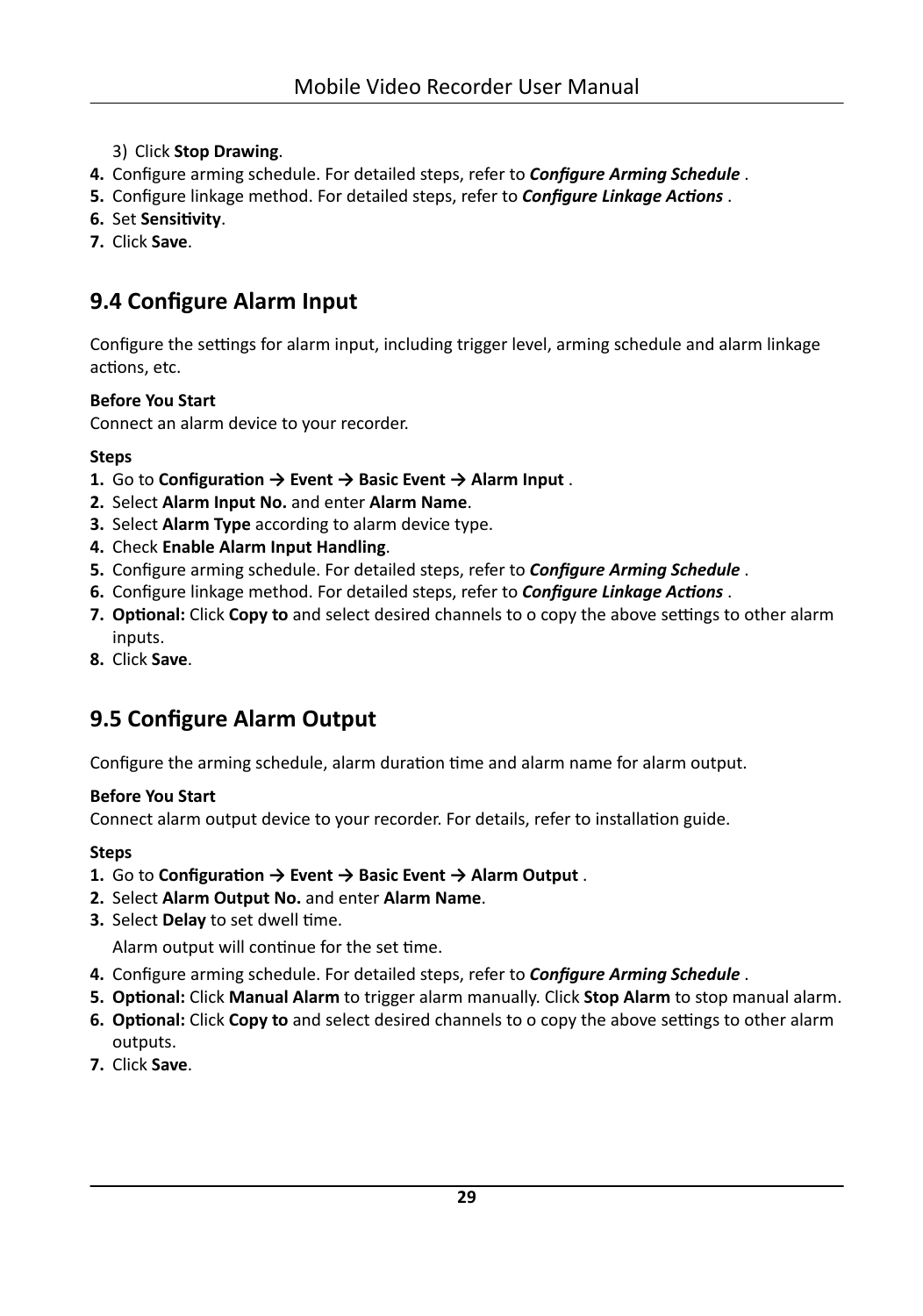# <span id="page-39-0"></span>**9.6 Configure Exception Alarm**

Configure alarms which are triggered by exceptions to take necessary actions in time.

#### **Steps**

- **1.** Go to Configuration → Event → Basic Event → Exception .
- **2.** Select **Exception Type**.
- **3.** Configure linkage method. For detailed steps, refer to *Configure Linkage Actions* .
- **4.** Click **Save**.

# **9.7 Configure Arming Schedule**

#### **Steps**

- **1.** Drag in time line to draw a arming period.
- **2.** Adjust the set arming period.
	- **-** Click a period and adjust its length.
	- **-** Click a period, enter start timĞ and end timĞ͕ and click **Save**.
	- **-** Click **Delete All** to delete all periods.

# **Note**

Up to 8 time periods can be set for each day and each of the time periods cannot be overlapped.

**3. Optional:** Click **Copy to** and select desired days to copy the above settings to other days.

**4.** Click **Save**.

# **9.8 Configure Linkage Actions**

Check Linkage Method, select Settings, check the linkage actions needed, click Apply and OK.

# $\widetilde{\mathbf{1}}$  Note

Linkage actions vary with event type.

## **9.8.1 Trigger Recording**

To trigger recording when an event occurs, check **Trigger Recording**.

## **9.8.2 Trigger Audible Warning**

To generate an audible warning when an event occurs, check **Trigger Audible Warning**.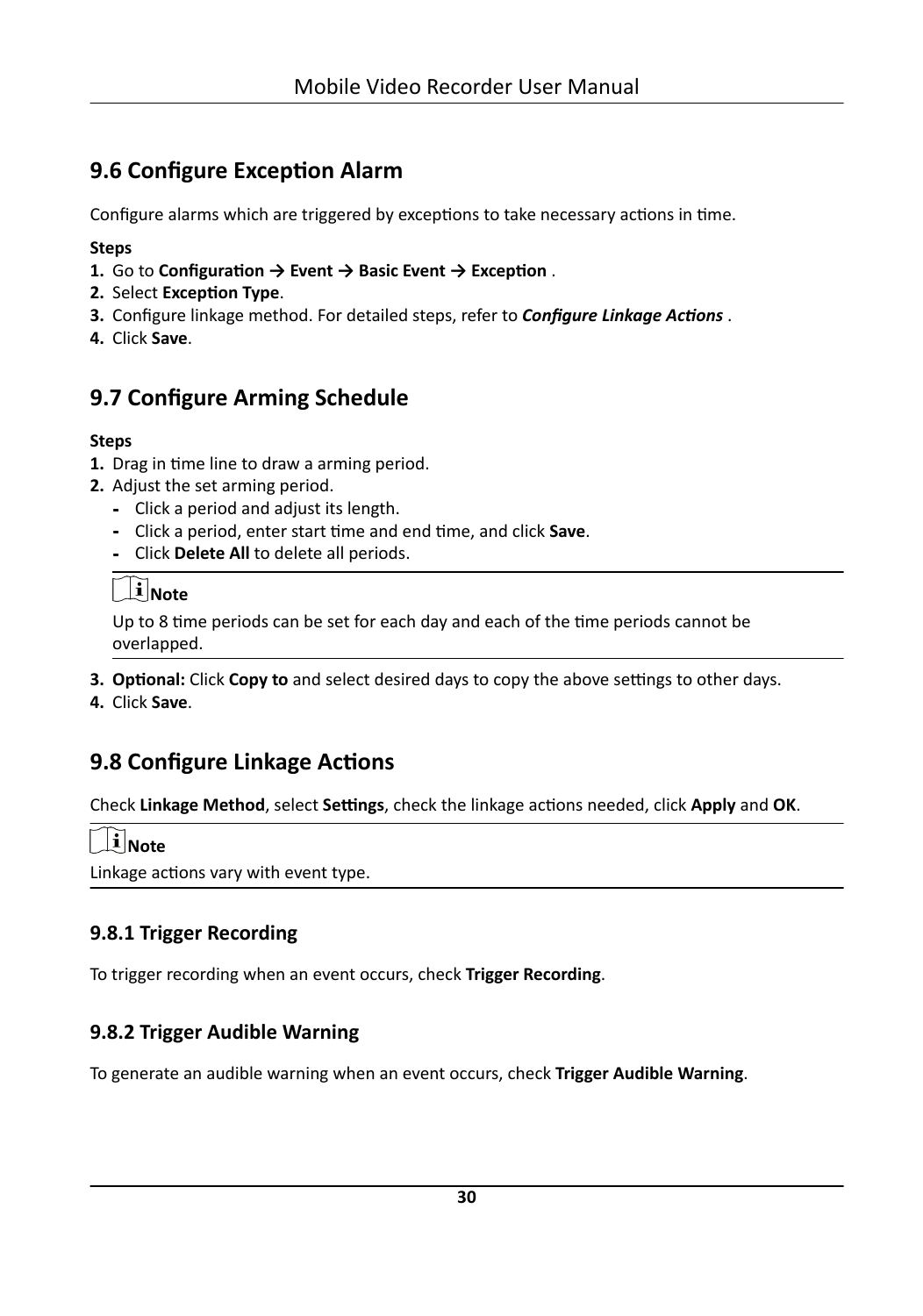## <span id="page-40-0"></span>**9.8.3 Full Screen Monitoring**

To display image from the arming channel in full screen, check **Full Screen Monitoring**.

## **9.8.4 Trigger Alarm Output**

To trigger the alarm of alarm output device connected to the recorder, check **Trigger Alarm Output**.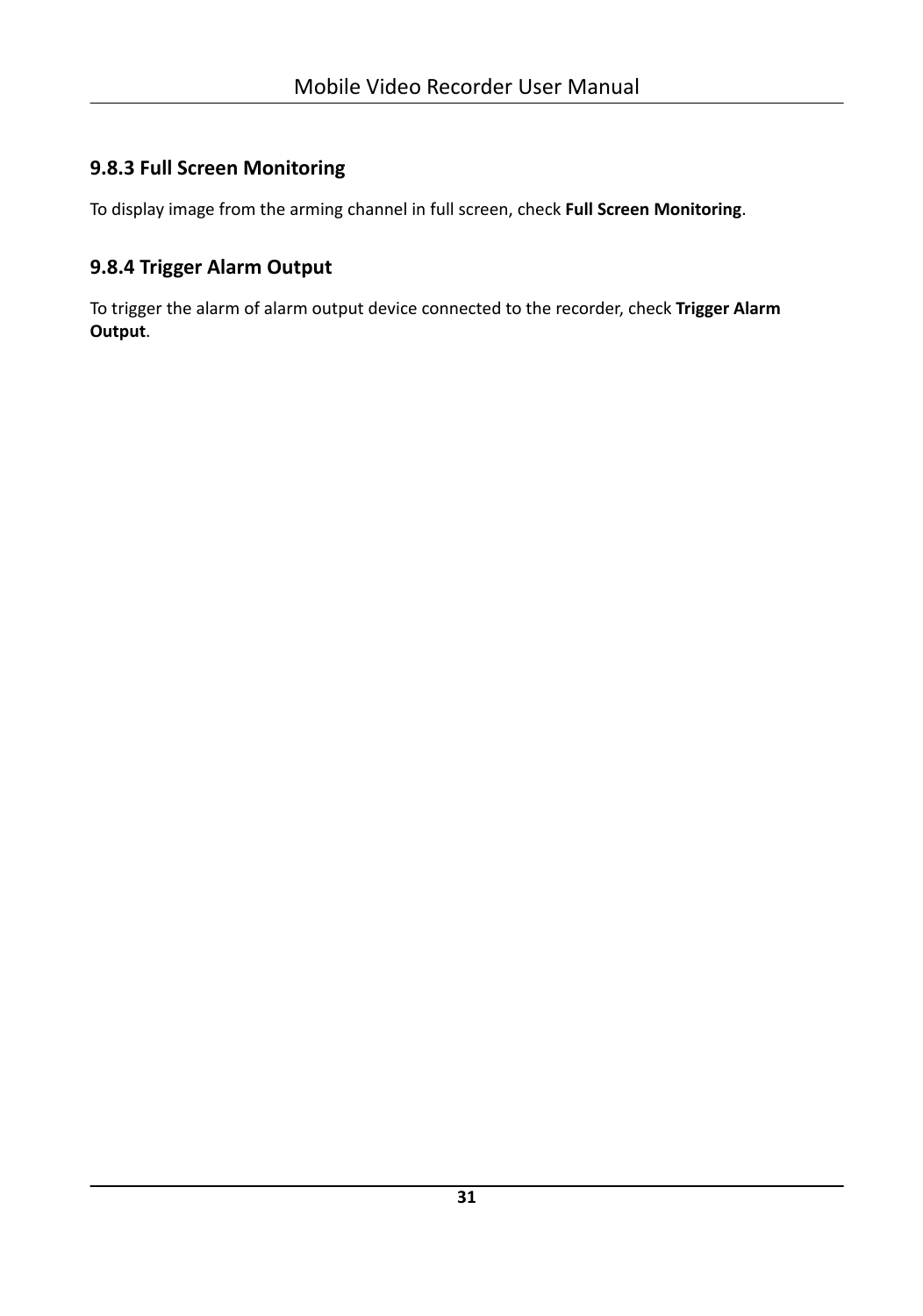# **Chapter 10 Security**

## <span id="page-41-0"></span>**10.1 User Account Management**

You can add and delete users, and modify the password and permission of users.

#### **Steps**

- **1.** Go to **Configuration**  $\rightarrow$  System  $\rightarrow$  User Management.
- **2.** Click **Add**.
- **3.** Edit new user parameters and click **OK** to create the user.

## **Note**

We highly recommend you to create a strong password of your own choosing (using a minimum of 8 characters, including at least three kinds of following categories: upper case letters, lower case letters, numbers, and special characters) in order to increase the security of your product. And we recommend you reset your password regularly, especially in the high security system, resetting the password monthly or weekly can better protect your product.

**Delete** Select a user and click **Delete** to delete the user.

**Modify** Select a user and click **Modify** to modify the user information.

# **10.2 Set Security Question**

If you forgot admin password, you can reset password by answering security questions. Follow the steps to set security questions.

#### **Before You Start**

Your computer and recorder must be in the same network segment.

#### **Steps**

- **1.** Go to **Configuration**  $\rightarrow$  System  $\rightarrow$  User Management.
- **2.** Click **Security Question**.
- **3.** Enter **Admin Password**.
- **4.** Set security questions.
- **5.** Click **OK**.

#### **Result**

If you forgot admin password, you can visit the recorder via computer in the same network segment with your recorder and click **Forgot Password** to reset password.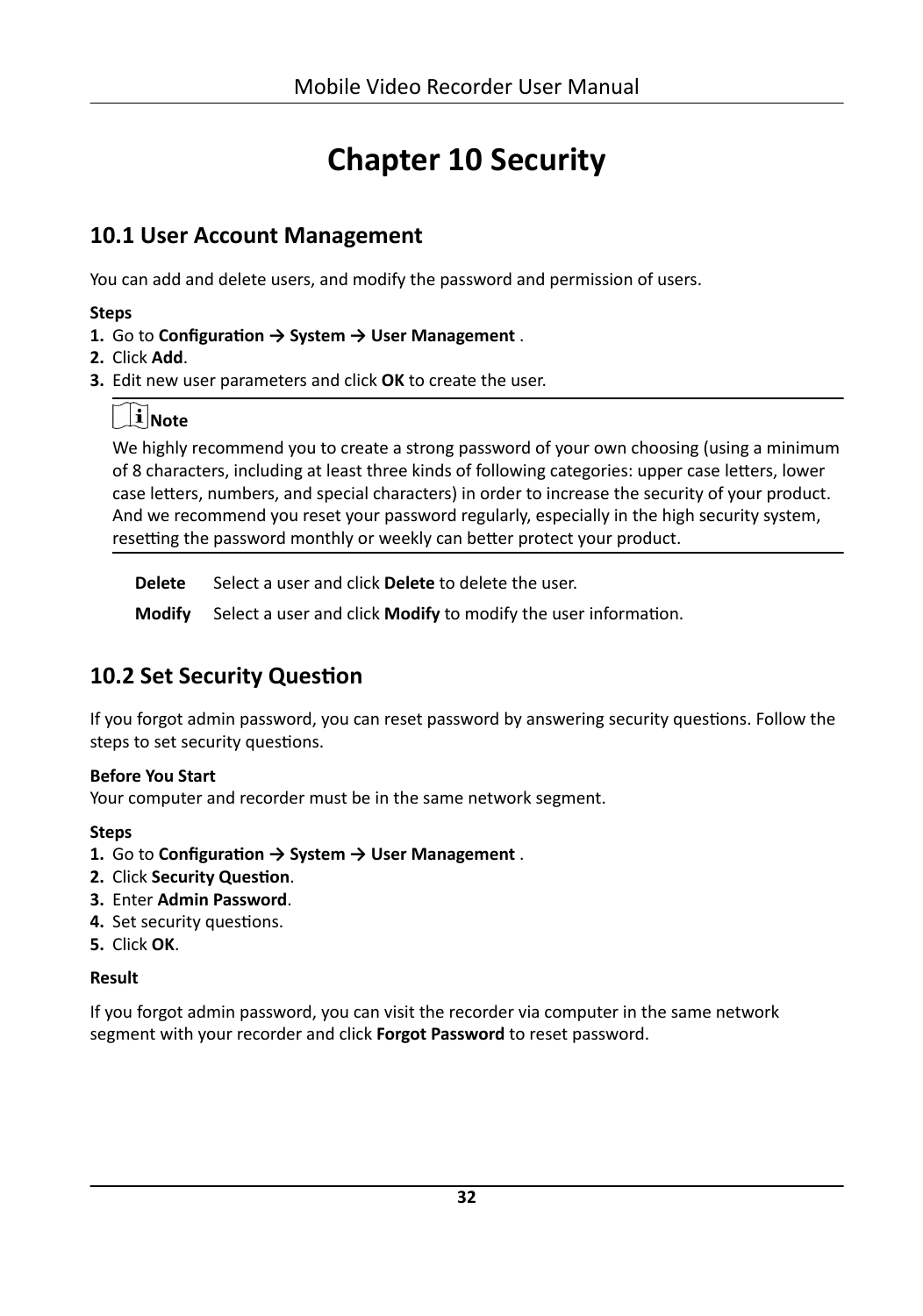# <span id="page-42-0"></span>**10.3 Configure Whitelist**

Only the trusted IP addresses on the white list can access the device via the network.

**Steps**

- **1.** Go to **Configuration** → System → Security → White List .
- **2.** Check**Enable White List**.
- **3.** Click **Add** and enter desired **IP Address**.
	- **-** Select an IP address and click **Modify** to edit the IP address.
	- **-** Select an IP address and click **Delete** to delete the IP address.
- **4.** Click **Save**.

## **10.4 SSH Settings**

SSH is disabled by default for security reasons. This setting is reserved for professional maintenance personnel only.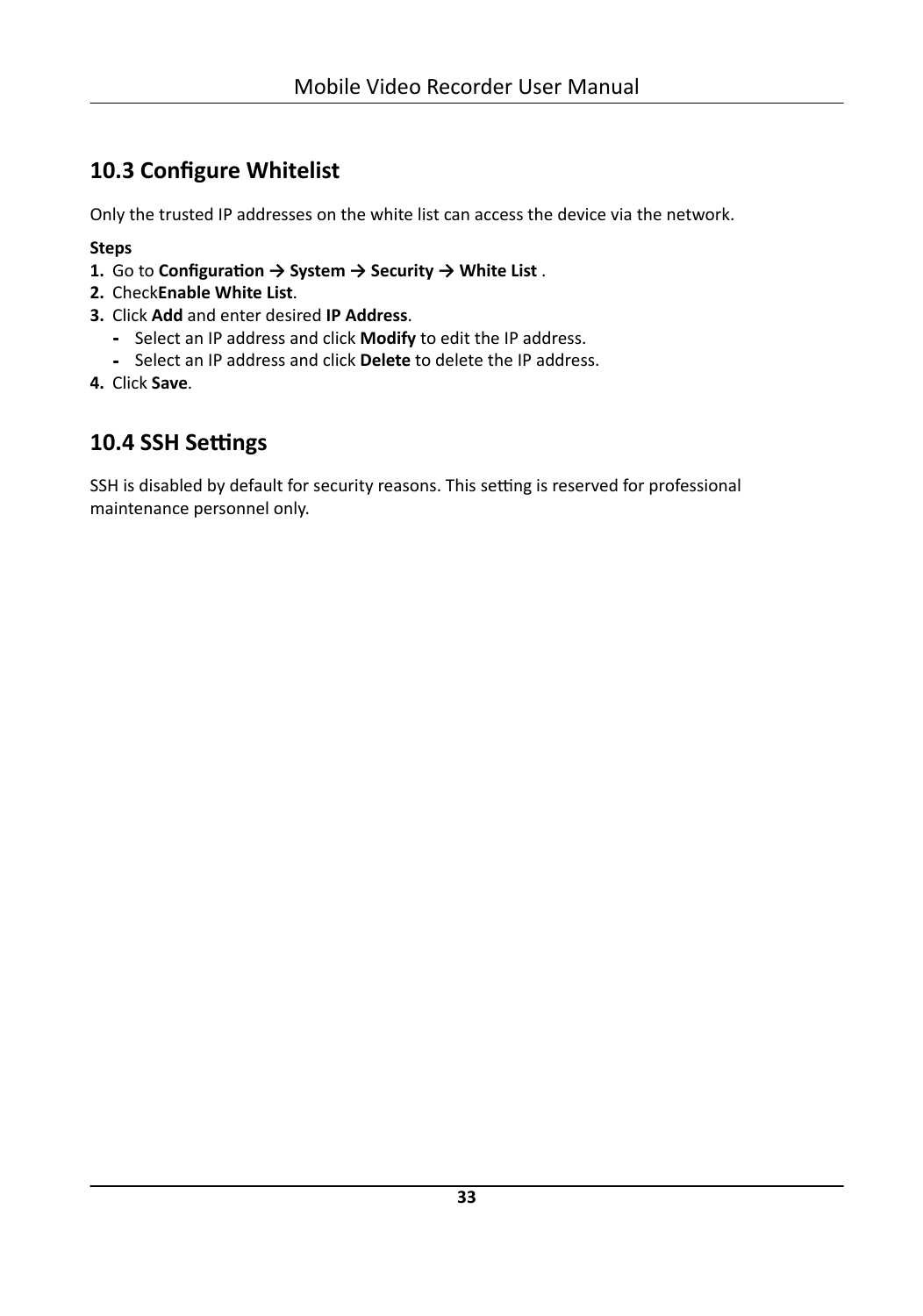# **Chapter 11 Maintenance**

## <span id="page-43-0"></span>11.1 View System Information

You can view your recorder system information and edit recorder name and record number.

Go to Configuration  $\rightarrow$  System  $\rightarrow$  System Settings  $\rightarrow$  Basic Information to view the recorder information. You can edit Device Nmae and Device No.

## 11.2 Search Log File

You can view and export logs saved in the recorder storage media.

Go to **Configuration**  $\rightarrow$  **System**  $\rightarrow$  **Maintenance**  $\rightarrow$  **Log** to search or export logs.

## 11.3 Upgrade the System

You are recommended to upgrade the recorder with the help of professional technical support.

#### **Before You Start**

Save the upgrade file in computer.

#### **Steps**

- 1. Go to Configuration  $\rightarrow$  System  $\rightarrow$  Maintenance  $\rightarrow$  Upgrade & Maintenance.
- 2. Click Browse and select upgrade file.
- 3. Click Upgrade and click OK in popup message box to start upgrading.

# $/!\backslash$ Caution

The upgrading process will be 1 to 10 minutes, please don't disconnect power to the recorder during the process. The recorder reboots automatically after upgrading.

# 11.4 Rebooting

Reboot your recorder via menu instead of disconnecting power from the recorder.

Go to Configuration  $\rightarrow$  System  $\rightarrow$  Maintenance  $\rightarrow$  Upgrade & Maintenance . Click Reboot and click OK in popup message box to start rebooting...

# 11.5 Restore Default Settings

If your recorder is abnormal, you can restore recorder to defaults setttigs.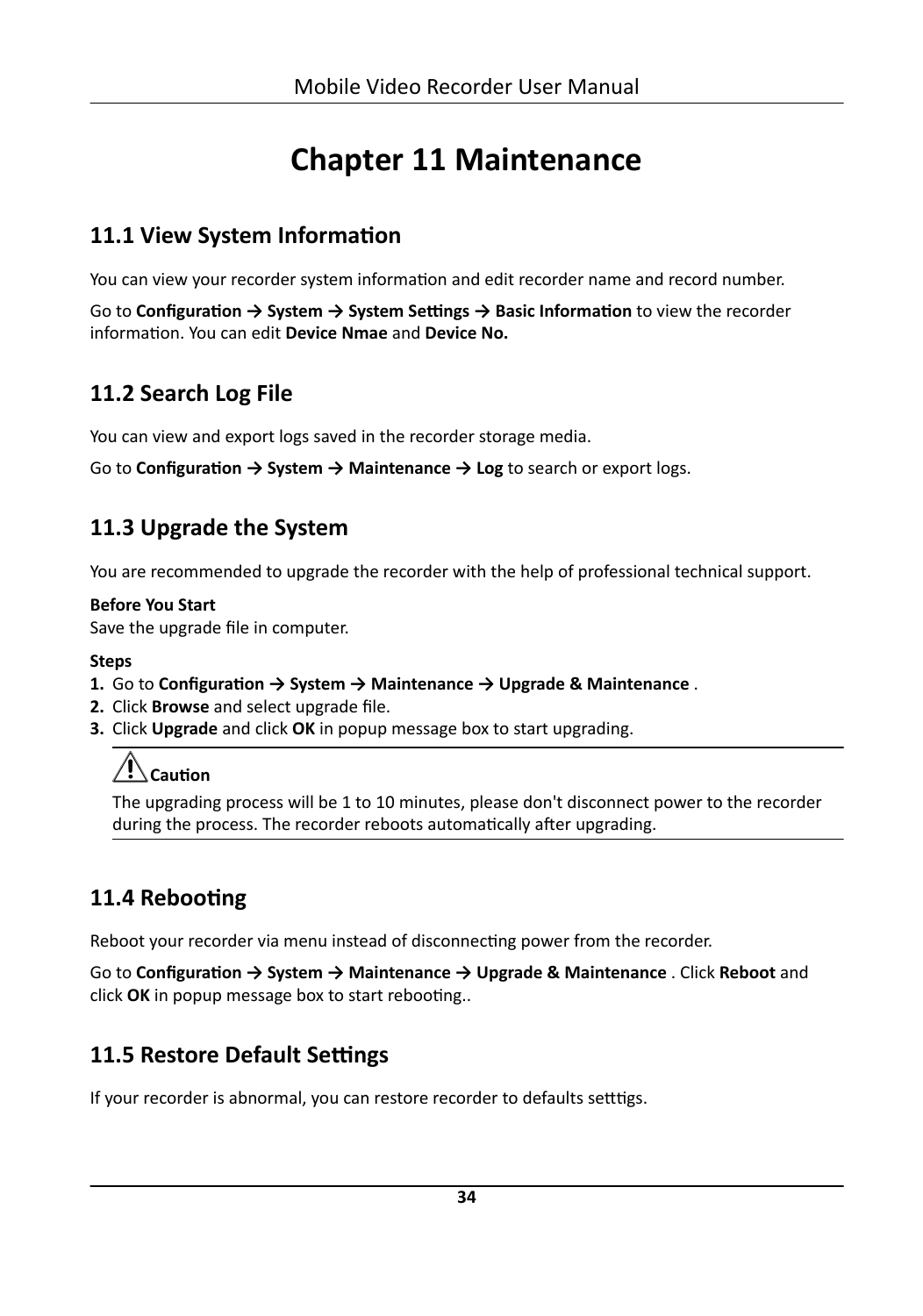#### <span id="page-44-0"></span>Go to Configuration  $\rightarrow$  System  $\rightarrow$  Maintenance  $\rightarrow$  Upgrade & Maintenance.

#### **Restore**

Restore all parameters, except the network (including IP address, subnet mask, gateway, MTU, NIC working mode, default route, server port, etc.) and user account parameters, to the factory default settings.

#### **Default**

Restore all parameters to the factory default settings.

# 11.6 Export Configuration File

The configuration files of the recorder can be exported to your computer for backup.

#### **Steps**

- 1. Go to Configuration  $\rightarrow$  System  $\rightarrow$  Maintenance  $\rightarrow$  Upgrade & Maintenance.
- 2. Click Device Parameters and select the configuration file saving path.

## 11.7 Import Configuration File

The configuration file of one device can be imported to multiple devices if they are to be configured with the same parameters.

#### **Steps**

# **Caution**

Only devices of the same model can share configuration file.

- 1. Go to Configuration  $\rightarrow$  System  $\rightarrow$  Maintenance  $\rightarrow$  Upgrade & Maintenance.
- 2. Click Browse of Import Config. File and select configuration file.
- 3. Click Import and click OK in popup message box to start importing.

## 11.8 Configure DST Settings

Configure DST (Daylight Saving Time) settings for the system.

- 1. Go to Configuration  $\rightarrow$  System  $\rightarrow$  System Settings  $\rightarrow$  Time Settings.
- 2. Check Enable DST.
- 3. Set Start Time and End Time for DST.
- 4. Select DST Bias.
- 5. Click Save.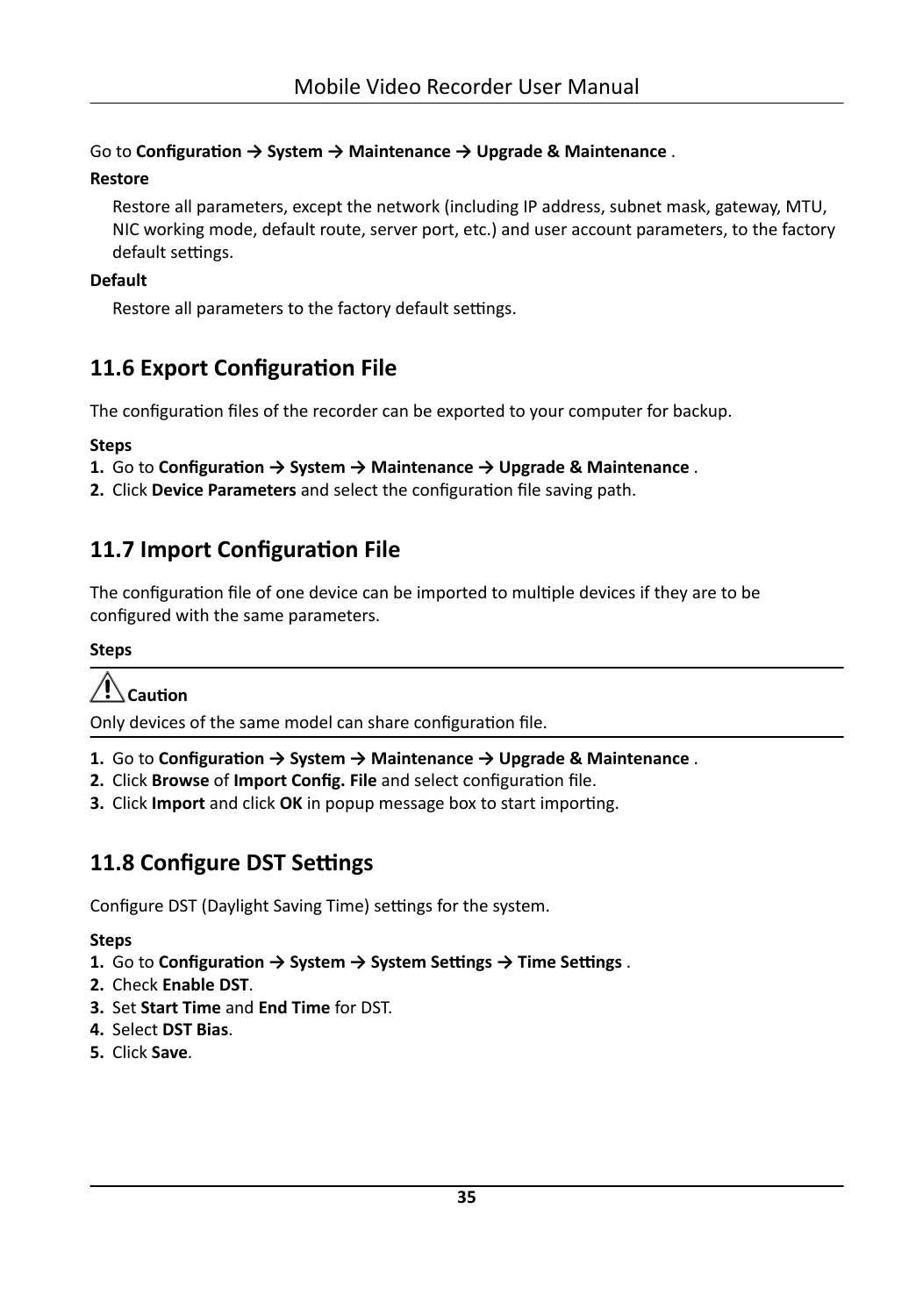## <span id="page-45-0"></span>**11.9 Configure Local Output**

You can configure local output and resolution remotely.

Go to Configuration → System → System Settings → Menu Output to configure Menu Output and **Resolution.** 

| $\mathbf{I}$ Note |
|-------------------|
|                   |

The function varies with model.

## **11.10 Configure RS-232**

To debug recorder via serial port or connect serial device, you can configure RS-232 parameters.

#### **Before You Start**

Connect a serial device to your recorder RS-232 interface.

#### **Steps**

- **1.** Go to Configuration → System → System Settings → Serial Config.
- **2.** Select **COM** port the serial device connects to.
- **3.** Edit**Baudrate**, **Data Bit**, **Stop Bit**, **Parity**, and **Flow Control**.
- **4.** Select **Usage**.

#### **Console**

Connect a computer to the recorder through the computer serial port. Recorder parameters can be configured by using software such as HyperTerminal. The serial port parameters must be the same as of the recorder when connecting with the computer serial port.

#### **Transparent Channel**

Connect a serial device directly to the recorder. The serial device will be controlled remotely by the computer through the network and the protocol of the serial device. If alarm button is connected, select RS-232 usage as Transparent Channel.

#### **5.** Click **Save**.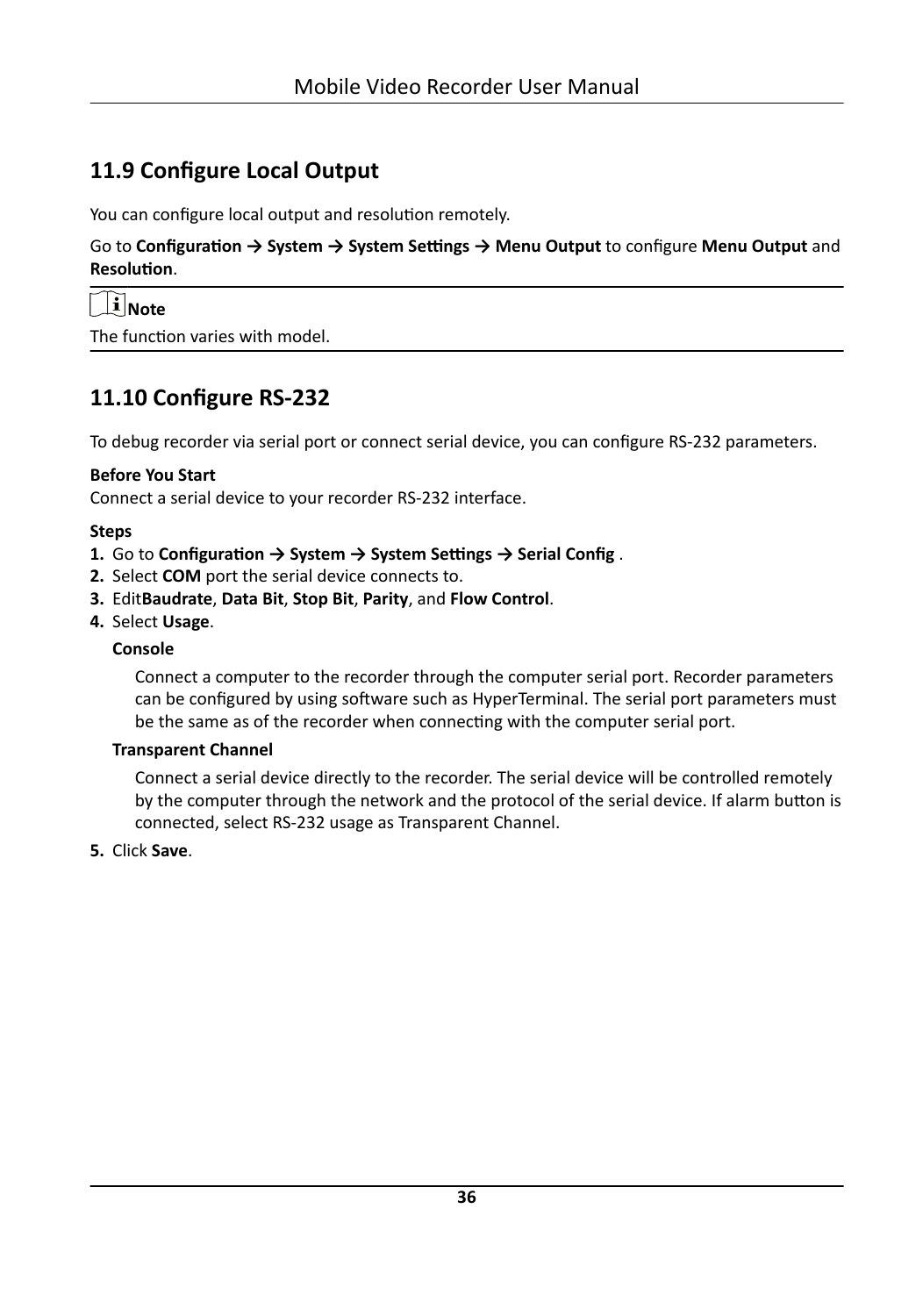# **Chapter 12 Local Menu Operation**

<span id="page-46-0"></span>Connect a display and a mouse to recorder, you can operate the recorder locally.

## **12.1 IP Camera Adding**

The section is only available for the recorder that supports network camera.

### **12.1.1 Activate IP Camera**

Before adding an IP camera, activate it by setting a password for it.

#### **Before You Start**

Connect the IP camera to IP camera interface in the recorder rear panel.

#### **Steps**

- **1.** Go to **Menu → Other Settings → IPC Settings**.
- **2.** Click **Manual Management**.
- **3.** Select an inactivated IP camera.
- 4. Activate the selected IP camera.
	- Click **Quick Active**. The IP camera password will be set as the same with the device password.
	- **-** Click Manu Active and enter the same password in New Password and Confirm.

# **A**Caution

We highly recommend you to create a strong password of your own choosing (using a minimum of 8 characters, including at least three kinds of following categories: upper case letters, lower case letters, numbers, and special characters) in order to increase the security of your product. And we recommend you reset your password regularly, especially in the high security system, resetting the password monthly or weekly can better protect your product.

### **12.1.2 Add IP Camera**

#### **Before You Start**

The IP camera is active.

- **1.** Select Menu → Other Settings → IPC Settings
- **2.** Uncheck **Auto Add** and click **Manage IP Camera**.
- **3.** Edit camera IP address.
	- 1) Select an IP camera and click **Edit**.
	- 2) Enter an IP address that is in the same network segment with the recorder.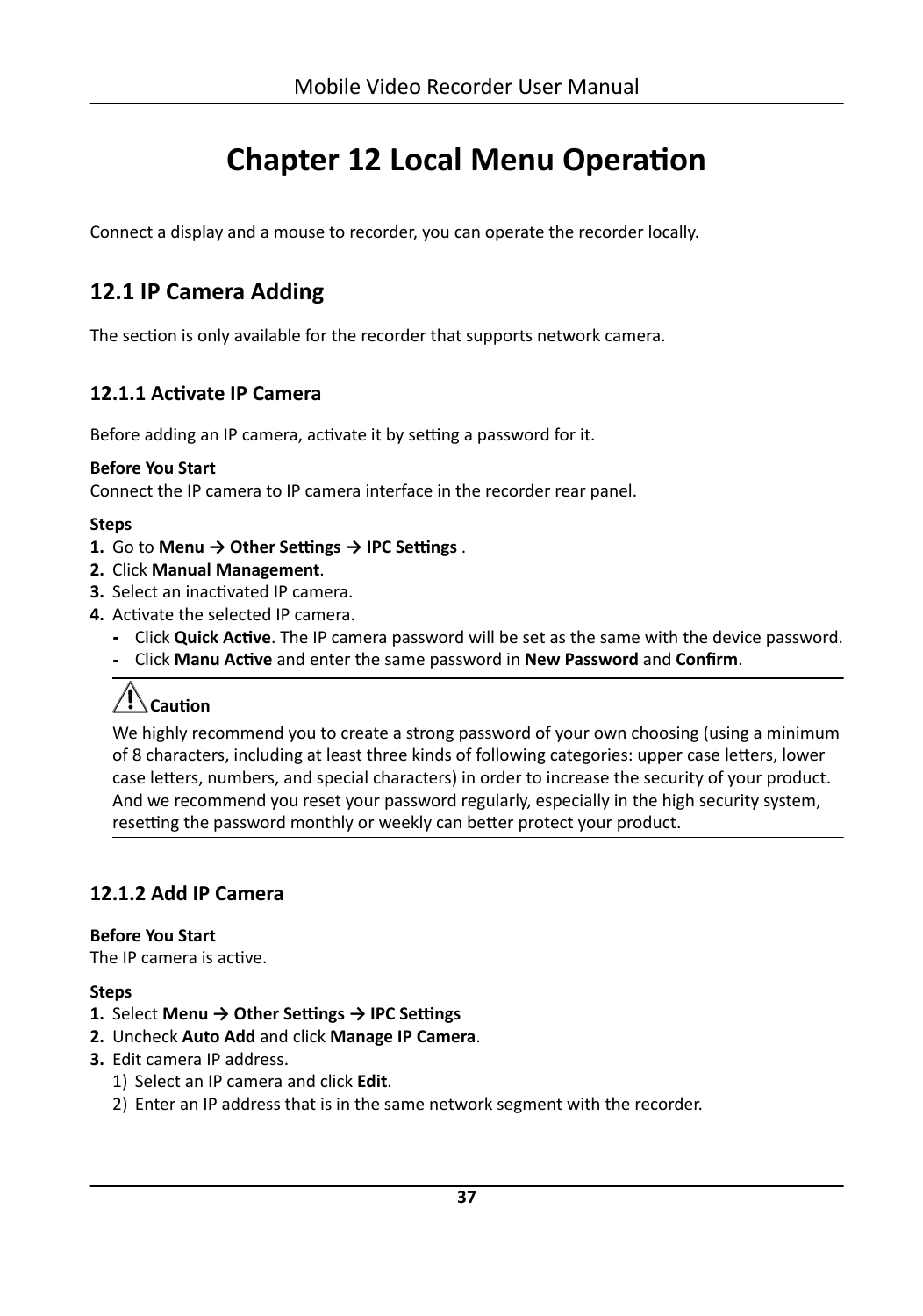- <span id="page-47-0"></span>**4.** Add the IP camera.
	- 1) Click **ManuAdd**.
	- 2) Select IP channel No. for the IP camera.
	- 3) Edit the required information.
	- 4) Click **OK**.

#### **12.1.3 Edit IP Camera**

You can edit or delete added IP cameras.

#### **Steps**

#### **1.** Go to **Menu → Other Settings → IPC Settings** .

- **2. Optional:** You can change the parameters of the added IP cameras.
	- 1) Select an IP camera.
	- 2) Edit the parameters. If you change the IP address, you will connect to another IP camera.
	- 3) Click **OK**.
- **3. Optional:** Select an IP camera, click **Delete** to delete the IP camera.

## **12.2 Recording**

To record the videos for connected cameras, you need to install a storage media and format it, and configure the recording schedule.

#### **12.2.1 Format Storage Media**

A newly installed storage media must be formatted before it can be used.

#### **Before You Start**

Install storage media.

#### **Steps**

- **1.** Go to **Menu → Storage** .
- **2.** Check storage media to format.
- **3.** Click **Format**.

After format, the storage media Status should be Normal.

#### **12.2.2 Configure Recording Schedule**

All-day recording is on by default. Device will start and stop recording according to the configured recording schedule.

#### **Before You Start**

Install storage media and format it.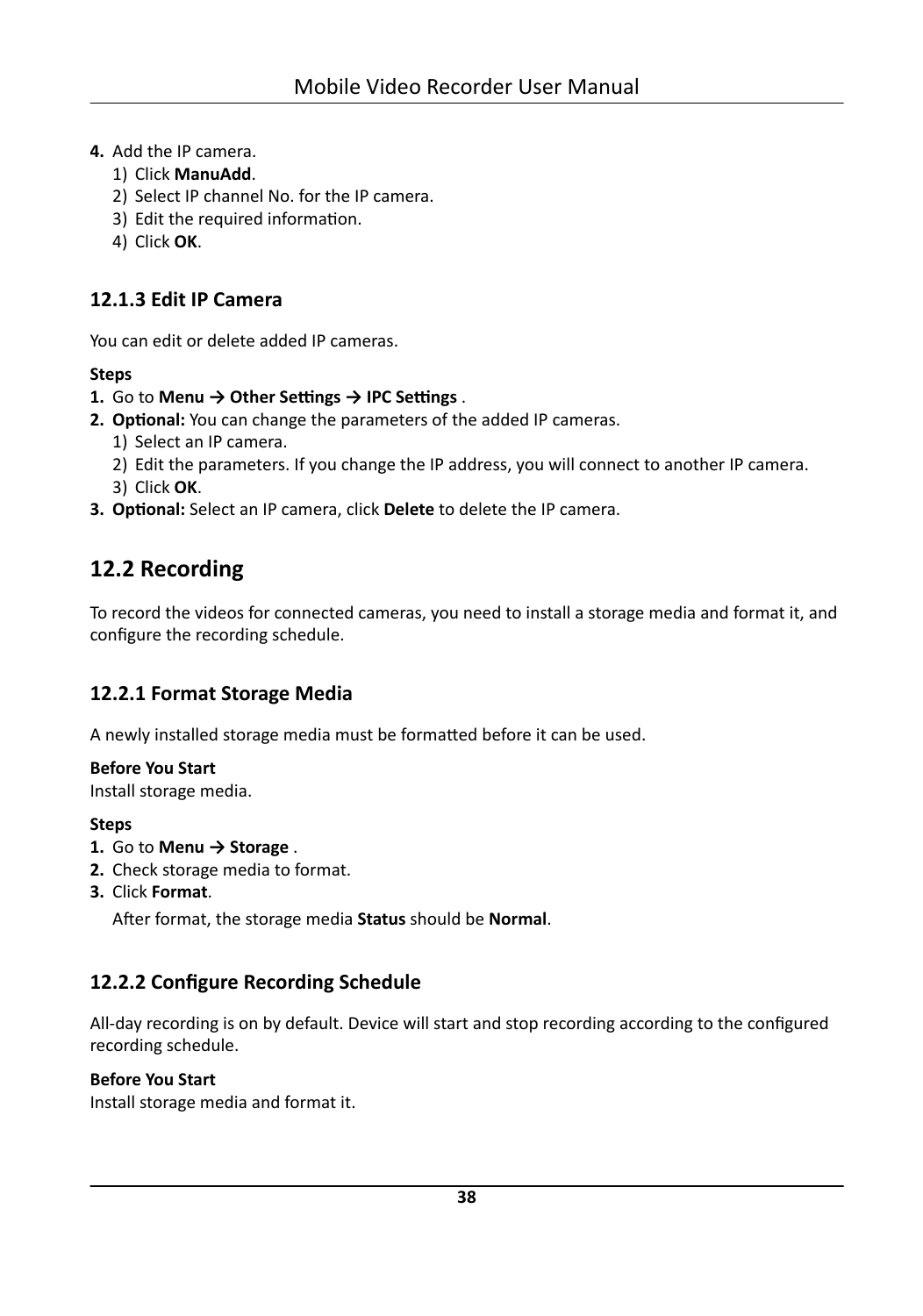#### <span id="page-48-0"></span>**Steps**

- 1. Go to Menu  $\rightarrow$  Basic Settings  $\rightarrow$  Record.
- 2. Select the camera to set recording schedule.
- 3. Click Set of Schedule.
- 4. Check Enable Schedule.
- 5. Select the day from the dropdown list for settings.
- 6. Configure all day schedule or custom schedule.
	- Check All Day to enable all-day recording, and then select the recording type from the dropdown list.
	- Uncheck All Day, customize the time period for recording, and select the recording type for each time period.

# $\widehat{\mathbf{I}}$  Note

Up to 8 time periods can be set for each day and each of the time periods cannot be overlapped.

7. Click OK.

# 12.3 Playback

You can search and play back the videos stored on the recorder.

#### **Steps**

- 1. Go to Menu  $\rightarrow$  Video Search.
- 2. Select Search Mode.

General

Normal videos.

Event

Motion detection, alarm, motion | alarm, motion&alarm videos.

- 3. Select Camera, Video Type, Start Time, and End Time.
- 4. Click Search.
- 5. Select a video and click Play.

## 12.4 Back up

Back up the videos stored on the recorder.

#### **Before You Start**

Connect a USB storage device to your recorder.

- 1. Go to Menu  $\rightarrow$  Video Search.
- 2. Select Search Mode.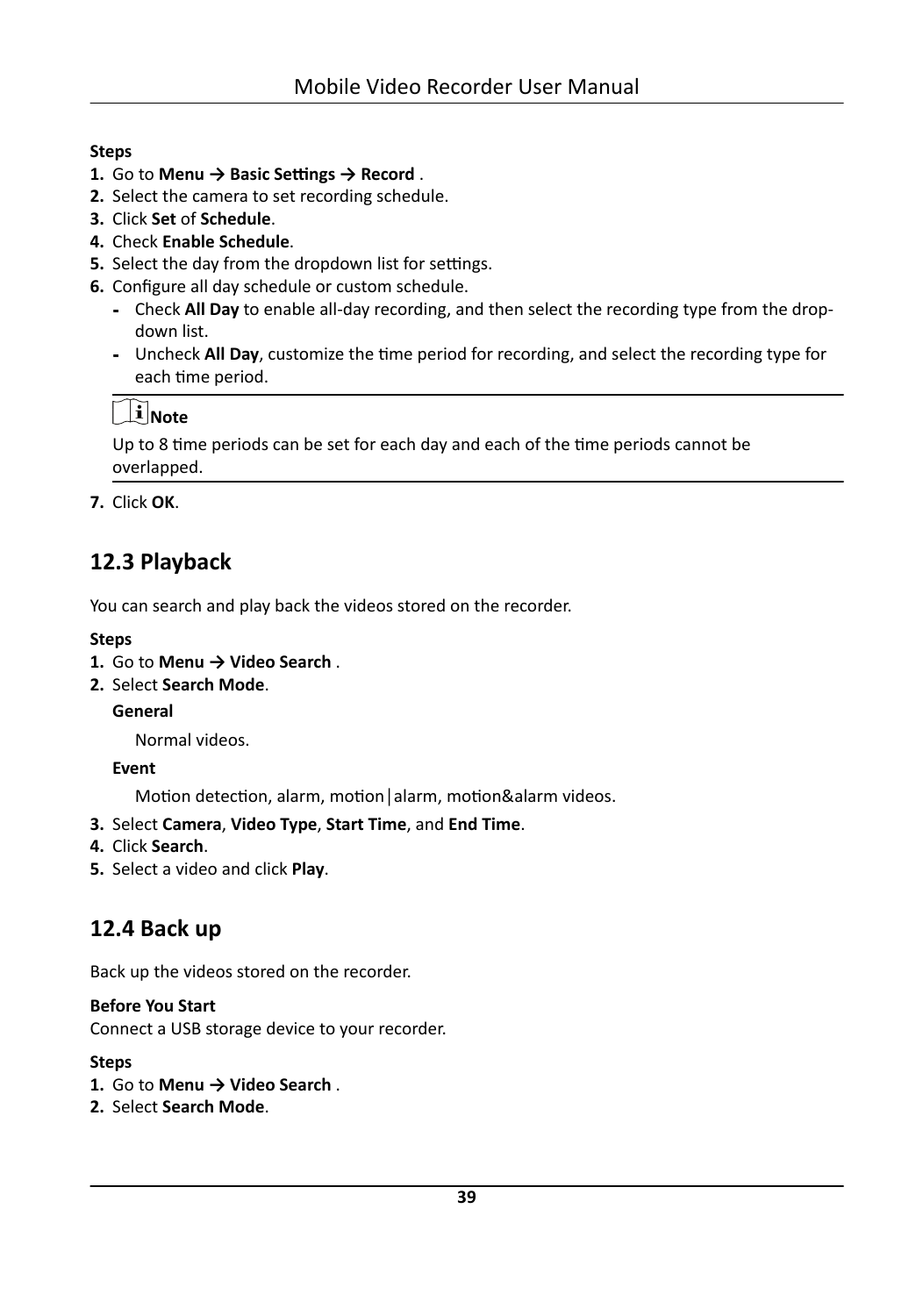#### General

Normal videos.

#### Event

Motion detection, alarm, motion | alarm, motion&alarm videos.

- 3. Select Camera, Video Type Start Time, and End Time
- 4. Click Search.
- 5. Select the videos and click Export.

# $\Box$ Note

The number of USB interface varies with recorder model. If your recorder contains only one USB interface, you can back up videos via remote control or touchscreen.